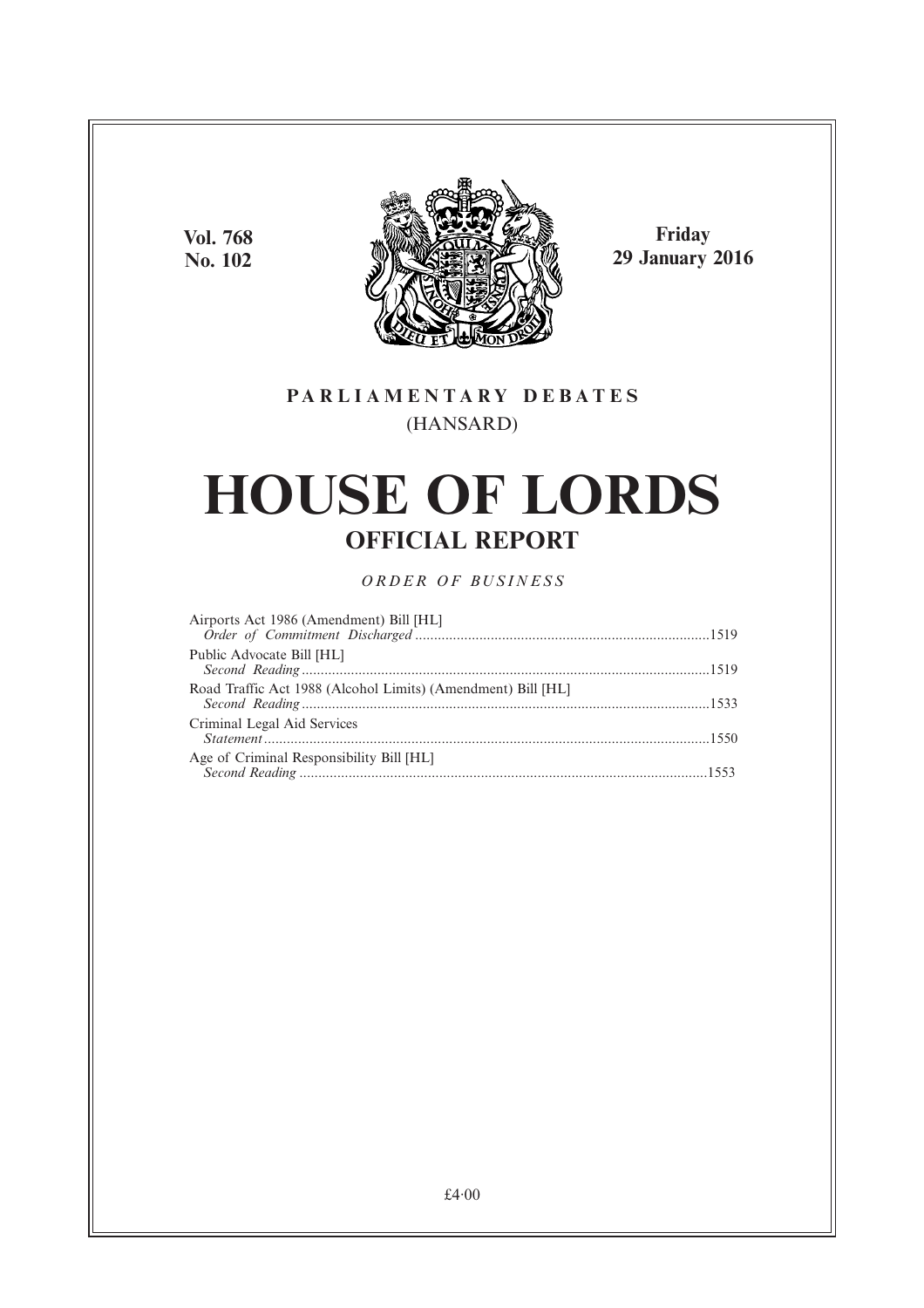Lords wishing to be supplied with these Daily Reports should give notice to this effect to the Printed Paper Office.

No proofs of Daily Reports are provided. Corrections for the bound volume which Lords wish to suggest to the report of their speeches should be clearly indicated in a copy of the Daily Report, which, with the column numbers concerned shown on the front cover, should be sent to the Editor of Debates, House of Lords, within 14 days of the date of the Daily Report.

> *This issue of the Official Report is also available on the Internet at* www.publications.parliament.uk/pa/ld201516/ldhansrd/index/160129.html

| DAILY PARTS                                                                                                                                         |
|-----------------------------------------------------------------------------------------------------------------------------------------------------|
|                                                                                                                                                     |
| Single copies:<br>Commons, £5; Lords £4<br>Annual subscriptions:                                                                                    |
| Commons, £865; Lords £600                                                                                                                           |
| LORDS VOLUME INDEX obtainable on standing order only.<br>Details available on request.                                                              |
| BOUND VOLUMES OF DEBATES are issued periodically during the<br>session.                                                                             |
| Single copies:<br>Commons, £65 (£105 for a two-volume edition); Lords, £60 (£100 for a<br>two-volume edition).<br>Standing orders will be accepted. |
| THE INDEX to each Bound Volume of House of Commons Debates is published<br>separately at £9.00 and can be supplied to standing order.               |
| All prices are inclusive of postage.                                                                                                                |

The first time a Member speaks to a new piece of parliamentary business, the following abbreviations are used to show their party affiliation:

| <b>Abbreviation</b> | <b>Party/Group</b>                  |
|---------------------|-------------------------------------|
| CB                  | Cross Bench                         |
| Con                 | Conservative                        |
| <b>DUP</b>          | Democratic Unionist Party           |
| GP                  | Green Party                         |
| Ind Lab             | Independent Labour                  |
| Ind LD              | <b>Independent Liberal Democrat</b> |
| Ind SD              | <b>Independent Social Democrat</b>  |
| Ind UU              | Independent Ulster Unionist         |
| Lab                 | Labour                              |
| LD                  | Liberal Democrat                    |
| LD Ind              | Liberal Democrat Independent        |
| Non-afl             | Non-affiliated                      |
| PC                  | Plaid Cymru                         |
| <b>UKIP</b>         | UK Independence Party               |
| UUP                 | <b>Ulster Unionist Party</b>        |

No party affiliation is given for Members serving the House in a formal capacity, the Lords spiritual, Members on leave of absence or Members who are otherwise disqualified from sitting in the House.

© Parliamentary Copyright House of Lords 2016,

*this publication may be reproduced under the terms of the Open Parliament licence, which is published at www.parliament.uk/site-information/copyright/.*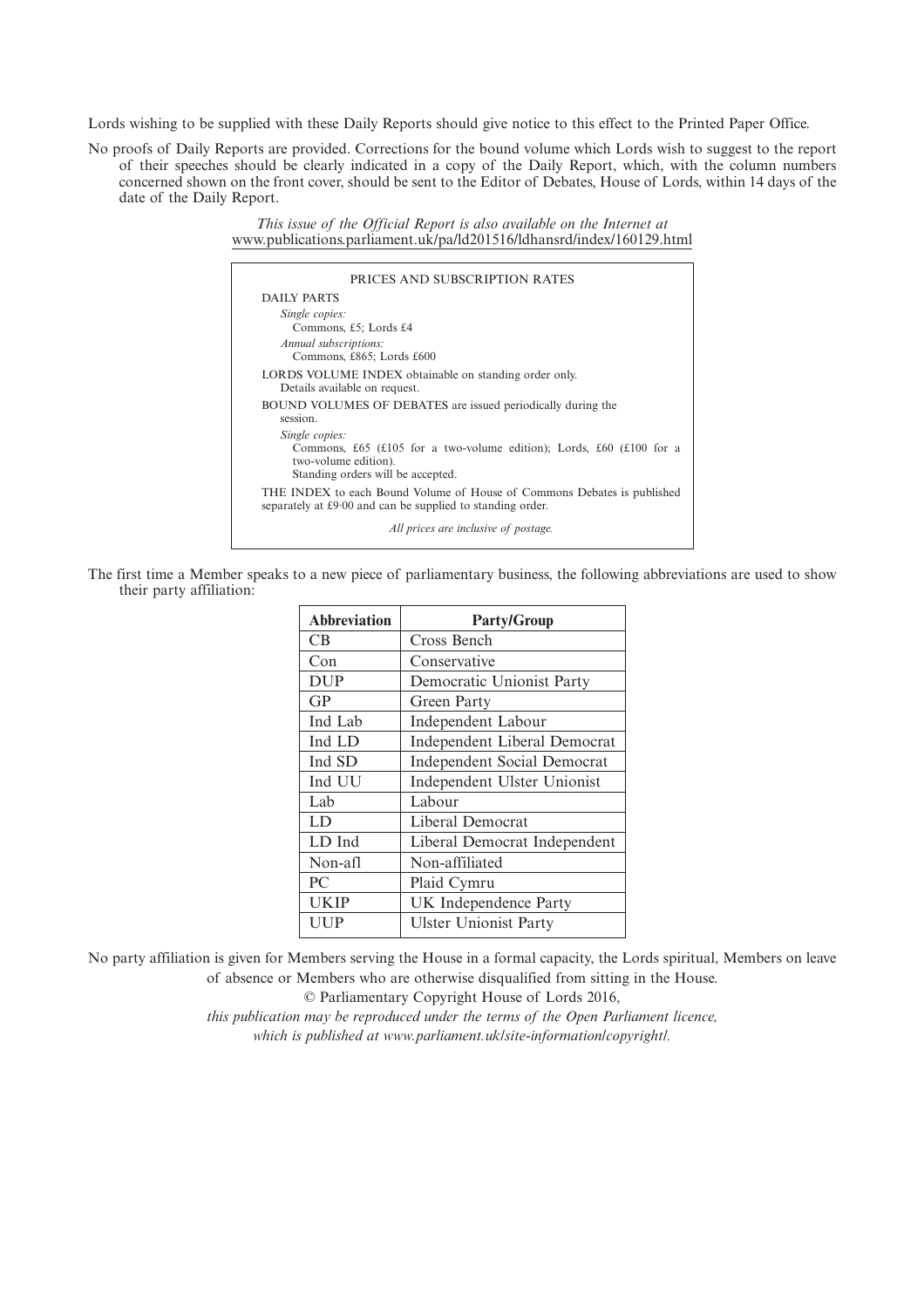# House of Lords

*Friday, 29 January 2016.*

*10 am*

*Prayers—read by the Lord Bishop of Chelmsford.*

# **Airports Act 1986 (Amendment) Bill [HL]**

*Order of Commitment Discharged*

*10.07 am*

*Moved by Lord Empey*

That the order of commitment be discharged

**Lord Empey (UUP):** My Lords, I understand that no amendments have been set down to this Bill and that no noble Lord has indicated a wish to move a manuscript amendment or to speak in Committee. Therefore, unless any noble Lord objects, I beg to move that the Order of Commitment be discharged.

*Motion agreed.*

# **Public Advocate Bill [HL]**

*Second Reading*

*10.07 am*

#### *Moved by Lord Wills*

That the Bill be read a second time.

**Lord Wills (Lab):** My Lords, this Bill arises out of my experience as a Minister devising the Hillsborough Independent Panel that was set up by the Government of Gordon Brown towards the end of his premiership. This was a more complicated and difficult process than perhaps the current public record suggests. The problems I encountered during that process made me reflect on the wider implications for public policy in the case of large public disasters such as Hillsborough, and this Bill is the result.

I want to place on record my gratitude to Ministers in the Ministry of Justice, the Justice Secretary, the Parliamentary Under-Secretary in the other place, Caroline Dinenage, and the Minister of State here, the noble Lord, Lord Faulks, for the courtesy and consideration they have given to my representations to them about the Bill. I am also grateful to their officials, who have been generous with their time in discussing details of the Bill with me. Above all, I want to pay tribute again to the families bereaved in the Hillsborough disaster in 1989, who campaigned for so long with such dignity and persistence in the midst of their grief until, at last, they have begun to see the results of their campaign for justice. Without their efforts, the panel would never have been established, and without their efforts, it would never have achieved what it has.

In 2009, I met representatives of those families on several occasions to discuss with them what outcomes might satisfy them. One message that came through over and over again was that they wanted to find a way to prevent other similarly bereaved families suffering and having to endure in the way they had suffered and endured for 20 years. This Bill is designed to do just that.

This is not the time to rehearse the history of those years between the disaster and the setting up of the panel, but that history illustrates the extent to which bereaved families and injured survivors can feel alienated from the official process for responding to such public disasters and how lack of transparency is one of the key reasons for that. It revealed the extent to which the experience and responses of bereaved families and injured survivors can illuminate what happens in such disasters, and why, and reveal flaws in the official response to them. That all this is now in the public domain is a tribute to the outstanding work done by the members of the Hillsborough Independent Panel, so ably and compassionately chaired by the then Bishop of Liverpool, who many noble Lords will remember from his time in your Lordships' House, with powerful support from Home Office officials. The bereaved families were all well served by their labours. I should also pay tribute to the current Prime Minister and the current Home Secretary who continued to support a panel set up by a previous Labour Government and followed through on its report.

The fact that finally the families bereaved at Hillsborough have been able to achieve much of what they campaigned for should not lead to any complacency about the systems currently in place to respond to such public disasters. When the full record of what happened after the Hillsborough disaster is eventually made public it will show, I believe, how the successful outcome of the Hillsborough Independent Panel was the result of a series of fortunate coincidences. There was nothing inevitable about it. This can be seen from, among other things, the fact that the intense difficulties experienced by those bereaved at Hillsborough have been experienced by those bereaved in other public disasters including, for example, the Lockerbie terrorist atrocity, the sinking of the "Marchioness"in the Thames and the wreck of the "Derbyshire" in the South China Sea. Those bereaved families have not all made the progress the Hillsborough families have eventually been able to make.

Sadly, we must assume that such tragedies involving large-scale loss of life will occur again; they always have, and they always will. So this Bill seeks to provide a better way of responding to them on behalf of the bereaved and the injured survivors. It does so on the basis that there is an identifiable pattern to the process that follows a public disaster such as those I have mentioned. The nature and extent of a public disaster very often demands a response from government. The questions raised are almost always the same: who is to blame and what can be done to stop it happening again? Finding the answers does not put the bereaved families anywhere near the centre of that process. The state naturally assumes for itself the dispensation of justice, and the needs and wishes of victims, including the bereaved, are not paramount. As the process unfolds, there is an inevitable tendency for those in official positions who fear that they might be blamed in some way for what happened to close ranks and skew the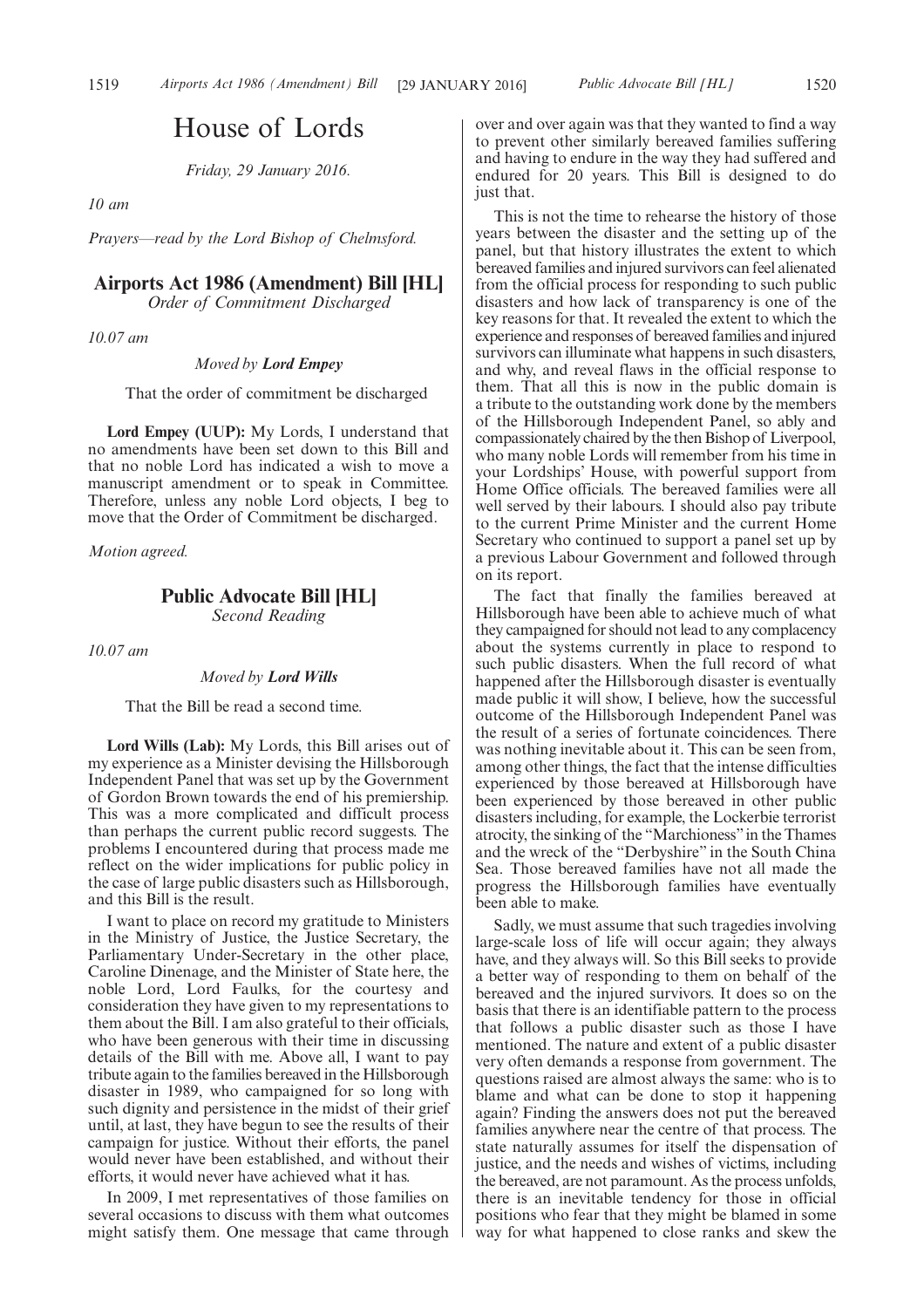[LORD WILLS]

results of any investigation, as they are so often in a position to do. The report of the Hillsborough Independent Panel graphically illustrated this in the way that it has exposed the behaviour of the police.

Yet the interests of justice and good government would not necessarily be best delivered by removing the state altogether from the process of responding to public disasters. The challenge, therefore, is to strike a better balance between the impartial discharge of justice and good government and protecting the interests and feelings of the bereaved and injured survivors. The Hillsborough Independent Panel pointed the way towards how that might be done, and the Bill seeks to learn those lessons. The first, in my view, was the benefit of the panel review system, which was able to circumvent the constraints of data protection legislation and so was able to reveal new facts. Then there was the importance of the trust placed in that panel by the bereaved and the confidence that they felt the panel was working in their interests. Next was the importance of the bereaved being able to articulate their views collectively. Importantly, the process revealed the problems caused by the absence of any consistent advocate for the bereaved at the heart of government to overcome any interests working against them. Lastly, I have little doubt that it was the extraordinary persistence and dignity and solidarity of the Hillsborough families' campaign that generated the momentum that led to the panel and its achievements. This will not necessarily be replicable in similar situations in future.

I draw three conclusions from that. The first is the importance of transparency. Without this, the bereaved will never achieve anything approaching closure, and without it it is difficult, and often impossible, for the public policy lessons to be learnt and necessary reforms made. The second is the creation of an institutionalised, independent and adequately resourced advocate for the bereaved. Those who are bereaved in future public disasters should not have to rely on ad hoc remedies extracted over such a long period, such as those that in the end delivered some progress for those bereaved at Hillsborough. The last is the need, as I said, to organise some collective expression of the views of the bereaved.

Those conclusions underpin the Bill, but in my view they do not suggest replacing the existing system of responding to public disasters, such as the coronial system and public inquiries. They clearly still have a critical role to play, to ensure that any overarching public interest is protected. Rather, the Hillsborough experience suggests augmenting the system to protect better the interests of the bereaved. The Bill proposes the establishment of an independent and adequately resourced advocate for those bereaved in public disasters and injured survivors. The constitutional position for such a public advocate is based on what I believe to be the successful model of the Independent Reviewer of Terrorism Legislation, and would have a similar relationship to central government. The unpredictable and ephemeral nature of the demands on such an advocate would, I think, preclude any permanent establishment. However, to ensure that such an advocate was adequately resourced to deal with whatever demands were placed on them, they would be located within a government department—the Ministry of Justice would appear to be an obvious candidate—with the ability to call on the resources of that department as required.

The Bill stipulates, crucially, that two conditions would need to be satisfied before the advocate was required to act. The first would be that in the advocate's opinion an event had occurred that had led to a large-scale loss of life and involved serious health and safety issues, a failure of regulation or other events of serious concern. In other words, the advocate would not be required to act in all circumstances where there was a large-scale loss of life. Secondly, to act, the advocate must have been asked to do so by 50% plus one or more of the total of representatives of those deceased due to the event and any injured survivors of it. In effect, the bereaved and any injured survivors would have a veto on the advocate's role coming into effect.

When those two conditions had been satisfied, the public advocate would be required to act as a representative for the interests of the bereaved and survivors, and act as adviser and guide for them and any other representatives that they might have during any police investigation into the disaster and during the inquest. Following any such police investigation and the inquest, on request by a majority of the legitimate representatives of the victims and in consultation with them, the advocate would set up a panel, consulting the bereaved on its composition, to be in the position of data controller, so replicating the position of the Hillsborough Independent Panel. The panel would review all relevant documentation, which would be made available to them on request from all responsible agencies, and report on it—again, replicating the position of the Hillsborough Independent Panel. In effect, the Bill intends to give the bereaved a veto on the establishment of such a panel and its composition.

The Bill then sets out the conditions that would govern the disclosure of information to an advocate's panel, and these are based on the safeguards in the Freedom of Information Act. I have incorporated them into the Bill because I believe that the Act is generally regarded as successfullegislation, notwithstanding theGovernment's current commission looking into reforms to it. Even that commission, which is widely regarded as hostile to the Act, seems, if media reports are to believed, to be considering only relatively minor amendments to it, and therefore it seems sensible to rely on its tried and tested provisions.

Lastly, the Bill contains provisions for the advocate to send to the Lord Chancellor a report on an annual basis summarising its work and the conclusion of support relating to a particular event, and at any other time when it identifies a need so to do, and the Lord Chancellor would lay before Parliament a copy of any reports received from the advocate within 15 days of their receipt. That provision is designed to ensure that Parliament retained oversight of the work of the advocate, and represents a further safeguard of the interests of the bereaved and injured survivors.

Since the Hillsborough disaster there have been significant improvements in the coronial system, set in train 12 years ago by my noble friend Lord Blunkett,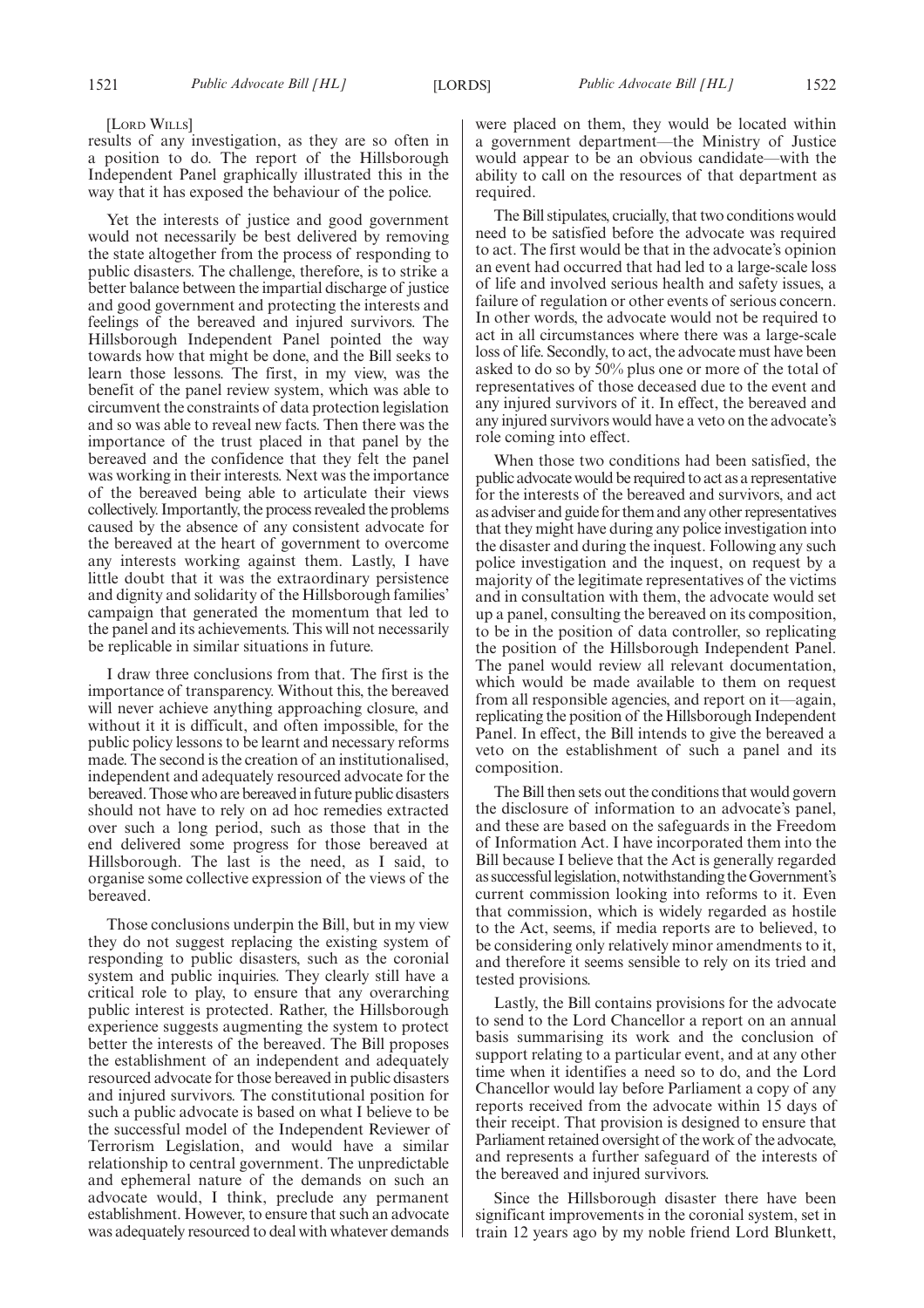and I am very pleased that he is speaking today. He remarked then on the importance of,

"providing a high quality service to the public at large and particularly to the bereaved, recognising their special needs and the input they can make to the death investigation process".

Moreover, there is now the precedent established by the Hillsborough panel report and the subsequent inquest, which I hope will mean that in future bereaved families will not have to campaign as the Hillsborough families had to do for so long. However, the Bill is still necessary, because it gives the bereaved and injured survivors greater control over the process than they currently have, for all the welcome reforms to the coronial system and all the precedents established by the Hillsborough Independent Panel. Rather than relying on ad hoc responses by government, victims, the bereaved and injured survivors would have a right to support and transparency.

My drafting of the Bill could well be improved, and it certainly makes a number of subjective judgments which may well have to be revisited—for example, the trigger mechanism which enables the public advocate to act, as I recognise that many bereaved and injured survivors might well not want to take part in a continuing process and their feelings must be respected. Another example is the definition of who should qualify as bereaved or a representative of the deceased, which may well also need to be revisited.

However, these are details which the Government, with all the expert resources at their disposal, can easily address and improve. Therefore I hope that today the Minister will feel able at least to express support for the principle that the Bill seeks to establish, of approving support for those bereaved by public disasters and injured survivors and giving greater powers to them. I hope that he can also suggest today a way to make progress on entrenching those principles in public policy. I beg to move.

#### *10.21 am*

**Lord McNally (LD):** My Lords, as I rise to speak I suspect that going through the mind of the noble Lord, Lord Faulks, is a conversation we had when he took over from me as Minister of State at the Ministry of Justice, when I said, "Don't worry—I'm not going to be one of these ex-Ministers who haunts you when you're doing the job". I am in fact speaking twice today but that is still my resolution. It is a great pleasure to follow the noble Lord, Lord Wills, and to speak before the noble Lord, Lord Blunkett, on this matter. Both bring incredible experience as well as local and national expertise to the Bill before us. As we all know, the noble Lord, Lord Wills, is an ideas man and has a terrier-like determination once he has something in his sights.

I am very pleased to be able to support a Second Reading for the Bill. The debate is bound to be dominated to a great extent by the Hillsborough disaster. My parents were both born in Liverpool and I have a large number of cousins and second cousins and the rest dotted around Merseyside, so I know the trauma and hurt that Hillsborough caused. However, it is also important, as the noble Lord, Lord Wills, indicated, that this should not just be the final piece in the Hillsborough puzzle but should look forward to the disasters that will inevitably happen in the future.

Hillsborough, as the noble Lord, Lord Wills, indicated, was all too familiar, as regards how major disasters happen. Families and the bereaved feel excluded from the process; those with responsibilities become defensive and uncommunicative; and ranks are closed to protect reputations, avoid culpability, and protect commercial or operational confidentiality. The wheels grind slow and the lay person feels excluded, as professionals seem to take over what is for individuals not simply today's headline but a deeply personal tragedy.

Hillsborough only now comes to closure over a quarter of a century after it happened. Lessons have to be learned by the football authorities. I remember where I was when I heard on the radio that there had been a disaster, and my first reaction was, "Not again". Ibrox, Bradford—any of us who were regular football attenders knew that health and safety at football grounds was a joke. Now I think again, there have been massive improvements over the last 20 years in ground safety and the quality of the offer to the football fan. However, the lessons of Hillsborough still need to be learned. They need to be learned by the police, certainly as regards crowd control, which was unbelievably amateurish at Hillsborough, as we now know, and as regards their own internal behaviour, discipline and inquiries. They are hard lessons to learn, but learn they must.

The noble Lord, Lord Wills, paid tribute to the changes in the coronial system and the guidelines on speed and information now under way. It is worth while noting that the inquest into the  $7/7$  bombings, conducted by Lady Justice Hallett, received almost universal commendation for the skill with which she conducted it. The noble Lord, Lord Wills, is right to say that neither the Bill nor its supporters have any intention of getting away from the inquest system properly conducted. Government and politicians also sometimes failed to listen or act. Sometimes that is because of the reaction when these things happen, when our compensation culture kicks in and there is a defensiveness against that. However, that does not go against the key hurt which the Bill intends to address.

I agree with the noble Lord, Lord Wills, that there is no room for complacency. There is much more room for transparency; if any lesson runs through this like through a stick of Blackpool rock, it is about the need for transparency and openness in dealing with these issues. Therefore I join the noble Lord in urging the Government in dealing with the Freedom of Information Act to treat it as the precious asset it is. I end as the noble Lord did; the headline in yesterday's *Independent* said:

"Hillsborough trauma 'could be avoided' under new plans to help families of disaster victims".

That sums it up. On that ground alone, the Bill is justified in being given a Second Reading.

#### *10.27 am*

**Lord Blunkett (Lab):** My Lords, I will speak briefly to commend my noble friend Lord Wills for his work on the Bill and for bringing it forward to us. He and the noble Lord, Lord McNally, have concisely and clearly laid out why this legislation is necessary and that while there may be tweaks to the content and to the way it finally emerges, the need to get this right for the future is unarguable.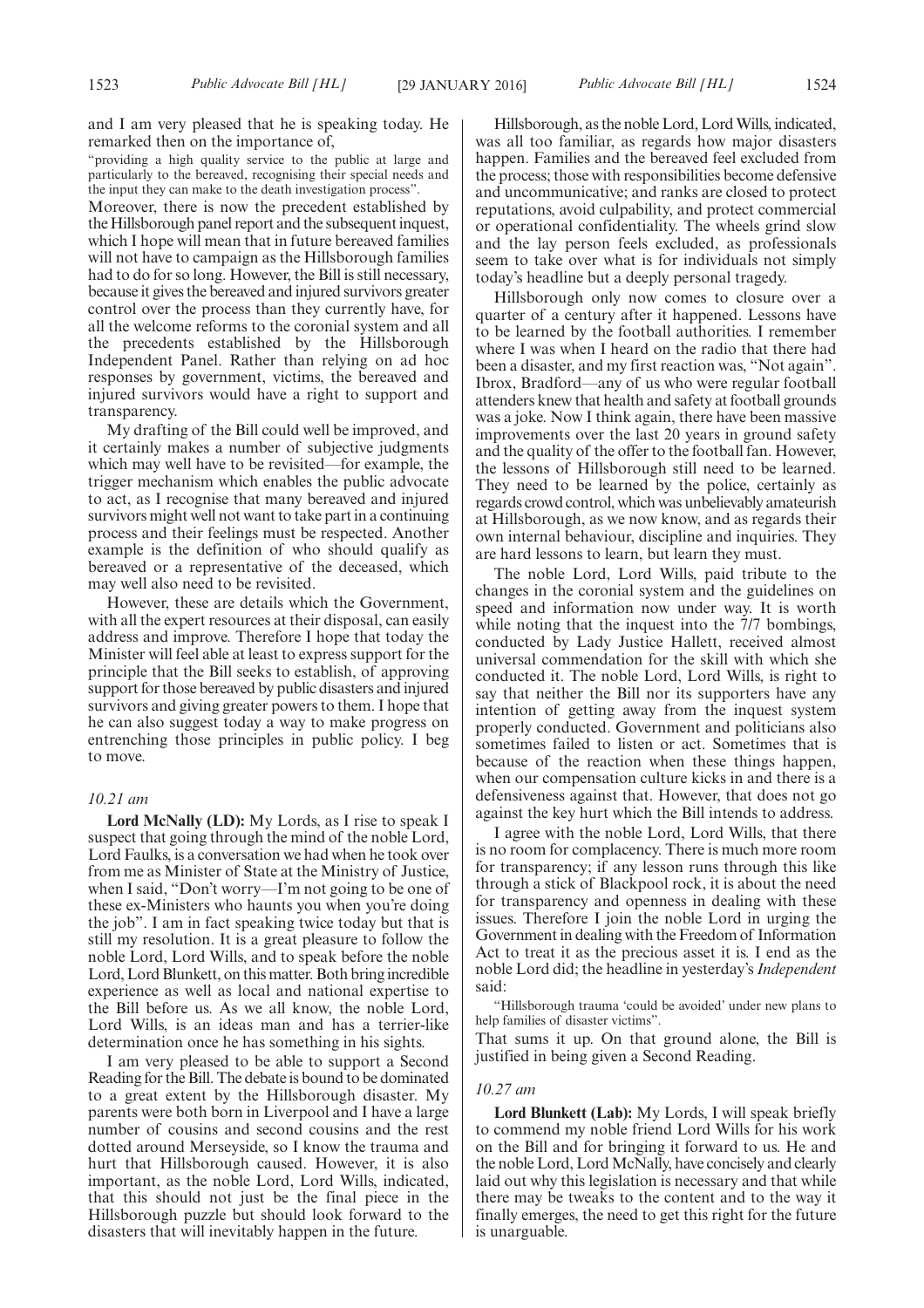#### [LORD BLUNKETT]

We make progress slowly. As my noble friend Lord Wills generously suggested, as Home Secretary I oversaw modest improvements to the coroner's court system and greater transparency, with the considerable help of the late Paul Goggins, who as a Minister and Member of Parliament was an exemplar of how to get things done and to do so with care and thought for others which is at the root of my noble friend Lord Wills's proposition. At the very moment when people are hurt the most—in one sense disabled the most from being able to be advocates on their own behalf and for those loved ones they have lost—we need to assist them to be able to articulate that hurt and to seek redress. More important than redress itself is to be able to investigate and put right those aspects which can be identified as having gone very badly wrong so that others do not have to suffer in that way. Therefore an advocate is needed most at the moment of greatest hurt.

I suggest that it would be remiss of us to allow this proposition to fall, particularly during its process, on the grounds of cost. I know—and am learning as I go along—that we do not deal with finance in this House, but there are costs involved in picking up issues much later in the day, a number of which have been listed by the noble Lord, Lord Wills. When an inquiry is held, a process is set in train to bring comfort and redress, and to provide knowledge about what happened and what needs to be put right. The cost of that is much greater down the line than if that process is brought into play quickly and easily. The terrible hurt and trauma involved for the individuals who have fought with tenacity for what they see as justice, as well as setting the scene for others for the future, following the Hillsborough disaster —a fight that has been ongoing for 27 years—as well as other instances that have been listed, can be avoided.

It has been said to me that people are losing loved ones in tragic circumstances on a daily basis, and we should be cognisant of the fact—I am very mindful of this—that numbers are not always a reflection of that. Therefore, it will be important to get the terms right regarding when an advocate should be brought in to represent those who are bereaved, to speak on behalf of those who can no longer speak for themselves, and to unlock the systems which those of us who have been in government are all too familiar with. There is a tendency—I plead as guilty to it as anyone else—not to want to close things down but to hear what suits the moment best.

Until last May, I represented the area around the Hillsborough stadium in the city of Sheffield. I am deeply mindful that in the aftermath of the disaster, even with the Taylor inquiries, people did not know the truth and therefore were subject to listening to what others were saying, sometimes making unjustifiable judgments. We have to avoid that. The quicker an advocate can come on to the scene—the noble Lord, Lord McNally, mentioned Lady Justice Hallett—the more likely it is that we will get to the truth quickly and avoid myth and countermyth and the terrible hurt that goes with that.

It is really important that we pick up what is an excellent idea and hone it into a mechanism that will work for the future. I hope we will ensure that we do not put people through years and years of distress, and very often anger, because systems do not work and because those in power and those with influence who, understandably, are getting on with their job—are felt not to be listening and learning. If we can avoid that, we will do a great deal for individuals who are in that situation but we will also ensure that our democracy works better.

### *10.33 am*

**Lord Wood of Anfield (Lab):** My Lords, I want to be brief. I applaud my noble friend Lord Wills for this excellent proposal and I urge people on all sides of the House to support it.

The proposal draws its inspiration from one of the few positive developments to have emerged from the shameful saga of the events following the Hillsborough disaster—the Hillsborough Independent Panel. As my noble friend Lord Wills made clear, it is not a proposal to replace the existing mechanisms that we use to respond to public disasters, but to augment that process with an independent, adequately resourced advocate for bereaved families.

The grief suffered by the families, friends and loved ones of the 96 who lost their lives at Hillsborough is unimaginable for the vast majority of us. But what is extraordinary, and shameful, is that over a quarter of a century later the families of the 96 are still waiting for final justice and for the final truth to emerge. For much of that time, those in positions of power—through a combination of negligence, obfuscation, intransigence and professional self-interest—have combined to prevent the full facts of what happened coming to light.

However, if there are any silver linings in this grim, appalling episode in our national life, it is that eventually the Hillsborough Independent Panel system emerged as an ally of and advocate for the bereaved. It was able to circumvent the constraints of freedom of information and data protection legislation, and became trusted by the families both to listen to their experiences and to be an advocate in their search for the truth inside government and other public authorities.

I do not think we can understate how intimidating it is for families thrust by tragedy into the public limelight to deal with public authorities, government and the state, or how huge the information gap is when you are outside the system, unable to access it, and, to paraphrase Donald Rumsfeld, when you don't know what you don't know, as well as when you don't have the first clue how to access what you know that you don't know, or how the myriad laws, rules, provisions and jurisdictional boundaries make navigating the system impossible for those who are not experts on process, government lawyers or senior professionals.

And all that is assuming that the various agencies of the state—from central to local government, the police, officials staffing inquiries, civil servants and employees of other public bodies—show co-operation, judgment, sensitivity and objectivity towards the families concerned. But sadly, as we know from the Hillsborough tragedy, that cannot always be assumed, so families may face not just the might of the state but parts of the state that have interests of their own to protect—those, which, I am afraid, cannot be assumed to be honest brokers and which can come across as adversaries, with resources far greater than those of the families.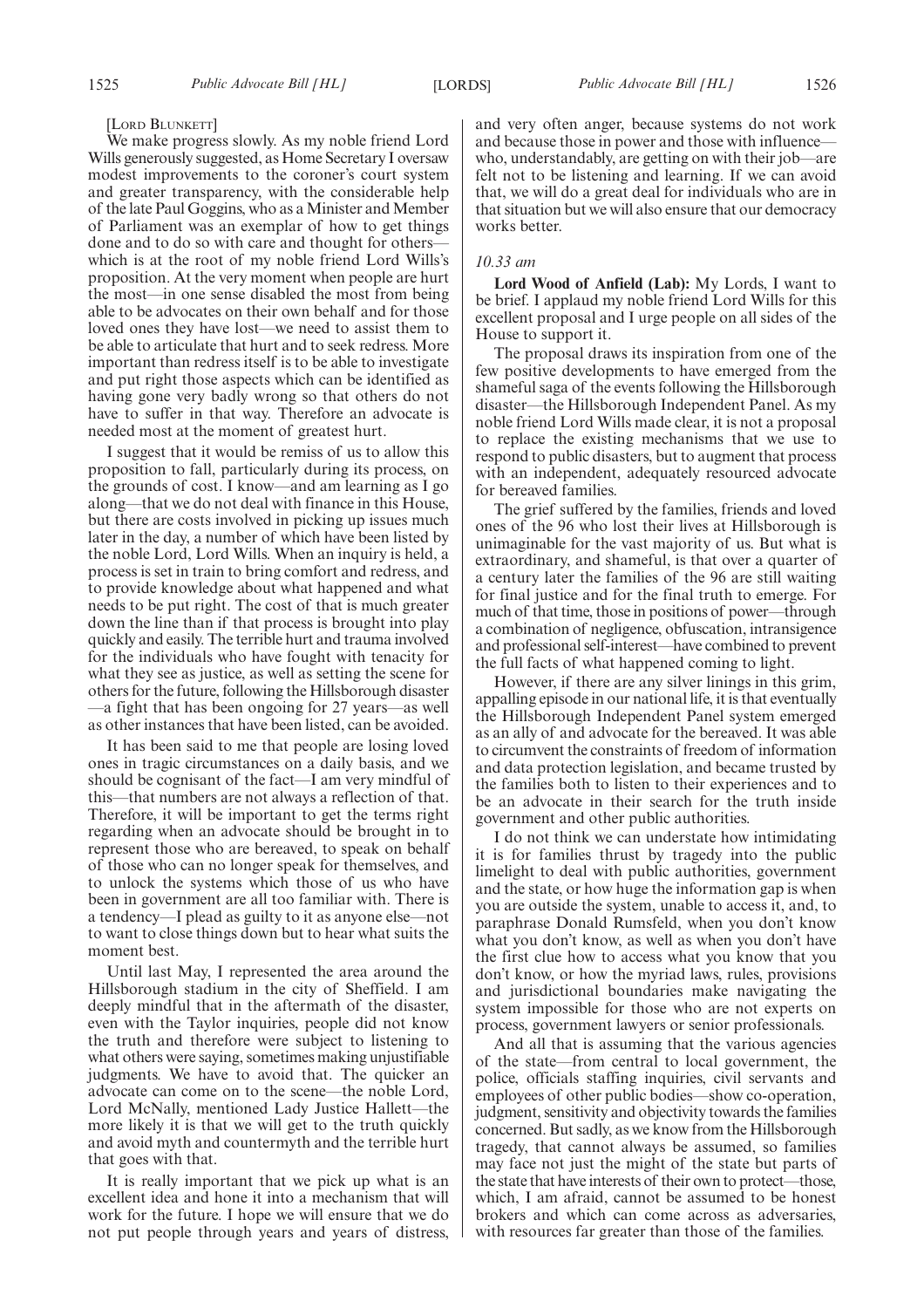The value of a state-provided advocate in the event of future public disasters is clear: to act on behalf of the bereaved as an adviser during the investigation and inquest; to get access to documentation that the families would not be able to access and to report on the contents; and to require resources, commission advice and issue reports.These are functions that cannot simply be provided by collective legal representation. As my noble friend Lord Wills set out, there is a precedent here, although as my noble friend Lord Blunkett made clear, work will obviously need to be done on clarifying when this would and would not apply.

What makes this proposal so necessary is not just the experience of the Hillsborough families but the experience of families who have suffered so much in previous public disasters. We know that the barriers to establishing the truth about the circumstances of disasters have been experienced by other families in other tragedies. I shall take just one example: the Aberfan tragedy in Wales in 1966, when a coal slip killed 116 children and 28 adults. This was a tragedy caused in part by the negligence of public authorities, yet the families faced a stunning combination of insensitivity and professional self-protection in the inquiry process that resulted from it. At one point, the Charity Commission, in 1967, gave advice to the Aberfan Disaster Fund on financial compensation for the families who had lost children. It said that before any payment was made, each case should be reviewed to ascertain whether the parents had been close to their children and were likely to be suffering mentally. One bereaved mother wrote to the chairman of the National Coal Board, Lord Robens, about the way that she felt the inquest had treated her and other families. She wrote that the response of the NCB and other authorities,

"adds to the feeling that our children, whatever they meant to us and whatever value they may have been as citizens, are now dead, and being so, value little to this country, and also value little to those who caused them to die. They are now it seems and within the letter of the law to be written off, as cheaply as possible and the matter closed ... Is there no room for social conscience?".

There is little we can do about the unnecessary suffering caused by the impenetrability of government and public authorities for those who have suffered in disasters such as the Aberfan tragedy, but there is something we can do for those among us all who may lose someone they love in future tragedies. As my title betrays, I am a lifelong Liverpool football fan. I myself tried to get a ticket for the Hillsborough game when I was 21, and I have a son who, I think, has a lifetime ahead of him of attending Liverpool games. Imagine losing someone you love in those circumstances and feeling helpless in the face of searching for the real reasons, because of the way our government and our public bodies work. Why would we wish that on anyone?

This is a sensible, practical proposal. It needs more work but is definitely in the right territory. It builds on something that has worked in the case of Hillsborough and may help in future to prevent the type of suffering that has been inflicted on Hillsborough victims' families for over 26 years—practically my entire adult life. I congratulate my noble friend LordWills on this proposal and urge all Members of your Lordships' House to support it.

#### *10.40 am*

Lord Bach (Lab): My Lords, on behalf of Her Majesty's Opposition, we welcome the Bill and congratulate my noble friend Lord Wills on introducing it. I have some personal reasons for welcoming it: I was a ministerial colleague of my noble friend and my honourable friend Maria Eagle MP at the Ministry of Justice at the crucial time when, after a shamefully long period, the Hillsborough tragedy began to be properly investigated. Great credit is due to both my noble friend and Maria Eagle for the work they did when jointly Ministers of State at the Ministry of Justice.

All this, of course, is in no small measure due to the work of many, many people. However, I want to mention, as my noble friend Lord Wills did, the previous Bishop of Liverpool, our erstwhile colleague in this House, and, if I may, the now shadow Home Secretary, the right honourable Andy Burnham MP, who played an enormous part in what has happened. However, as my noble friend said, it is the bereaved who deserve more credit than anyone.

This Bill is timely, in the sense that the inquest is moving now towards a conclusion, but 27 years after a national tragedy such as Hillsborough is, as other speakers have said, far too long to wait for a definitive judgment on what happened and why. I am very conscious, as I know the House is, that the inquest is not yet finished, so I will avoid, as will others I am sure, any comment on any conclusions it may or may not reach. What is clear is that this sort of delay must never be allowed to happen again. In our judgment, this Bill is a serious attempt at ensuring that it never does. In a civilised country, the agony of relatives of those who die in a tragedy such as this should never be added to by their having to wait an appalling length of time to find out the truth.

I can be brief today. There are strong rumours that the Government are sympathetic to this Bill and the idea behind it, and I hope that those are true. I am sure my noble friend will agree that there are probably some drafting changes that need to be made at a later stage. However, it is important that the Government, in as much as it is within their power, allow time for this Bill to progress in this House and, most importantly, reach the other place with a real chance of going through its various stages and becoming law—unless, of course, they have some other intention in relation to the Bill. We look forward to hearing what the Minister has to say on that point.

Today, at Second Reading, we are debating the principles behind the Bill. However, I hope my noble friend will forgive me if I raise two possible issues for the future. The first is whether the independence of the public advocate—a very important concept and a crucial principle—should not perhaps be set out in the Bill itself, perhaps as part of Clause 1(1). Secondly, is there an argument for saying that the public advocate should always be the chair of an advocates' panel rather than just a member? Might this enhance the confidence of the bereaved and ensure more transparency? I pose these questions for further consideration. In short, today, I hope the House will celebrate the introduction and Second Reading of this Bill. It is an important step forward and we on this side of the House are delighted to support its Second Reading.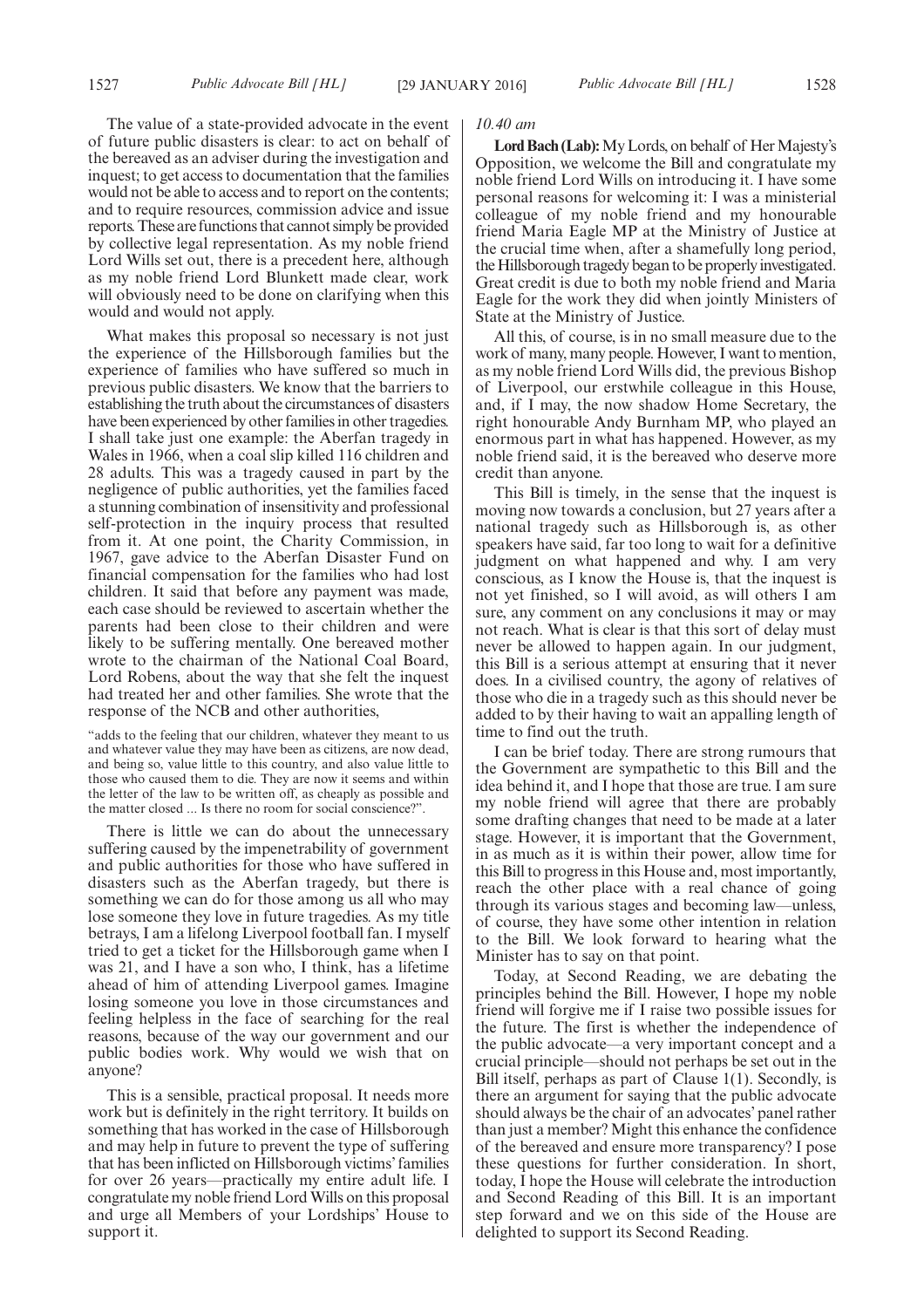#### *10.44 am*

**TheMinister of State,Ministry of Justice (Lord Faulks) (Con):** My Lords, I thank the noble Lord, Lord Wills, for introducing this Bill and giving the House the opportunity to debate this important matter today. He was kind enough to pay credit to officials and Ministers in the Ministry of Justice who have engaged with him, and he has been helpful and constructive in explaining what lies behind this Bill. Let me make it clear at the outset that the Government share his desire to ensure that bereaved families and injured people are properly involved and supported throughout the investigation, inquest or inquiry process following a major incident.

There was unanimity in the contributions that your Lordships have heard, which echoes what lies behind this Bill. The noble Lord, Lord McNally, spoke of the sad history of disasters in football grounds and the sometimes inadequate inquiries that have followed those. He was right, however, to reflect on the improvements that have taken place, and he gave as a shining example the inquiry into the 7/7 disaster, conducted by Lady Justice Hallett.

The noble Lord, Lord Blunkett, who has particular experience of these issues, was absolutely right to praise Paul Goggins, who did so much in his modest way—I came across it briefly in committees—to help promote the interests of those so often neglected in such situations. The noble Lord made the important point that although cost must not be excluded from government consideration, we must think about costs further down the line.

The noble Lord, Lord Wood, and other noble Lords, made the point that these proposals augment rather than replace the existing mechanisms. Indeed, as I understand it, the noble Lord, Lord Wills, very much accepts that. The noble Lord, Lord Wood, also referred to the fact that, in the wake of these disasters, what confronts those who are sadly affected by them can be intimidating, and they are placed in a quasi-Rumsfeldian dilemma. He was right, too, to remind us of the Aberfan disaster and the dreadful noises made by the establishment in its wake.

A number of noble Lords, including the noble Lord, Lord Bach, referred to possible drafting imperfections. I know that the noble Lord, Lord Wills, is perfectly aware of the fact that there could be improvements, and the noble Lord made specific reference to them.

Notwithstanding those potential improvements, I reiterate that the Government are fully committed to making sure that victims have a voice and do not feel alienated from official processes. Indeed, I am pleased to say that much of what is proposed for the role of a public advocate already takes place, and it is fair to say that there has been much progress.

The noble Lord's Bill is driven by the concern that following a major incident involving the loss of life in the past, such as the "Derbyshire" sinking in 1980, the Hillsborough disaster in 1989—which has been a significant focus of the debate—and the "Marchioness" tragedy in the same year, bereaved families have undoubtedly felt ignored and swept up in official processes. They have felt that once the state starts to look into the matter, their needs and wishes are not paramount, or even important, and that the process can be confusing and lacks the transparency that the noble Lord, Lord McNally, stressed as being important. In order to address this, the Bill would create the role of a public advocate to represent bereaved families and injured survivors to ensure they understand all the processes and are supported through them, and to review and make sure they have access to the documents used in the investigation.

I know that this is a matter in which the noble Lord has, as he modestly told us, a long-standing interest, as well as considerable expertise and experience. He has been closely involved with the families who were bereaved in the Hillsborough tragedy and who are now involved in the final stages of the inquest into the death of their loved ones. Indeed, it is right to say that Sir John Goldring is currently in the course of summing up to the jury in that inquest. We do not expect a decision for a few weeks yet, and quite what form that decision will take we do not know; it may be a narrative verdict or it may be something more narrow.

I had a meeting with the noble Lord, Lord Watts, who is unable to be here today, and he asked me to say that, given his personal experience, he very much supports what lies behind the Bill, without necessarily committing himself to the actual words.

The Government acknowledge that there were significant issues in the way in which the Hillsborough families were treated in the various processes which followed and we agree that it is vital that lessons are learned and that their experiences should not be that of others in the future. It is because we agree that the needs of the family are so important that we have already taken a number of steps forward.

Reference was made to the Coroners and Justice Act 2009 and the suite of rules and regulations underpinning it. They reformed the way in which coroners'investigations and inquests are now conducted following a major disaster. These reforms have been in place since July 2013 and have the central aim of putting bereaved people at the heart of the process. The aim is that they receive the support they need and that the process is transparent and understandable from the time of a death being reported to the coroner until the end of the inquest hearing.

Under the reforms we have taken forward, bereaved people have the right to request most documents involved in a coroner investigation and inquest and they can expect the coroner's office to update them at regular intervals. They can also expect the coroner's office to explain each stage of the process so that they understand what is happening and why. They can expect compassion and respect for their needs to be central to the investigation and inquest.

They will also have the resource of the *Guide to Coroner Services*, which my department published in February 2014. This explains clearly and simply what they can expect from the coroner and his or her staff and what to do if that does not happen. Under the 2009 Act, a key role of the coroner and his or her office in an investigation is to make sure that "interested persons", including bereaved people, understand the process of investigation and are informed of their rights and responsibilities. They are entitled to receive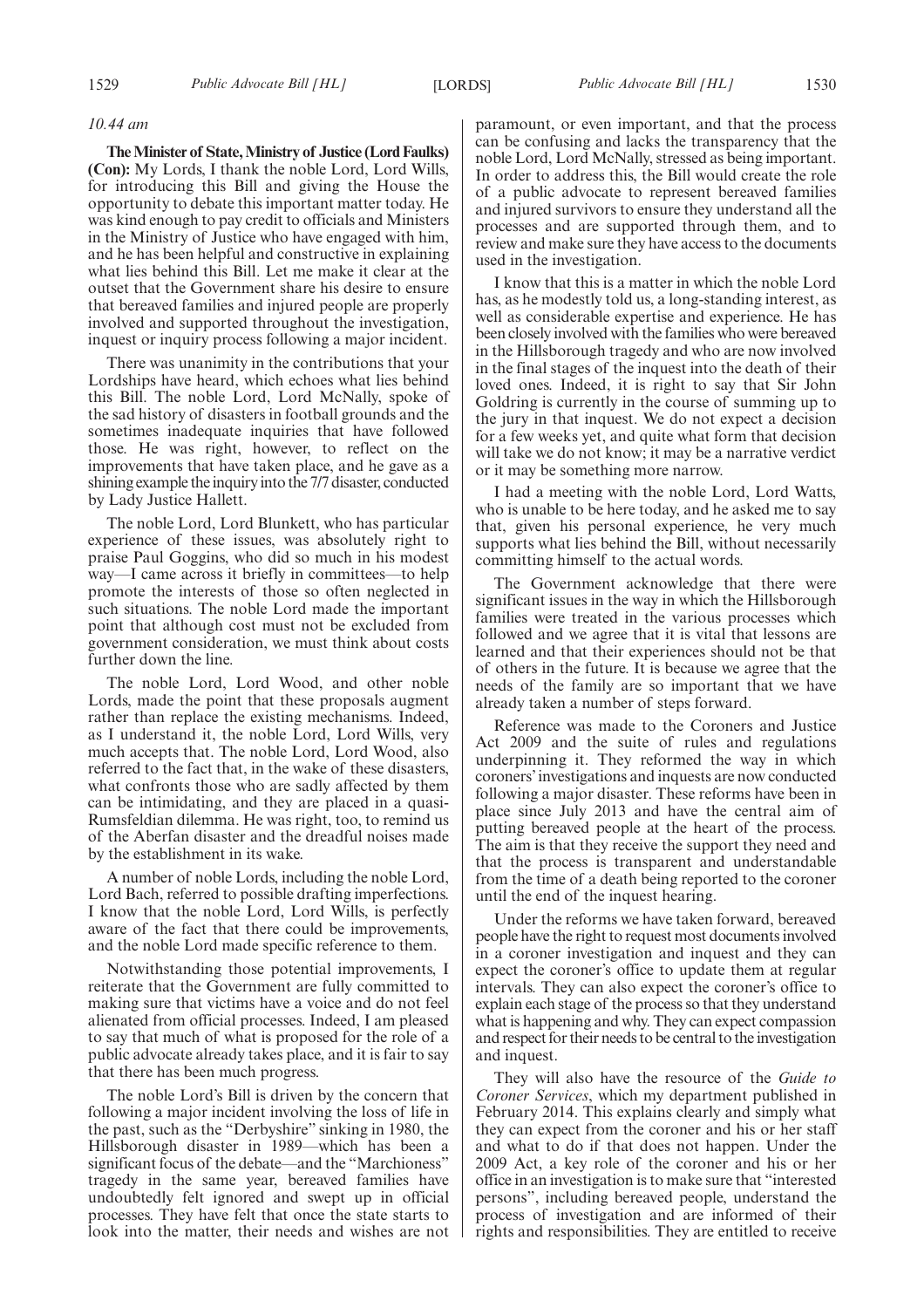documents and other relevant information, such as hearing dates, so that they can fully participate in the process. Many coroners now also have a support service which provides emotional and other practical support to those attending inquests on the day.

Under the Inquiries Act 2005, the inquiry chair is under a statutory obligation to have regard to fairness. Core participants, which will clearly include all those with whom we are concerned, are entitled to disclosure. The inquiry chair will act as data controller, devising and implementing mechanisms for obtaining, handling and securely storing documents provided to and generated by the inquiry. There is guidance for those running inquiries, including inquiry chairs, teams and sponsoring departments, which sets this out.

Therefore, much of what is in the Bill setting out what a public advocate would do is already happening in the existing processes. We are today in a very different climate from that at the time of the Hillsborough tragedy and in the intervening years. The needs of bereaved people are rightly much more central. I hope noble Lords agree that the current landscape brought about by these reforms and the hard work and contributions of so many makes it less likely that what happened to the Hillsborough families will occur again.

We are not, of course, complacent about this but I believe that, at the moment, there is no need for the public advocate role that the Bill envisages. However, the Government agree that the needs of bereaved families, in particular, must be paramount and that the principles that lie behind the Bill are right. Bereaved families should feel that their voice is heard and confident that processes are fair and transparent. They should feel that they fully understand what is happening and able to participate effectively.

We are, therefore, willing to consider whether the existing processes can be improved and whether any of the principles in the Bill can be incorporated into the existing system. We could, for example, place more firmly in the guidance which is already available to inquiry chairs and teams how important the needs of the families are. We can look at whether the positive things coming from the Hillsborough inquest, not yet concluded, such as the family forums set up to keep the families informed of the investigative processes and to give them a safe space in which to discuss issues, can be replicated in other major inquests and inquiries.

As to specific next steps, I commit to meeting the noble Lord, Lord Wills—not immediately but as things progress—so that our feet can be held to the fire to see whether steps can be taken to reflect what lies behind this and further to improve the significant steps forward we have made.

On behalf of the Government I thank the noble Lord, Lord Wills, for raising the profile of this important issue and for his valuable input, which is welcomed. I hope he will accept my assurance that the Government will continue to ensure that bereaved families and injured persons are central to the inquest and inquiry processes and that their voices will not be ignored.

**Lord Woolf (CB):** My Lords, does the Minister feel that the role of the advocate to the inquiry could be closely used to adopt many of the points required by those who support this Bill?

**Lord Faulks:**The concerns which would be represented by a public advocate—were there hypothetically to be one—should be properly reflected in the way that an inquest or inquiry is carried out. We are not at the moment persuaded that a public advocate as set out in the Bill is necessary. However, we do not rule out possible improvements to ensure that those factors which would be reflected in what a public advocate did find better representation in the existing arrangements.

#### *10.56 am*

**Lord Wills:** My Lords, I am extremely grateful to all noble Lords who have taken part in this debate. It has been relatively short, but it could make a profound difference to all those who in the future, out of a clear blue sky, find their lives transformed by a terrible public tragedy.

The noble Lord, Lord McNally—who I regard as my noble friend whatever the technical position is—made a powerful statement from his own experience about why the Bill is needed. I am grateful to him for his words of support, as I am to my noble friend Lord Blunkett, who brings to this a wealth of experience from the heart of Government, as well as personal experience as the MP for many years representing the constituency containing the Hillsborough stadium.

My noble friend Lord Wood, who was working at the heart of the Gordon Brown Government when the Hillsborough Independent Panel was set up, drew attention again to the need for this Bill and gave the telling example of Aberfan, which I remember as a young boy. I am also grateful to my noble friend Lord Bach, who expressed support from the Front Bench. His idea of putting the independence of the advocate in the Bill is excellent and I should like to adopt it going forward. We will obviously discuss the other issue he raised in due course. So I am grateful for all the support I have received from all noble Lords, who spoke with all their authority and years of experience, and I am glad that the Government have listened to what they had to say.

I also express my gratitude to the Minister for his characteristically thoughtful, sympathetic and thorough approach to all the issues raised by the Bill. Of course, I did not expect him to commit the Government to wholeheartedly adopt the Bill today, but his cautious words pointing towards a possible way forward are perhaps the most that I could have expected. I am grateful for them and I certainly will—with what the noble Lord, Lord McNally, referred to as my terrier-like capacity—pursue him for the meeting that he kindly offered. In due course, I hasten to add.

Of course, I recognise all the improvements that the Minister described. As he said, the situation is significantly different from what it was 20 to 25 years ago. However, there is an issue that I would like to explore with him further, perhaps in Committee, because there is a fundamental distinction between what he has described as the improvements that are taking place and what I think are the improvements the Bill would bring about. It is to do with the independence of the advocate. The changes that he has described are still in the gift of the Government and the institutions of the state. I think it is important because all the experience of disasters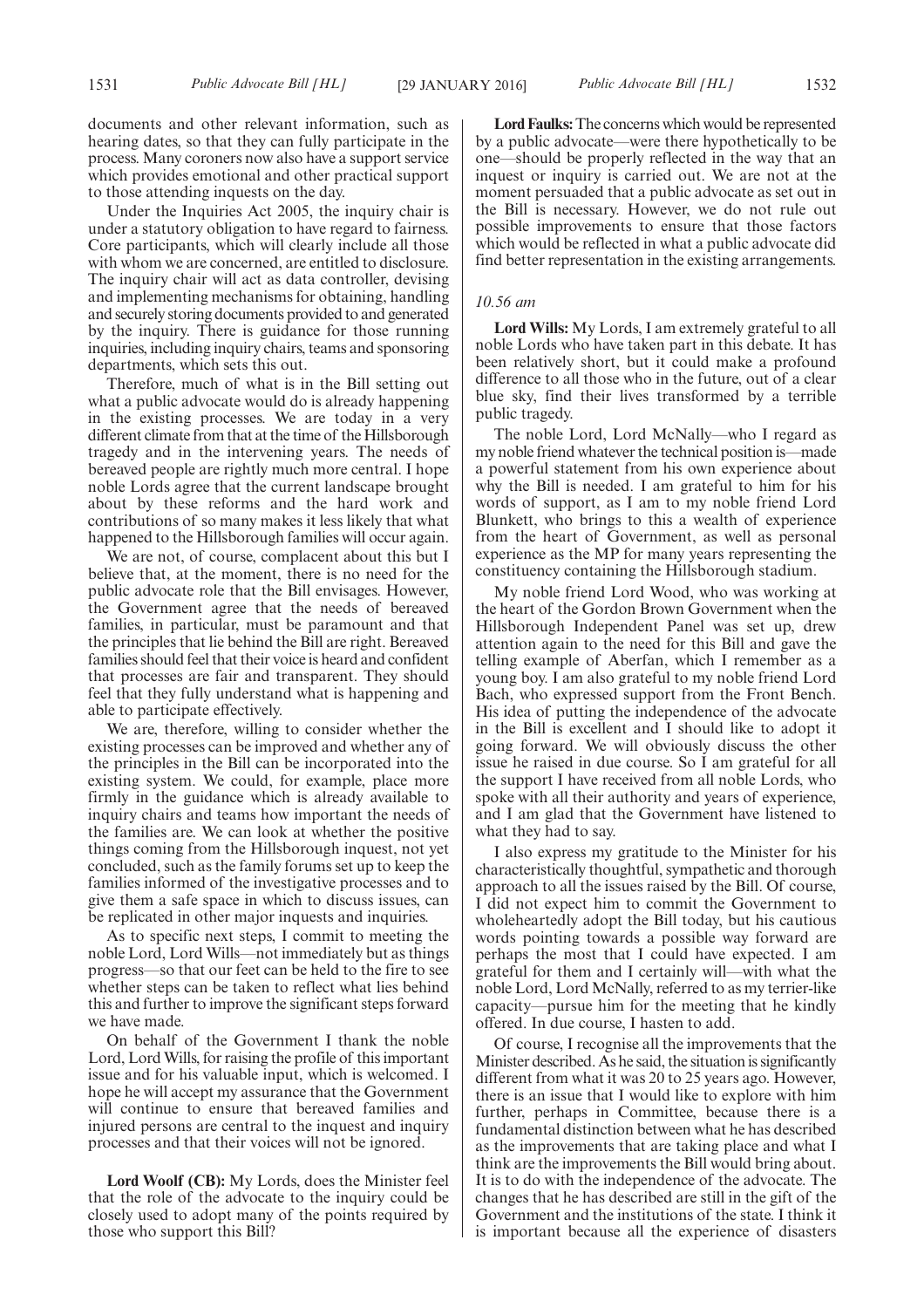[LORD WILLS]

that other noble Lords have described more powerfully than I shows how easy it is for the bereaved and the families of injured survivors to feel excluded by the process, no matter how well meaning it is or what is set out in all the guidance, and no matter what the experience and how diligent, thoughtful and empathetic those agents of the state are. Nevertheless, for all the reasons that have been set out today, it is sometimes very easy for families to feel excluded. Having someone who is independently advocating their cause and, crucially, doing so independently of the state and seeking to bring about the transparency that is so important in these cases, is the difference between the position that the noble Lord has set out and the position in the Bill.

I am sure that we will have opportunities to explore this further and I am grateful for the offer of a meeting, which as I say I will take up, so perhaps the issues can be considered further in Committee. In the mean time, while again expressing my gratitude to all noble Lords who have taken part today and to the Minister, I now ask your Lordships' House to give the Bill a Second Reading.

*Bill read a second time and committed to a Committee of the Whole House.*

# **Road Traffic Act 1988 (Alcohol Limits) (Amendment) Bill [HL]**

*Second Reading*

*11.01 am*

#### *Moved by Lord Brooke of Alverthorpe*

That the Bill be read a second time.

**Lord Brooke of Alverthorpe (Lab):** My Lords, I am grateful for the privilege, the opportunity, and not least the luck in the ballot to get the chance to bring forward this Private Member's Bill. I am also grateful to all those who have kindly assisted me, including our clerks and the many outside organisations and campaigners who support this aim, and of course to the noble Lords who are going to speak today. I offer apologies from my noble friend Lord Rea, who was down to speak but has had to scratch.

This is a simple Bill whose objective is to better protect innocent citizens from accidental death, injury and harm from vehicle drivers who consume alcohol and then drive impaired. It also seeks to protect the drivers themselves. Specifically, it amends the Road Traffic Act 1988 to lower the maximum alcohol limits permissible when driving in the UK from the present blood alcohol concentration of 80 milligrams of alcohol per 100 millilitres of blood down to 50 milligrams of alcohol per 100 millilitres of blood. There would be corresponding changes to breath and urine limits, but in this debate I will refer solely to the limit change using the acronym BAC.

The Act would apply to the whole of the UK, although, as most noble Lords know, Scotland has already enacted this. What they may not know is that the Welsh Assembly has proposed the adoption of a BAC limit of 50 for the Principality, and across the Irish Sea the North Ireland road traffic amendment order not only proposes a lower 50 BAC limit, but an even lower limit of 20 BAC for novice and some commercial drivers.

This amending Bill is precisely in accord with what was piloted from 2014 through the Scottish Parliament. As a consequence, I regret that Clause 2 contains a provision to reduce the limit below which a person could elect to have a specimen of breath replaced with a specimen of blood or urine. This statutory option was removed from the Road Traffic Act 1988 by Part 1 of Schedule 11 to the Deregulation Act 2015 which came into force in April 2015. 1 will therefore need to withdraw Clause 2 later, and I hope that this will make life easier for the Minister.

The European Union does not have a directive on a drink-drive limit, but as long ago as 1988 it first proposed harmonisation throughout Europe at a 50 BAC limit, which it recommended should be adopted. Over the years it has been adopted by all European Union countries except two: Malta and the UK. So I ask: who offers better protection to their citizens, and are the interests in favour of sticking with the present limit being better protected than innocent lives and limbs? To get the answers we need to look at a bit of history and then come up to current developments. These have been recently summarised by Professor Richard Allsop in his 2015 paper for the RAC Foundation entitled *Saving Lives by Lowering the Legal Drink-Drive Limit*.

It is now well recognised that drinking and driving impairs performance and is a leading cause of road traffic accidents. But, as some noble Lords may recall, that was not always the case. Even in the mid-1960s there was still debate as to whether moderate drinking increased or decreased the risk of collision. But others had recognised the danger much earlier. As long ago as 1954, the World Health Organisation reported that,

"the inference cannot be avoided that at a blood alcohol concentration of 50 milligrams per 100 millilitres of blood, a statistical significant impairment of performance was observed",

in more than half the cases it examined in the experiments it had undertaken. As a result, the WHO recommended a BAC limit many years ago.

The UK set up its own study in 1953 using what it called laboratory "tasking", resembling driving vehicles on the road, which reported in 1959. It did not agree with the WHO's recommendation but, while it acknowledged that substantialimpairment of performance still occurred at levels below 80 BAC, it was suggested that those below that limit should not be criminalised. That was the reason given for not embracing the lower limit. In 1962-63 there was a large-scale study at Grand Rapids in the USA. This study quantified the relationship between BAC level and the risk of collision, and provided convincing evidence of greatly increased risk dependent on a driver's alcohol level.

So why was the 80 BAC limit chosen? The choice of 80 BAC made by Barbara Castle, the then Minister of Transport, should be understood in the context of the evidence available at the time, and in 1967 it was probably influenced by several other salient factors too. The Grand Rapids evidence indicated that the average risk of involvement in a collision was roughly doubled at 80 milligrams. Further, 80 milligrams was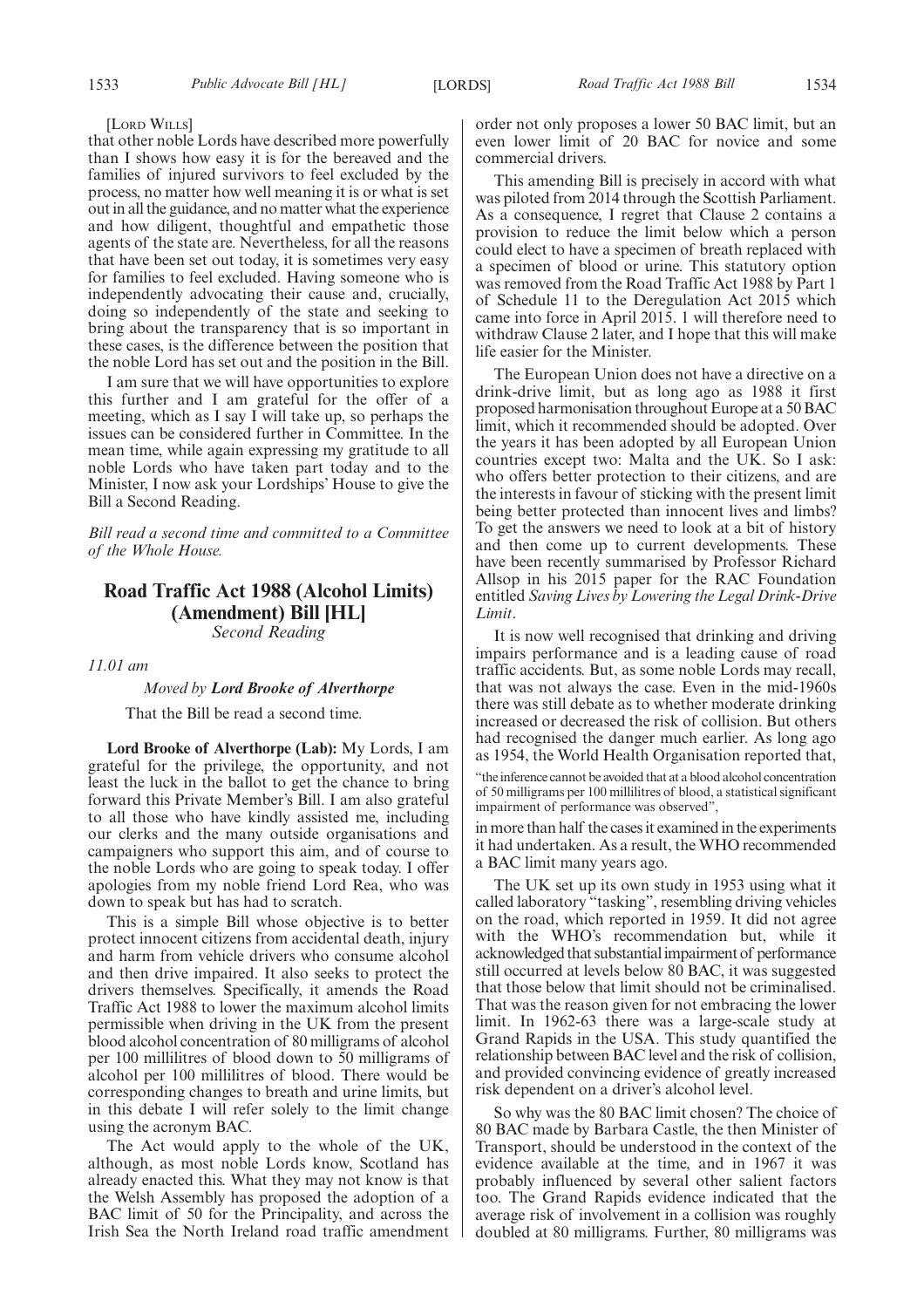within the range of levels then being considered or implemented by other countries. It was plausible that public and parliamentary acceptance could be gained, partly on the basis of advice that most people could have three small drinks without exceeding the 80 limit. However, the Royal Society for the Prevention of Accidents has long contended that 80 was not decided solely on the basis of empirical accident risk assessments, but was influenced upwards by the need to make acceptable to the public the introduction for the first time ever of legislation limiting the amount of alcohol that drivers could consume.

Eighty milligrams was the level at which the Grand Rapids evidence in the form in which it was published enabled the increased risk to be established with the conventional statistical 95% level of confidence against a background of genuine difference of opinion as to whether the risk was increased or decreased. The last of these points is more statistically technical than the others, but it carried weight among those preparing advice for Ministers, as no doubt former Transport Minister the noble Earl, Lord Attlee, may pray in aid when he comes to make his points. But I will argue that that precise basis is relevant to the case for lowering the limit.

What has happened since 1967, as well as the widespread harmonisation of a 50 BAC limit in so many other countries, including Scotland? Importantly, there have been further large-scale studies, including those conducted in the late 1990s at Fort Lauderdale and Long Beach in the USA. They were similar to the Grand Rapids study, but were helped by advances in statistical techniques which had been developed since the 1960s. Further studies were done in nine states in the USA between 2006 and 2008, and all were read across to the UK in a similar way to the original Grand Rapids evidence. They indicated that the increase in the risk of a driver's involvement in a collision if they have a BAC of 80 milligrams to be nearly three times as much for collisions leading to injury and about six times for collisions leading to death as compared to the mere doubling which had informed the setting of the limit at 80 BAC in 1967. Even at the lower BAC level of 50, which this Bill proposes, the increases in risk are respectively about 1.5 and 2.5 times more—that is, double the Grand Rapids figures back in 1967.

There is now a broad consensus that risk of involvement in a collision is increased rather than decreased by moderate drinking. Acceptance of this changes the appropriate statistical process for assessing the level of confidence in analysing the Grand Rapids and similar data from a two-tailed to a one-tailed test. The meaning of this for the Grand Rapids data in the form in which it was published is that increased risk is established with a statistical 95% level of competence from 60 BAC upwards instead of the then 80 upwards as applied. There is a stark difference, and there was also a stark difference of opinion on this in 1967.

The foregoing may seem a bit dry, but the science proves that the 1967 BAC of 80 is now not only outdated but can mislead to risk life and limb. At the end of the day, of course it is the motorist's right to decide whether or not to drive after drinking, but they have a right to know the facts about the risks and impairment that drinking has on their driving. It is the Government's duty and responsibility to provide those facts, especially when quite innocent citizens are involved or affected through drink-driving motoring accidents. Even though I am moving this, I ask the Minister, first, do the Government accept that the 1967 BAC of 80 carries far more risk than was originally believed? If so, what do they intend to do about correcting that? If, however, they maintain that 80 is still appropriate, I would like them to revalidate the figure and produce the science from a more scientific perspective than we have done previously.

Of course, it can be argued that limits do not really matter, and it is the deterrent of being caught and punished with heavy penalties that really counts. To a degree, that is, no doubt, true. In the 1970s, 1980s and 1990s, the UK achieved major reductions in road deaths, injuries and accidents with 80 BAC. This was because the Government more vigorously enforced the limit than did many other countries, even though some had lower limits than we had.

This House produced two EU Select Committee reports on the Commission's call for a 50 BAC limit in 1998 and 2002. Both supported the Commission's recommendations. In response to the first, the Government, using their words, "was minded" to move to 50. The transport department supported it also. It was delayed, however, on the basis that it intended to deal with the matter in the context of a possible EU directive. That never came but, instead, in January 2001, the Commission issued a non-binding recommendation that member states should set a 50 BAC limit. It was scrutinised here and, again, adoption of the 50 BAC limit was recommended. The department supported the reduction but, to many people's surprise, including my own as I chaired the sub-committee, the Government did an about turn at the 11th hour. Instead, they said that they wanted to review the issue in their proposed longer term motoring strategy that they were about to undertake.

During the ensuing decade, deaths and injuries continued to remain high but were reducing slowly, although the 2007-08 recession saw the biggest fall for quite some time. Opinion polls, however, particularly those conducted by the motoring associations, began to reveal growing public concern about drink-driving and support for the lower limit. This culminated in December 2009 in an independent review of drink and drug law by Sir Peter North QC. Most judged his report in 2010 as an excellent piece of work. On drink-driving, North was convinced by the evidence that the risk of involvement in a collision is increased by even moderate drinking. In particular, the review found that lowering the limit from 80 milligrams to 50 milligrams could save over 100 lives a year, based on evidence from NICE, as well as preventing many more serious accidents.

As a consequence, he recommended that the 80 BAC should be reduced to 50 for five years, after which there should be a further review with the aim of establishing a 20 BAC. The newly elected House of Commons Transport Select Committee in 2010 was not so convinced. It believed that the North report sent mixed messages. It in turn sent few messages or recommendations from its report. It did not dispute that drivers were impaired further at 50 BAC and saw an effectively zero limit,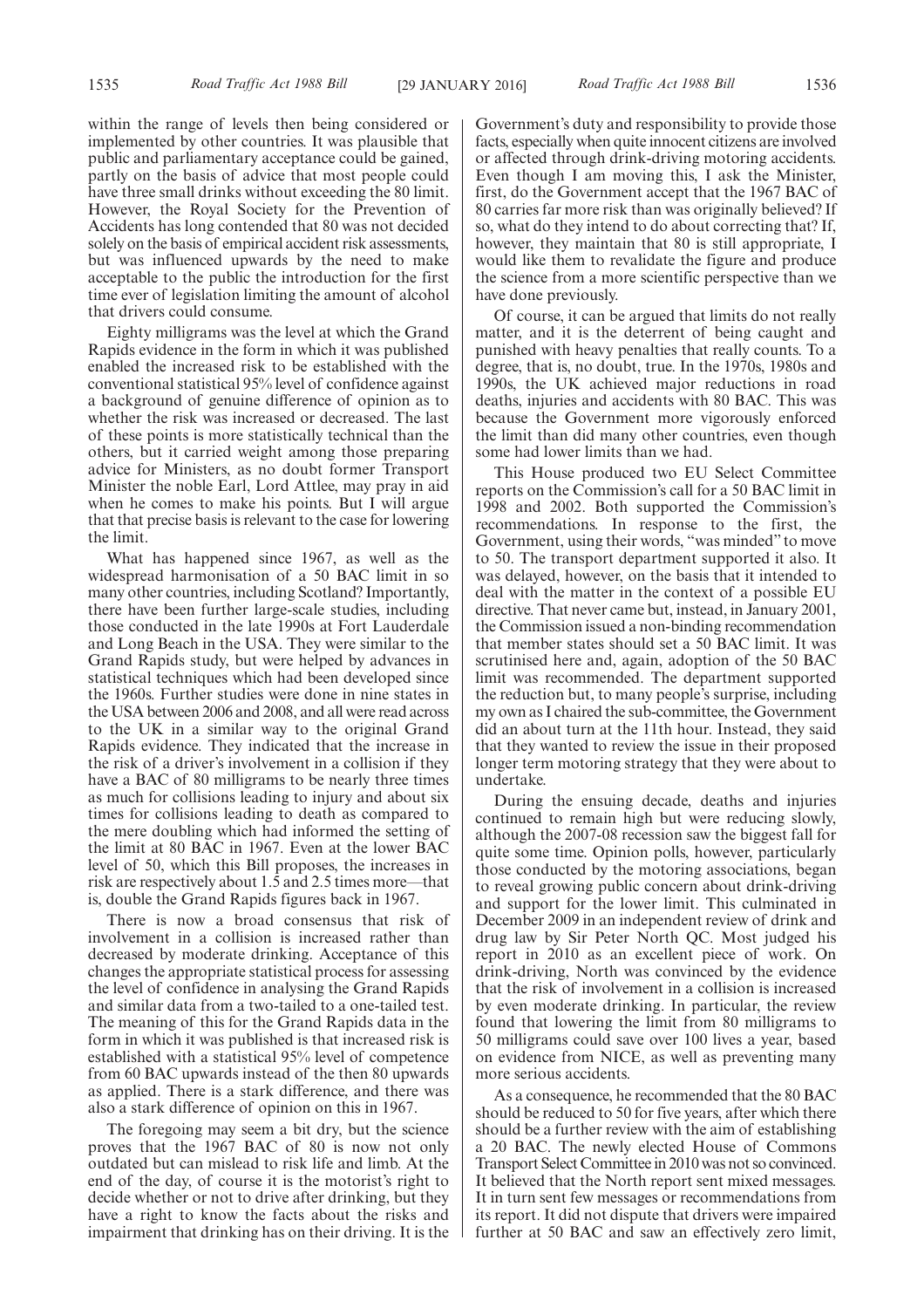[LORD BROOKE OF ALVERTHORPE]

although too great a step at that time to take, as probably the best option in the longer term. Instead, its key recommendation was that,

"any reduction in the legal drink drive limit should only occur after an extensiveGovernment education campaign, runin conjunction with the pub, restaurant and hospitality industries, about drink strengths and their effect on the body".

The committee's report evidence shows that heavyweight lobbying was on it from the drinks industry. In that decade, 5,330 people were killed and 170,000 casualties were also witnessed in the UK.

Since the North review in 2010, there has been a levelling off in the previous declining figures for drinkrelated road deaths and casualties. Further models, including that proposed by the RAC Foundation's report authored by Professor Richard Allsop, also associate significant, if not as dramatic, reductions in death and injury which a drop to 50 BAC would produce. Allsop's "cautious" estimate is that there would be 25 fewer deaths and 95 fewer serious injuries per year.

Even more recent news and perhaps the most compelling for change comes from Scotland where a 50 BAC limit is now in force. The BAC change has been accompanied by a wide-ranging publicity campaign which has stimulated a nationwide debate on drink-driving on a scale not witnessed previously. An RAC survey shows 79% of Scottish motorists believe that moving the limit to 50 is a positive move while a Scottish Government survey found that 82% of people agreed that it is unacceptable to drink any alcohol before driving, and only 12% of people disagreed with that, which was quite a surprise and a very big change in public attitudes.

I anticipate the Minister will express interest and welcome the Scottish developments. But I suspect that the Government will then want more time and data to assess what is happening north of the border—perhaps even two or three years before they get the figures that they would want to analyse. Meanwhile, the Government state that drink-driving "remains a priority". But they have made only very small changes to the law over the past five years, nor have they indicated anything really radical ahead. In fact, their policy has probably stalled since 2010, which is why there has been a plateauing in the number of deaths and injuries. In addition, since 2010, police numbers have been cut by 23%, which has had an effect right across the whole of motoring, including drink-driving. I was not surprised, therefore, that 10 of the Government's police and crime commissioners were in touch with me yesterday pledging support for this Bill. Furthermore, they were pointing out that from a financial perspective, the Local Government Association's estimate that lowering the current drink-drive limit to 50 BAC would save almost £300 million annually by reducing the number of call-outs to accidents and the associated public sector costs of police, ambulances and hospital admissions. It argued that this funding could be ploughed back into making communities safer. It went on to say that it has overwhelming public support for this legal change. Research released only this morning from the RAC's Brake, the road safety charity, and the Alcohol Health Alliance of an opinion poll of 5,000 respondents shows that 77% of people in the country favour a 50 BAC limit bringing England and Wales in line with Scotland and virtually the rest of the EU, apart from Malta.

Therefore, the Government have no problem in carrying the country with them on this Bill, apart perhaps the drinks industry. The public know increasingly on this topic what is right and what will help best to protect them. The cost of the change to this highly questionable and now unsafe law made back in 1967 will be minimal. It will be far outweighed by other cost savings, but even more importantly by the saving of more life and limbs. If, however, the Government delay—and it would be a delay because I believe, deep down, that they must know that this will have to come, as we cannot have differing levels between the UK countries, with trains and cars crossing borders every day as we have at the moment—I forecast that they can expect to see at least 600 people killed and around 25,000 casualties over the next three years as a result of maintaining the present level. The Minister and his colleagues can avoid or minimise these figures. They simply have to join the public view and do what is right now. I beg to move.

#### *11.20 am*

**Earl Attlee (Con):** My Lords, I am grateful to the noble Lord, Lord Brooke, for so expertly moving the Second Reading of his Bill, although I have some difficulties with it. When the noble Lord, Lord Adonis, commissioned the North report, I assumed that he had identified the next step of our road safety programme, which would be to lower the blood alcohol level, or BAC, for drivers. I thought that the report was to provide the necessary evidence for the changes. In the UK, we have a very good road safety record because successive transport Ministers of all parties—one of them, the noble Lord, Lord Whitty, is in his place—have followed the evidence, expertly analysed by officials, rather than taking a populist course of action, which is what the noble Lord, Lord Brooke, has suggested the Minister should do.

At the time, I thought that, if a BAC of 80 milligrams would damage the hospitality industry, so be it. However, I must tell the House that I cannot recall ever seeing an impact assessment on the effect on that industry. My understanding is that the Scottish Government had not done one before lowering their BAC limit. To this day, I have never received any briefing from that industry on this issue.

When my party got into government, I found that the advice from officials regarding North was rather more complex than I thought it would be. Will my noble friend the Minister confirm that the Government have implemented all the significant recommendations in the North report, apart from lowering the BAC?

My first point is that any alcohol intake at all will cause a deterioration in driving capability and skills. The Grand Rapids report referred to by the noble Lord, Lord Brooke, shows that the chances of having an accident increase alarmingly after 80 milligrams. However, there is no safe limit and the best advice is not to drink and drive at all. I hope my noble friend the Minister can confirm that this is his position.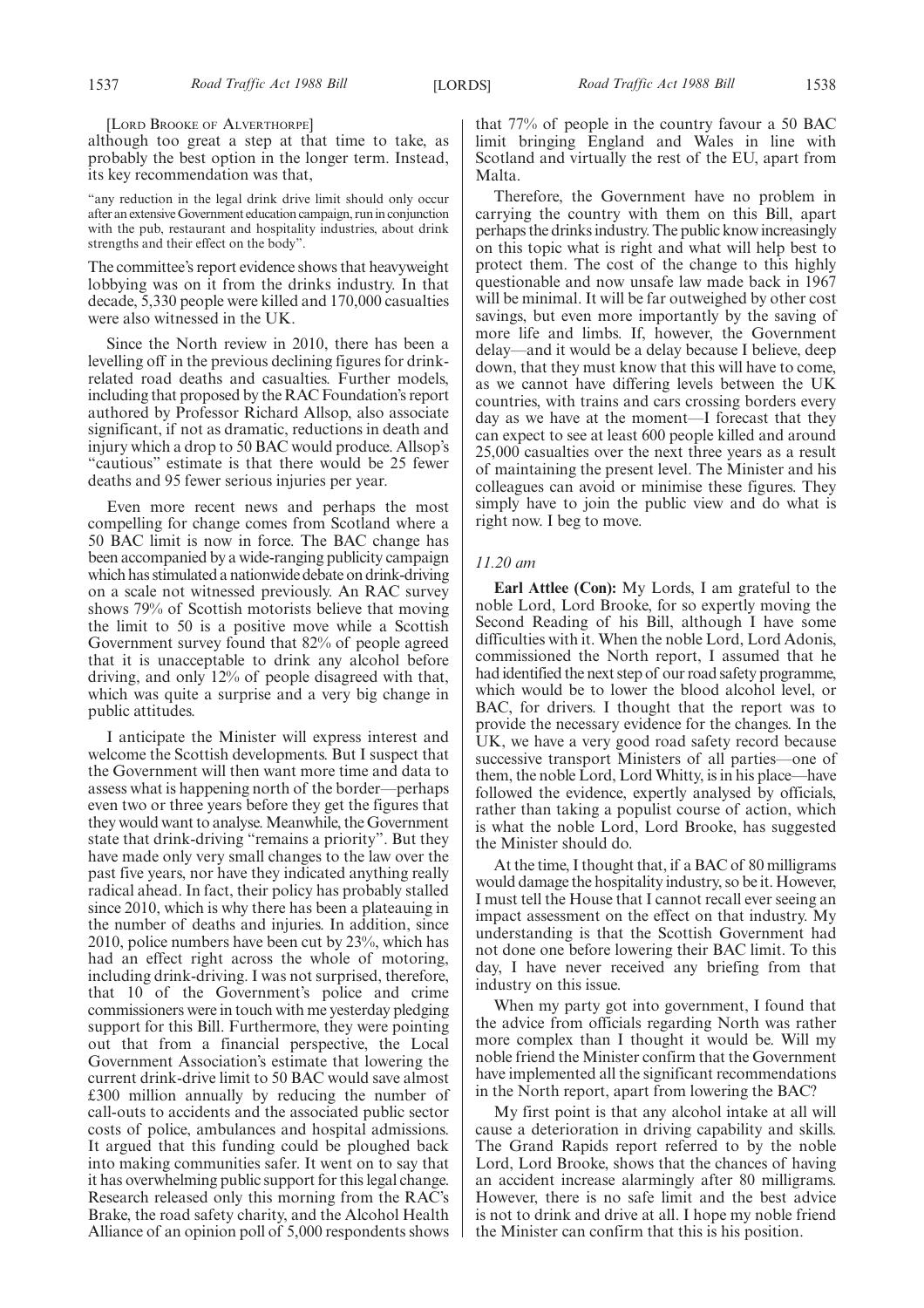Secondly, we have some data available from the STATS19 system and the coroner's records. For those accidents where at least one driver was killed, a staggering 19% were over the limit of 80 milligrams. However, for these accidents, only 1.7% had at least one dead driver who was between the proposed new limit of 50 milligrams and the current limit of 80 milligrams. That is a very small slice. There are lies, dammed lies and statistics, but this rather suggests that the problem lies not with those who drive with an unwise and imprudent BAC level of between 50 and 80 milligrams, but rather with those drivers who are totally non-compliant. I refer to them as unregulated drinkers.

That is not to say that the noble Lord, Lord Brooke, is wrong. It is obvious that the Bill would reduce the BAC level of compliant drivers—a bit—which could produce a commensurate reduction in accidents. My fear is that the reduction will not be as great as hoped, since compliant drivers will already normally be driving with a BAC of less than 50 milligrams. If I am right, I do not think that it will take compliant drivers very long to find out that they do not need to reduce their intake much, if at all.

Thirdly, we have a problem with what I have termed unregulated drinkers. These people are often clinically dependent upon alcohol. They do not know how much they have drunk and they have no regard for the law, so the noble Lord's proposal will have precisely no effect on them at all. They are also very hard to catch. I suspect that this is because they drive on minor roads for relatively short distances: my guess is three or four miles in a rural area and one to two in an urban area, but with a very high risk of having an accident. Noble Lords will realise that the window of opportunity for the police to detect such drinkers is very short, apart from in the event of an accident. If we have a formal Committee stage, I am tempted to run an amendment about permitting the police to instigate random breath tests, if that is what they want to do to solve their problems.

Fourthly, this change would have some resource implications. First, I am told that all the evidential breath test equipment would have to be recertified and recalibrated. I do not find this a convincing reason for not making the change. But secondly, and rather more persuasively, a considerable amount of police time could be tied up processing drivers who get caught by the new limit. Of course, this might not be the case if, in fact, even today few drivers drive with a BAC of between 50 and 80 milligrams.

My fifth point is looking around the corner. We are very careful not to let drivers know how much they can actually drink while remaining compliant. One good reason for this is that we know that there is no safe limit. Another is that, if drivers knew what their intake limit was, they might be tempted to go closer to it. This could mean that, on average, drivers would consume a bit more and therefore, on average, have more accidents. It is possible that law-abiding motorists might use their own breathalysers to ensure compliance with the new and lower limit. This could result in an increase in average intake and, therefore, the accident rate. I hope that I am wrong.

The noble Lord, Lord Brooke, pointed to lower limits in other EU countries, but, with the exception of Sweden, they do not have as good a road safety record as we do and in any case, as the noble Lord well knows, they have different penalty regimes. However, Scotland will provide us with an almost-perfect laboratory. There will be the same enforcement regime as in England because they cannot change the penalties, but a lower BAC. After three or four years we will get the stats and data from Scotland, which will tell us which way to go.

The Library Note suggests that compliance has improved by 12.5 %. I am bound to say that that is a rather disappointing figure, but unfortunately consistent with my analysis. It will take time for properly analysed statistics to be available, but if they show a significant improvement then we should consider following the Scots. In the mean time, my counsel to the Minister is to leave the BAC alone and concentrate on eliminating unregulated drinkers.

#### *11.28 am*

**Baroness Hayter of Kentish Town (Lab):** My Lords, I congratulate and thank my noble friend Lord Brooke of Alverthorpe for bringing forward the Bill. He has been a marvellous campaigner on this subject for a long time. It is a shame that the Government have not taken action, especially given what my noble friend said about their knowledge of the extra risks of people driving with a BAC between 50 and 80 milligrams.

We increasingly stand alone internationally by retaining the 80 milligram rather than adopting the 50 milligram figure. It is now just Northern Ireland, England, Wales and Malta in Europe that stick at 80 milligrams. In fact, four EU countries have a limit of zero. Indeed, proud Welsh girl that I am, I have to take my hat off to the Scots, who have done the deed—and the sky did not fall in. In fact, as the noble Earl, Lord Attlee, said, there has been a 12% drop in offences, while eight in 10 Scots believe that drinking any alcohol before driving is unacceptable.

This is always a difficult subject for me to discuss, as, a day short of my 10th birthday, I lost my mother because of a drunk driver. Who knows, she might have been saved and lived had she been wearing a seat belt. In those days, of course, they were not even fitted, much less compulsory. However, as a result of endless campaigning, and finally an Act of Parliament—in both of which my noble friend Lord Robertson of Port Ellen played a key role—the law was changed with regard to seat belts. Now, we would not think of driving without wearing one. That is what I want to see happening with regard to drinking and driving—I want it to be unthinkable. A step towards that is to reduce the limit because we know that that will reduce the number of accidents. I think we have done with campaigning—just as we did in relation to seat belts before we brought in the relevant law. It is time to make the change.

I pay tribute to those who have campaigned on this issue, not just my noble friend but organisations such as the Campaign Against Drinking and Driving— CADD—set up to help the families of those bereaved through drink-driving, the Livia Trust and others who campaign for safety on the roads. We owe it to them, to those who have lost loved ones, but also to those who have been injured through someone driving after drinking, such as the Paralympian, Simon Richardson, to make this change.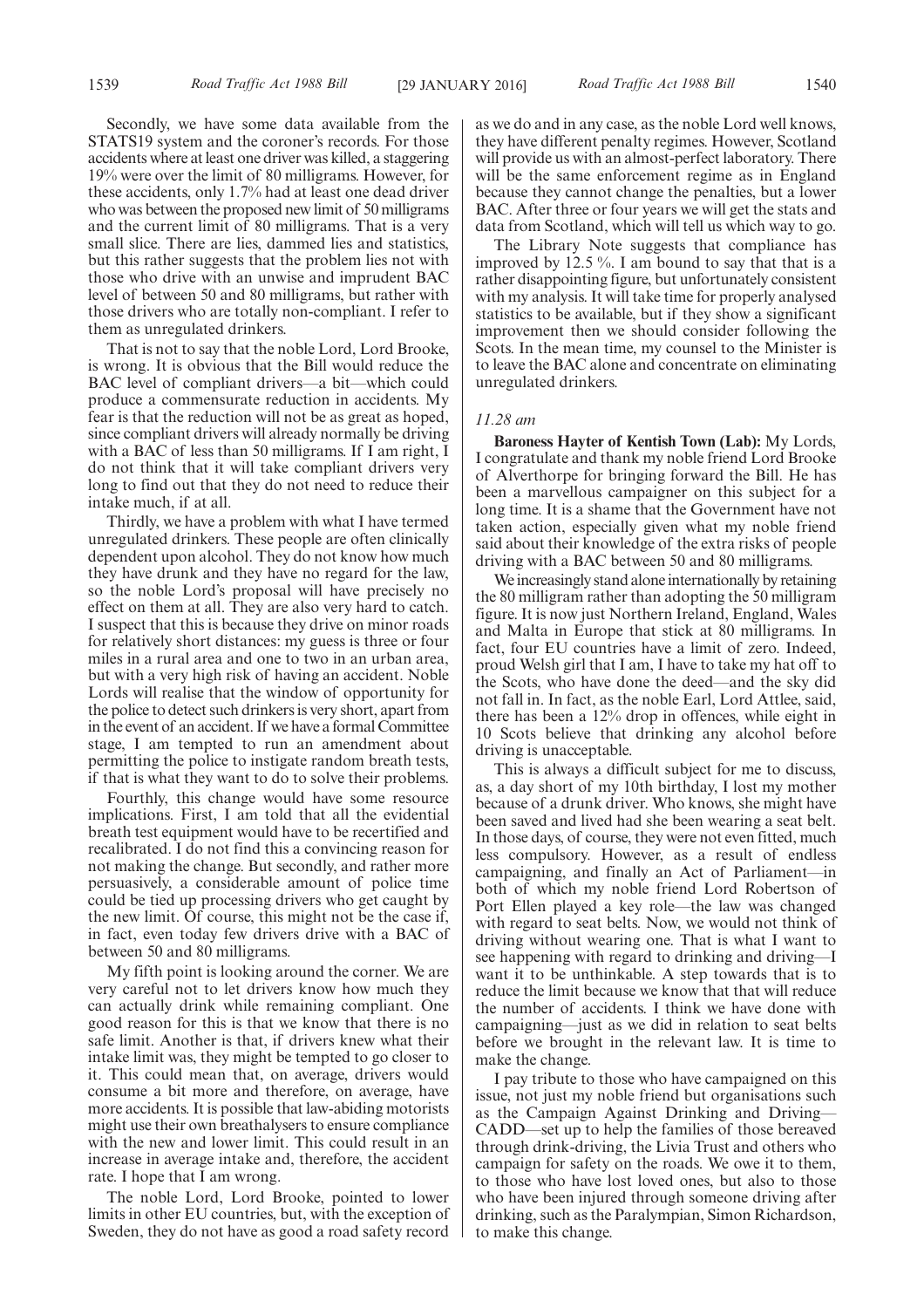#### [BARONESS HAYTER OF KENTISH TOWN]

For myself, I could, being a moderate person, live with this measure being introduced gradually, perhaps initially for drivers under the age of 21—as we know, they are overrepresented among the fatalities—or, perhaps drivers in their first two years after passing their test, or while holding a provisional licence; but start we must. Fifteen per cent of deaths in accidents involve at least one driver over the limit. Those are tragic but avoidable figures. In 2013 there were 250 deaths and 8,000 injuries, 1,000 of which are very serious, due to somebody driving after drinking. Would we accept so many deaths due to any other cause and do nothing about it?

Clearly, as has been said, lowering the limit is not all that is needed. We also need enforcement and publicity for real change to be made. However, a reduction to 50 milligrams would make a difference. As my noble friend said, that reduction is supported by more than three-quarters of the population. We know that at 80 milligrams, drivers are six times as likely to die in an accident as those who have not drunk at all. This is partly because, even if they do not cause the incident, they are less likely to be able to avoid a dangerous incident after they have been drinking. We are well aware that there is a direct relationship between the amount that is drunk and the ability to function behind the wheel. Even between 20 and 50 milligrams, drivers increase their chance of an accident threefold. Up to 80 milligrams, the risk increases sixfold, and up to 100 milligrams, they are 11 times as likely to have an accident. Therefore, reducing the legal limit would lower the number of accidents and improve road safety for all of us.

We, of course, are not the first to call for this, nor are we the only people who support this change. My noble friend Lord Brooke reminded us of the North report of 2010, which estimated that a reduction to 50 milligrams would save 100 lives a year. That is two a week. Those are real lives: they matter. The noble Earl, Lord Attlee, said that of the people who died, only one was between the 50 and 80 milligrams level.

**Earl Attlee:** My Lords, only 1% were between 50 and 80 milligrams, compared with the others.

**Baroness Hayter of Kentish Town:** It is even more than that in terms of people and human lives, and when you think of the families affected. Surely that makes the case for us to make this change. As has been said, the Local Government Association has said that about £300 million a year could be saved in police, hospital and ambulance costs. That is without taking account of the costs to families. However, it is not just a question of victims. When I started to campaign on this issue for obvious reasons a long time ago, I was worried about the organisations representing drivers. In fact, the AA, the RAC, the Chief Fire Officers Association, the Police Federation and the Road Haulage Association all support this change. Let us listen today to the victims and to my noble friend Lord Brooke and, for once, not take the advice of the noble Earl, Lord Attlee, and give this Bill not just a Second Reading but our wholehearted support.

### *11.36 am*

**Baroness Randerson (LD):** My Lords, I thank the noble Lord, Lord Brooke, for bringing this Bill forward because I believe it is certainly time we looked again at the alcohol limits for driving.

One of the great social changes of our lifetime is being discussed here today. It is undoubtedly no longer socially acceptable to drink and drive. However, it was once so. I am a keen reader. If you read a book written earlier than, say, the 1960s, but within the 20th century and the driving era, you will see that this subject was talked about publicly and flippantly. That has changed. I well remember the controversy and public discussion when this limit was introduced.

There have been other similar social changes in our lifetime regarding smoking, attitudes to women and equal marriage. They have all been a journey, backed up, or led by, legislation. However, on drinking and driving we seem to be stuck in a bit of a time warp. There has been no legislative journey on this to any great extent. The world has changed since this limit was introduced in legislation. Drinking habits and patterns have changed and we undoubtedly drink more on average. Some people drink a great deal on a regular basis. Back in the 1980s, I was part of an interesting demonstration involving the breathalyser and the 80 milligram limit. I was a trainee magistrate taking part in a residential training course. Over dinner in the evening we were given a plentiful amount of wine, after which the police breathalysed us. Noble Lords will be relieved to hear that none of us was going anywhere other than to bed. However, what struck me was that some of the people who were breathalysed had drunk a disturbingly large amount but were still not over that limit. That is very worrying indeed.

Testing systems have become more precise, as have scientific and technical knowledge. They have all moved on since this limit was introduced, and social attitudes have changed. To accommodate the legislation, we now have the phenomenon of the designated driver. In my experience, the younger generation has, on the whole, an exemplary attitude to drinking and driving, and a group of young people normally has a designated driver.

As noble Lords have said, the alcohol limit in England and Wales is now one of the highest in the world. That is pretty risky, given that this is a crowded island with severe traffic congestion. Most other European countries have lower limits. As we have already heard, Scotland and Australia have recorded far fewer fatal accidents since the introduction of lower limits. My noble friend Lord Beith, who was in his place earlier in this debate, said to me that, in his part of the world, it was important to remember which side of the border with Scotland you were on if you were going to have a drink and drive. My noble friend does not drink. Simplicity is important for drivers and the public; confusion should not be allowed.

I welcome the Bill. I do not know if 50 is the right limit, but it is undoubtedly time to look again at this issue. I hope the Government will take the opportunity to announce an independent review, led by experts. We need this for public confidence, because 50 is, to a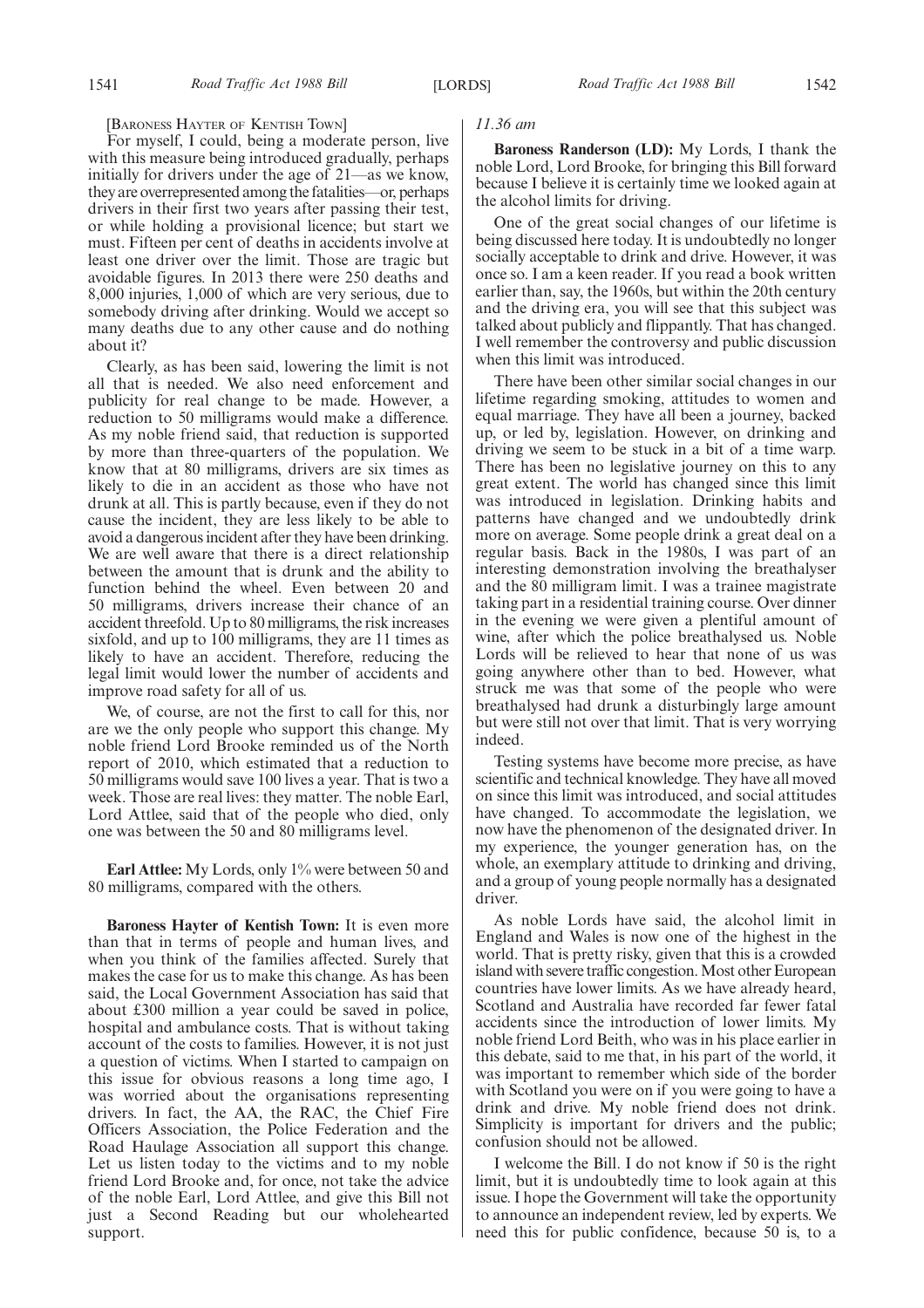certain extent, a number plucked out of a range. It is a moderate number but many people would say it should be lower, or zero. We need a thorough look at this, so I urge the Minister that the Government should set aside pressure from the drinks industry and ensure that the issue is investigated fully.

#### *11.42 am*

**Lord Rosser (Lab):** My Lords, I also congratulate my noble friend Lord Brooke of Alverthorpe on his Bill, which addresses an issue on which he and many others feel strongly and have actively campaigned for a considerable time.

As my noble friend said in his powerful and persuasive speech, the Bill lowers the maximum alcohol limits permissible when driving in the UK, from 35 to 22 micrograms of alcohol in 100 millilitres of breath and from 80 to 50 milligrams of alcohol in 100 millilitres of blood. It also provides for a similar reduction in relation to urine. As has already been said, the effect of these changes is to bring the drink-driving limits in the rest of the UK in line with those applicable since December 2014 in Scotland. The lower limit was introduced in Scotland following a consultation in which 74% of respondents backed a reduction in the drink-driving limit.

The Bill is driven by concerns over the devastating impact of alcohol on the ability to drive safely. Department for Transport figures indicate that, in 2013, some 15% of all deaths in reported road traffic accidents involved at least one driver over the limit, and that around 250 people died in accidents involving drink-driving. In addition to these figures, there are those who are injured, seriously and otherwise, in drink-drive accidents for whom, as I understand it, the figure was some 8,300 in 2013. The 2013 casualty figures relating to drink-drive accidents do show a fall from the previous year, but they are still far too high.

I was a sitting lay magistrate for many years, and dealing with drink-driving cases was an all too regular occurrence. The frequency with which defendants who were well over the limit claimed they had had little more than "half a lager" never ceased to amaze me. In the majority of cases I sat on, the defendant had not been involved in an accident but had been stopped for other reasons, including odd or irregular driving, and been found to be over the limit. The number of people driving on our roads whose driving ability is impaired by the amount of alcohol they have drunk is, of course, far, far higher than the stark death and injury statistics indicate, but each and every person who drives having recently drunk alcohol is a potential killer if their ability to drive—and speed of response to what is happening around them on the road—is impaired.

The official drink-drive accident statistics only cover incidents where there was a failed roadside breath test based on the current limit of 35 micrograms of alcohol per 100 millilitres of breath, or where there was a refusal to give a breath test specimen. As I understand it, the official figures do not cover accidents where the level of alcohol was below the current limit, but in excess of the limit in Scotland and, indeed, in virtually all other European countries. If I am correct, to that extent, the official figures almost certainly do not reflect the number of accidents and casualties which are related to the consumption of alcohol by one or more of the drivers involved in the accident. According to the European Transport Safety Council, the United Kingdom—outside Scotland—has the joint highest drink-driving rate in Europe, and the most common limit applied across the EU is the same as that proposed in the Bill. Four countries in the EU apply a zero alcohol limit. From this month, Department of Health recommended limits on weekly alcohol intake for men are either the lowest or about the lowest in Europe. However, when it comes to drink-driving, we have just about the highest alcohol figure in Europe allowable under the law.

It has been reported that, since the lower limit was introduced in Scotland, police figures show that the number of drink-driving offences there have fallen compared with the same nine-month period the previous year, even though, presumably, the number of potential offenders—and thus offences—has increased with the lower limit. However, not everyone in Scotland supports the lower limit. The Scottish Licensed Trade Association has apparently described the law change as a "catastrophe" for the sector, with a 5% decline in sales across outlets since the previous year. If this is the case, it perhaps also gives a feel for the extent to which alcohol was being purchased—and is probably still being purchased, albeit at a lower level—by people intending to drive. People's jobs, of course, matter: so too, though, do people's lives.

The Government have been saying since March 2013 that they will publish a Green Paper on improving the safety of newly qualified drivers. To the best of my knowledge, that Green Paper has yet to appear. In October 2013, a Transport Research Laboratory study, commissioned by the Government, proposed the introduction of graduated driver licensing, the aim of which is to enable young and novice drivers to build up ability and experience through a structured and phased approach. Apparently, this study was only made public through a Freedom of Information request from the insurance industry. Graduated driver licensing exists in various forms in a number of countries. The exact components differ, but one of the more common elements is a lower alcohol limit. The Transport Research Laboratory study said that the proposed introduction of graduated driver licensing should include a lower alcohol limit but, as I understand it, went on to state that this should preferably be extended to apply to all drivers. I do not wish to argue the case for graduated driver licensing, but it would also be helpful to know from the Minister what weight—or otherwise—the Government attach to the Transport Research Laboratory study's view on lowering the alcohol limit for all drivers.

The Government have stated that tackling drink-driving is a priority, which is hardly a surprising stance and one that we of course share. But they have also said, in a Written Answer last October, that they would be interested in seeing,

"a robust and comprehensive evaluation of the change to the Scottish drink drive limit",

rather than that they want to introduce similar limits here. I therefore assume that the question of an evaluation is one that the Minister will develop in his response.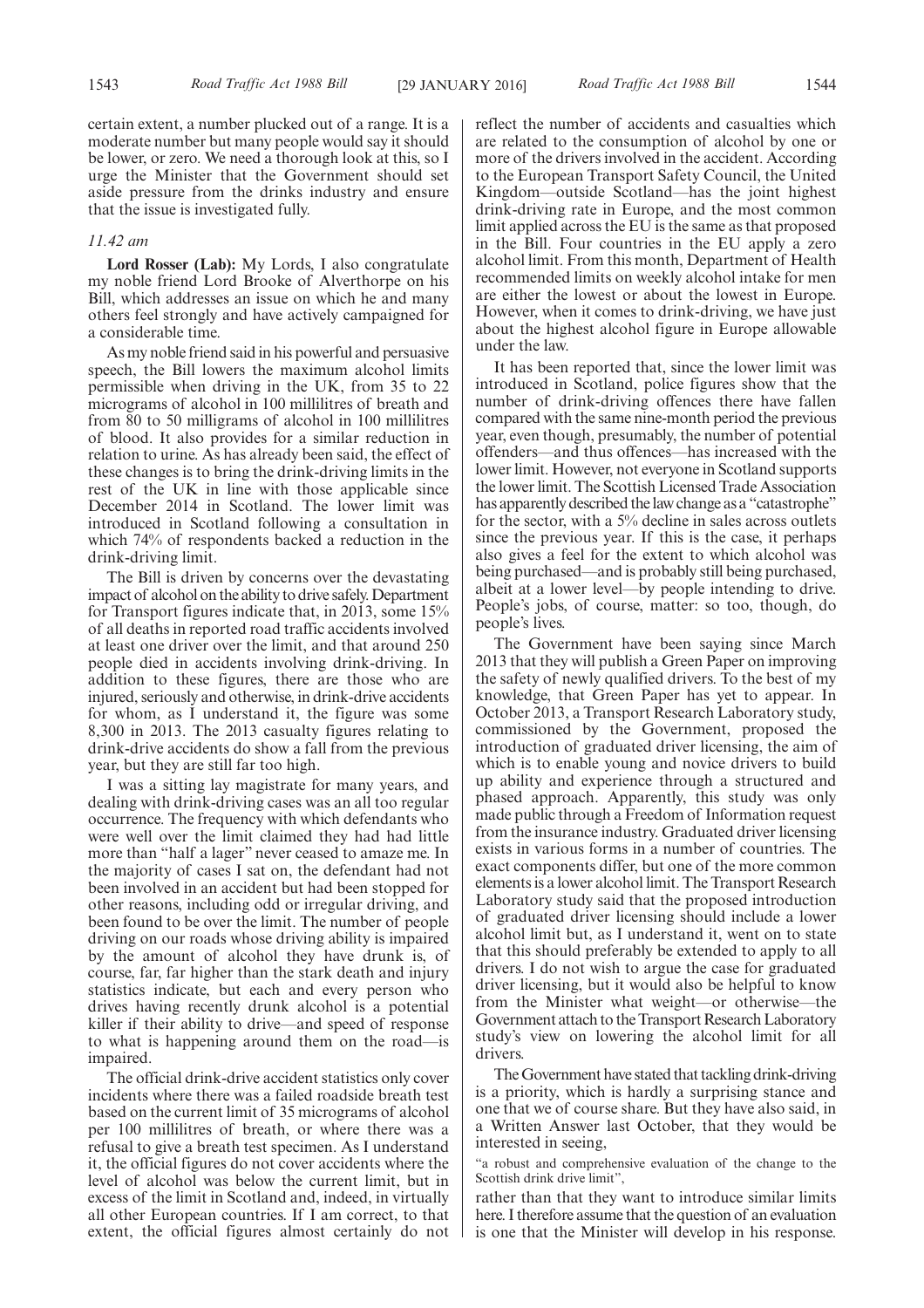#### [LORD ROSSER]

Given that tackling drink-driving is rightly a priority, I take it that the Government are actively, rather than passively, pursuing the question of when such an evaluation is likely to be undertaken and completed, and by whom. Perhaps the Minister will confirm that. Finally, perhaps he will also say what issues or considerations the Government think such an evaluation should address in order for it to be comprehensive—the word they have used in relation to it.

#### *11.51 am*

**TheParliamentaryUnder-Secretaryof State,Department** for Transport and Home Office (Lord Ahmad of Wimbledon) **(Con):** My Lords, first, I thank all noble Lords who have contributed to this debate. In particular, I thank the noble Lord, Lord Brooke, for bringing forward the Bill. I listened carefully to all the contributions and I thank him for his comprehensive, thoughtful and compelling contribution. He asked for my views on the BAC in 1967. I declare a personal interest: I was not even a twinkle in my parents' eyes at that time—maybe I was. The Government consider it very important to monitor all the elements that contribute to the number of deaths on our roads.

My noble friend Lord Attlee talked about the lower number of deaths that occur in the United Kingdom. The noble Baroness, Lady Hayter, made a very personal contribution about her experience. I remember as a young child the experience of drink-driving was not on a personal level—I suppose I should declare an interest as someone who, on faith and on principle, does not touch a drop, which will perhaps give an inkling of my views in this respect. It is important to underline as a general point that it is not a case of doubt: if you are drinking, you should not drive. That is a message that successive Governments have sought to give and it is right on a point of principle that that is where the doubt first arises.

Although I do not drink, I have been to wine bars and pubs and I am sure there are notices to that effect but they do not go into detail about 50 milligrams or 80 milligrams. They have a simple, concise message, understood by people of all ages: if you are drinking you should not drive. In my student days, I did not drink but had to drive others who had drunk. It was not a pleasant experience, I can assure your Lordships not least if we were pulled over to the side with a whole bunch of people who were perhaps more merry than I was. To say I was not merry would be an understatement.

Turning to the matters before us today, the noble Baroness, Lady Hayter, in a very poignant contribution, talked about how drink-driving leaves families shattered, hurt and bereaved. I remember giving evidence in court after someone smashed into the back of our car, quite late on a Saturday evening, clearly drunk, but he got away with it because he drove off. Thankfully, it was late at night and there were no passengers in the car but it formulates the challenge that we have to face. The Government have taken this issue very seriously and I will come on to those points in a moment.

On 21 December last year the Government set out their plans for road safety in *Working Together to Build a Safer Road System*. Our priorities and plans are quite clear. We will consult on ways to tackle dangerous in-car mobile phone use, reported by the RAC as being one of motorists' top concerns, with a view to increasing penalties for drivers using handheld mobile phones. I start on that point because it is important to set out what the Government are doing to reduce the number of all forms of road casualties. In addition, we have set up a £750,000 grant for police forces in England and Wales to build on drug-driving enforcement capability. We are consulting on legislative changes toimprove cycle safety by ensuring that sideguards and rear under-run devices are not removed from HGVs, and consulting on proposals to support safety for motorcyclists, who account for 19% of all road deaths. We are consulting on ways to incentivise and reward the uptake of more pre-test practice and a broader range of real-world driving experiences for those who are starting to learn to drive, and undertaking a £2 million research programme to identify the best possible interventions for learner and novice drivers. We believe that these are all important steps that will help to reduce casualties further. As the Minister at the DfT responsible for our agencies, including the DVLA and DVSA, these are areas that I have already looked upon as priority issues to take forward.

But let me come back specifically to drink-driving. As we have already heard, it is estimated that 240 people were killed in collisions involving illegal levels of alcohol in 2013. Drink-drive deaths in 2013 were among the lowest since detailed recording began in 1979, when 1,640 people were killed, and accounted for around 14% of all road deaths. However, these are 240 too many. While police continue to robustly enforce against this reckless behaviour, the numbers of those testing positive or refusing a breath test—and, alongside this, prosecutions and convictions—have been falling continuously. This is good news.

However, drink-driving is still responsible for too many deaths and injuries. In order to prevent this, the Government will continue to take tough action against the small number of drivers who ignore the drink-drive limit. Many drivers killed in drink-drive collisions, or prosecuted for drinking and driving, are significantly over the current drink-drive limit. We have prioritised enforcement efforts to identify and deal with these dangerous individuals. We have a robust approach to deal with these high-risk offenders. As I am sure noble Lords will be aware, last year we made it a requirement for them to undertake medical tests to ensure that they are not still dependent on alcohol before they are allowed to drive again.

The same legislation, the Deregulation Act 2015, also made an important change to drink-driving laws by removing the so-called statutory option that allowed those drivers who provided a breath test that was slightly in excess of the prescribed limit to demand a blood or urine test. By removing this provision, individuals have been denied the chance to sober up and so drop below the prescribed limit while waiting for a blood or urine sample to be taken. There is also no longer a requirement for the police to do a preliminary test by the roadside if they use a mobile evidential breath-testing device. This has paved the way for the introduction next year of mobile evidential breath-testing instruments, which will enable taking evidential samples at the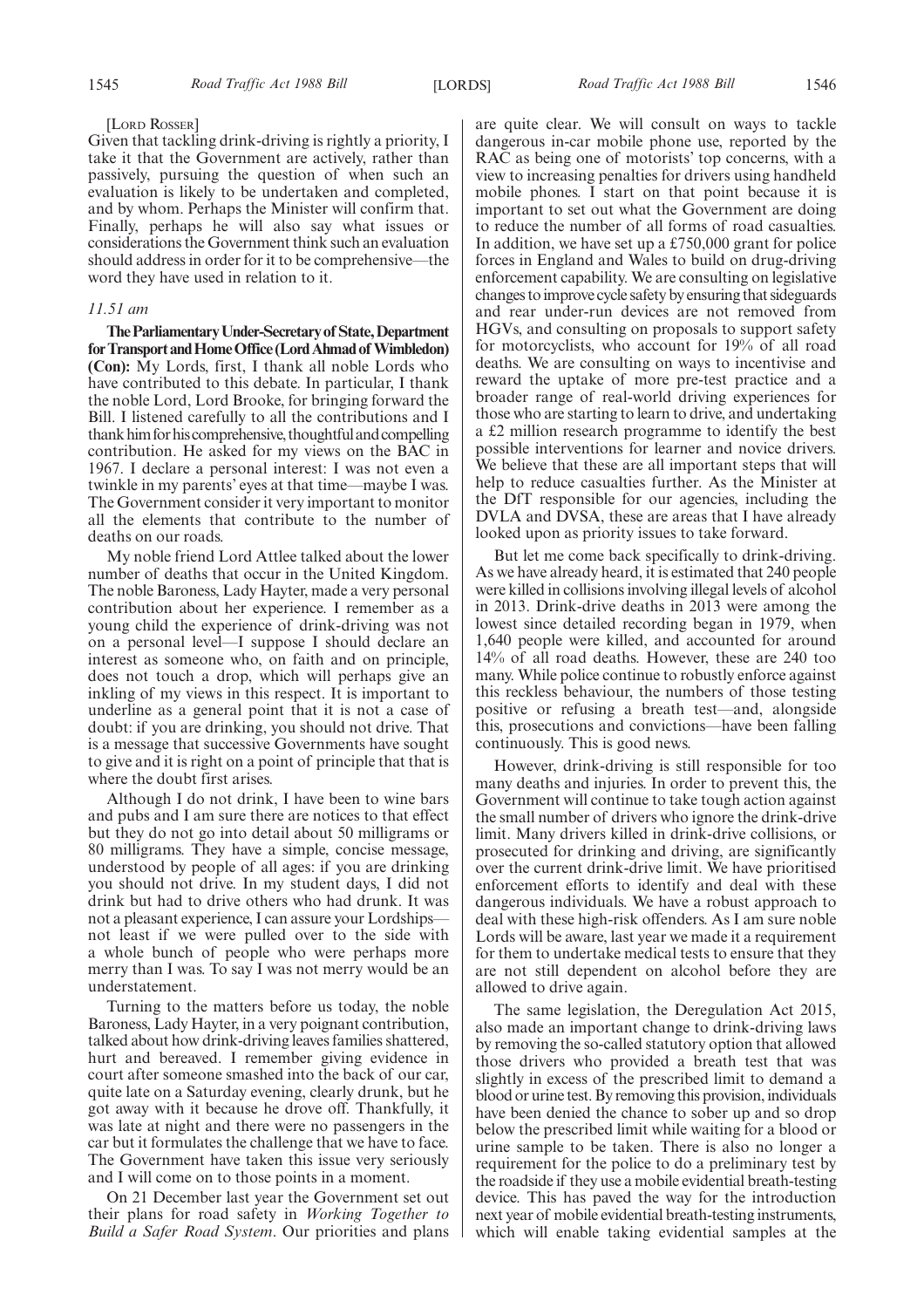roadside quickly and efficiently and before a suspect has the chance to sober up and fall below the limit. This has the potential to make the enforcement process more efficient, giving officers more time being visible on the road while they deal with drink-driving offenders. This will in turn help bring the message home to other motorists that if they drink and drive they risk getting caught—with serious consequences.

My noble friend Lord Attlee spoke about the North review. I assure him that we have implemented most of the recommendations, including, as I have already said, that relating to the statutory option for drinkdrivers. We have also implemented the drug-driving recommendations. We do not tolerate any form of impaired driving. That is why we introduced the new drug-driving offence in March 2015, setting specified limits for 17 drugs. The police are being successful in taking these dangerous drivers off our roads: more than 4,500 drug drivers have been convicted since the new offence came into force, compared to fewer than 900 in 2014. Moreover, 20% of drug-drivers have a previous drink-driving conviction. By clamping down on drug-driving we are therefore removing a significant number of dangerous drivers from our roads.

With regard to the lower drink-drive limit, I accept that apart from Malta, all other European countries have a lower alcohol limit than England and Wales but, as my noble friend Lord Attlee pointed out, they do not have a better record on reducing drink-drive casualties. In England and Wales, the penalties for drink-driving are more severe than in other countries, including those with lower limits. I am sure all noble Lords will therefore agree that lowering the limit in itself is not going to change people's behaviour. Neither would it be the best use of our resources in improving safety on our roads at this time. That said, with regards to Scotland, which the noble Lord, Lord Brooke, and others referred to, we will of course be very interested to see the full impact across casualties and the rates of drink-drive offences.

The noble Lord, Lord Brooke, and others mentioned waiting for the evidence base. One thing that I will take back from this debate is, certainly, to take up directly with the appropriate Scottish Minister when we are likely to see that substantial evidence base, with a view to holding a meeting. It is important to base our decisions on evidence and the Scottish experience will be crucial to that.

We have had strong successes in tackling drink-driving through rigorous enforcement, tough penalties and changing the social acceptability of drink-driving, including through our award-winning campaigns. This is how we will continue to tackle those people reckless enough to consider getting in their car after drinking. As noble Lords will know, our award-winning THINK! road safety campaigns remain an important tool to educate people about changes in our motoring laws and safer behaviour choices.

The noble Lord, Lord Rosser, talked about education—in part, about looking at the DVSA and graduate driving. For the first time since 2007, we are running a drink-driving campaign on television, ensuring a very wide reach. It tackles those drivers who we know drink before getting in a car. A staggering one in five men between 18 and 34 declare that they would consider having two or more drinks before driving, so our campaign aims to persuade them to change their behaviour in a way that we believe will work. We will of course evaluate this campaign, as we always do. The noble Baroness, Lady Randerson, pointed out the importance of having independent reviews and analysis. I will certainly take that back to the department and look at what work has been done in that respect.

In thanking all noble Lords for their contributions, let me reiterate that the Government regard this issue as a priority. I have highlighted some of the initiatives that we are taking in this respect. Clearly, more can and needs to be done but in changing any limits we must consider the evidence base, as I am sure the noble Lord, Lord Brooke, and others would acknowledge. However, I give my personal assurance that I will take back to the department the details and learning from what has been a very well-informed and, at times, personal debate. I would very much welcome a meeting with the noble Lord, Lord Brooke, to see how we can progress this matter because I believe, as do all noble Lords, that any life lost because of the reckless act of a particular individual wrecks lives and homes. We need to take action to ensure that we can eradicate this from our society.

#### *12.03 pm*

**Lord Brooke of Alverthorpe:** My Lords, I am grateful to all who have spoken in this quite short debate. I thought that the noble Earl, Lord Attlee, would probably want to maintain the status quo for the time being but if he is contemplating tabling an amendment to go for random breath testing, which would help, I would be very pleased indeed to speak to him about it and would consider accepting an amendment from him in Committee. It will not be just one silver bullet that solves all the problems; neither would the Bill. There have to be a range of factors brought to bear. My complaint at the moment, as the House will have heard, is that the Government are stalling. Yes, the Minister has referred to a number of changes but, quite frankly, they are very small indeed.

The heart of this is that the Government have a policy of saying, "Don't drink and drive" but in practice they do not try to put forward that policy. In truth, if there was such a policy, the limit would be 20 mg. The noble Earl, Lord Attlee, said that I had got the North report wrong. I have not; I have read the North report well and the Select Committee report. I have also read the Government's response to the North report and the Select Committee. True, there has been no precise impact assessment made of how the industry would be affected but the industry made vehement and significant contributions to the work of the committee in 2010.

In particular, when the Government responded in Cm 8050, they said in paragraph 2.26 in regard to whether it would affect people that:

"The majority would not need to lower consumption to stay legal with a lower limit, but their response to the present limit suggests that they will not want to take any chance with the risk of offending. These responsible people have the choice to drink even less—and especially to drink less when they are out. If that happened, it would have a substantial impact on the businesses they patronise".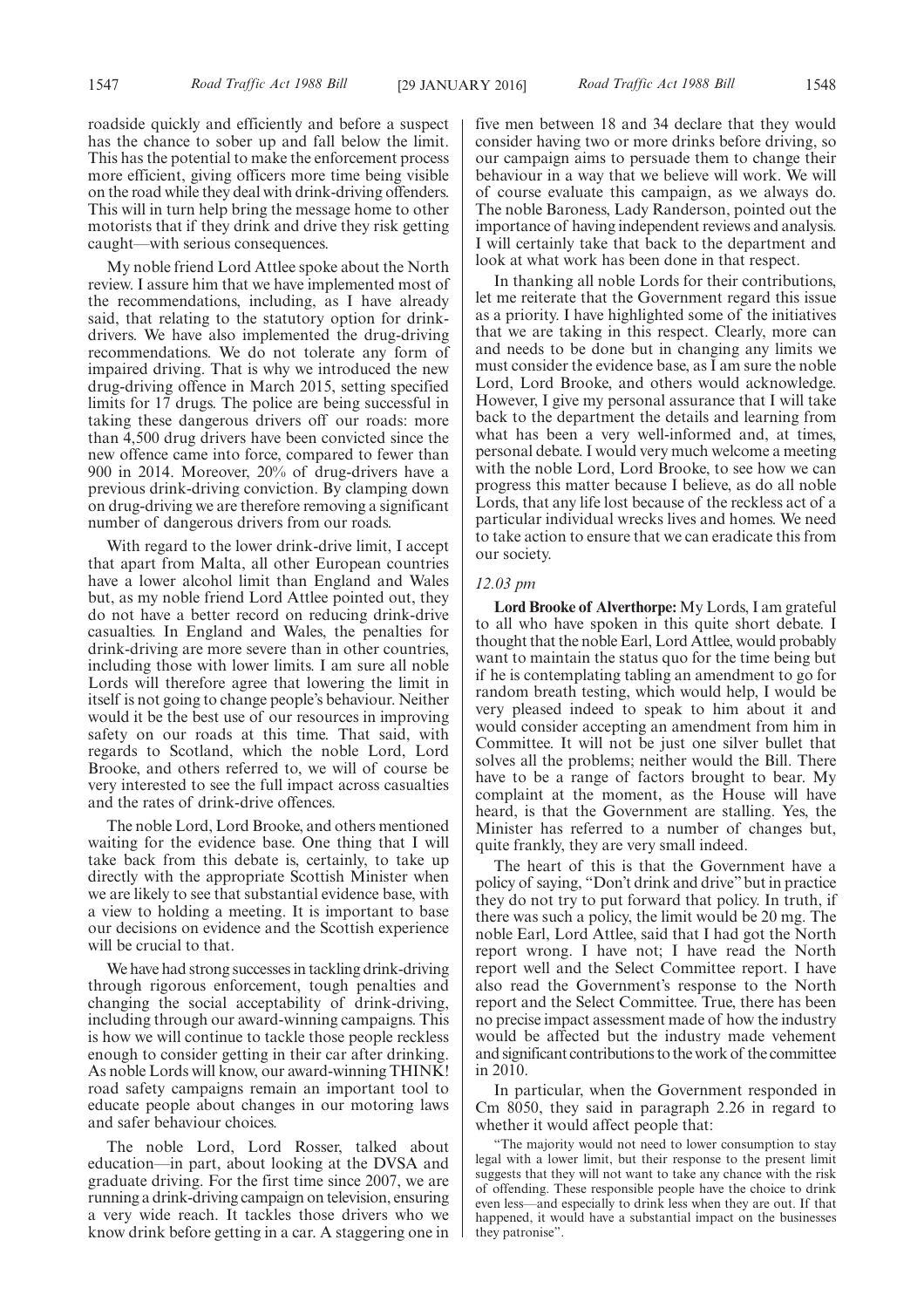#### [LORD BROOKE OF ALVERTHORPE]

That was the department's view and I believe that it is what the Government support. That is why when they talk about a policy of "Don't drink and drive", they do not actually follow it through—because there is pressure from other quarters to continue to allow people to drink at low levels. What I have argued today is that those lower levels are dangerous. I have argued not solely about deaths but about those many thousands of people who are injured and still alive. There are such people around in wheelchairs, and so on.

Repeat offenders—those who go well over the limit are an extraordinarily difficult group to deal with. I would not for a moment deny that and would be very happy to meet with the Minister and talk about that right across the board. But it is odd that in the evidence which has come out these people, when they are tackled, say that the one thing that would influence them would be to be told that there was no drink and driving whatever. Then they would not drink. That has never been tested and there is no science on it but that is the idea which they put forward. If we went to a 20 mg level in due course, maybe that would be the point at which it would be tested.

Scotland has already had a strong outcry from the drinks industry about the way that the changes affect it. To pick up the point of the noble Baroness, Lady Randerson, it is making a cultural change in Scotland. As she rightly argued, we have seen many other cultural changes but in this area we have been slow. It is now time to move on.

I thank my noble friend Lady Hayter so much for her support. I pay tribute to the work that she has done over many years. Many of your Lordships may not know that she was the original founder of Alcohol Concern, which deals not just with this issue but with a wide range of alcohol concerns. It has done tremendous work in campaigning over many years.

We need other changes, too. If restaurants and pubs have a problem, what I cannot understand is why the root of what takes their business away is not tackled: the cheap booze sold to the public in supermarkets. If we were to go to a minimum unit price then the pubs, restaurants and so on would be on an equal competitive basis and would find more people going to them than has been the case. They need not drink, as we would hope to be running a campaign saying that if you go to a restaurant and have a drink, you should have a non-drinking driver with a car among you. That is a very good campaign indeed and I would be happy to support efforts along those lines. A package of measures is needed. A minimum unit price, even though it is not being pushed here, is a significant part of it and would answer some of the criticisms that have been levelled.

There are a whole range of issues here that need to come together. I will be coming back in Committee. The British Transport Police has suggested that the present limit needs to be equalised with that in Scotland, where there is a disparity. I think that that arises under different legislation and I am not quite sure how it needs addressing. I will speak to the Minister about it and see whether it is appropriate to table an amendment to the Bill.

In the mean time, I thank all noble Lords for their contributions, in particular my noble friend Lord Rosser on the Front Bench. I know that he had a little difficulty in determining from our friends in the party at the other end just what line to take on the Bill. He pointed to some very interesting and useful statistics and facts. I rather suspected from the way he was speaking that he has been convinced that while he may not have had a strong lead on policy from the other end, he will now go back and give them a very strong lead on what the Labour Party's policy should be. It remains for me just to thank everyone who has contributed. We will be coming back in Committee, as I have at least one amendment that I will be moving. I conclude by asking the House to give the Bill a Second Reading.

*Bill read a second time and committed to a Committee of the Whole House.*

# **Criminal Legal Aid Services** *Statement*

## *12.10 pm*

**The Minister of State, Ministry of Justice (Lord Faulks) (Con):** My Lords, I wish to repeat a Statement given as an Answer to an Urgent Question in another place by my honourable friend Shailesh Vara. The Statement is as follows.

"As the Secretary of State announced yesterday, the Ministry of Justice has had to play its part in reducing the budget deficit. Economies have had to be made in every area of expenditure. In the last Parliament, spending on legal aid was reduced from £2.4 billion to £1.6 billion. Further changes to the legal aid system were due to be implemented in this Parliament, with a second reduction to litigation fees in July 2015.

At the time the fee reduction was proposed, the market was made up of around 1,600 legal aid firms. After careful negotiation, the then Justice Secretary decided to adopt a system of 'dual contracting' to drive greater efficiency and consolidation within the market. But over time, opposition to this model has increased. Solicitors' firms feared that it would lead to a less competitive market; barristers that choice and quality would diminish. In addition, a process of natural consolidation was already taking place in the market.

Although we recognised these arguments, we also needed to deliver reductions in expenditure. Since July 2015, however, two significant developments have occurred. HM Treasury has given us a settlement which allows greater flexibility in the allocation of funds for legal aid, and it has become clear that there are real problems in pressing ahead. We currently face 99 legal challenges and a judicial review of the entire process. Litigation will be time-consuming and costly for all.

We have therefore decided not to go ahead with the introduction of the dual contracting. We have also decided to suspend the second fee cut for a period of 12 months. The Legal Aid Agency will extend current contracts to ensure continuing service until replacement contracts come into force. We will review progress on joint work with the profession to improve efficiency and quality, before returning to any decisions on the second fee reduction and market consolidation".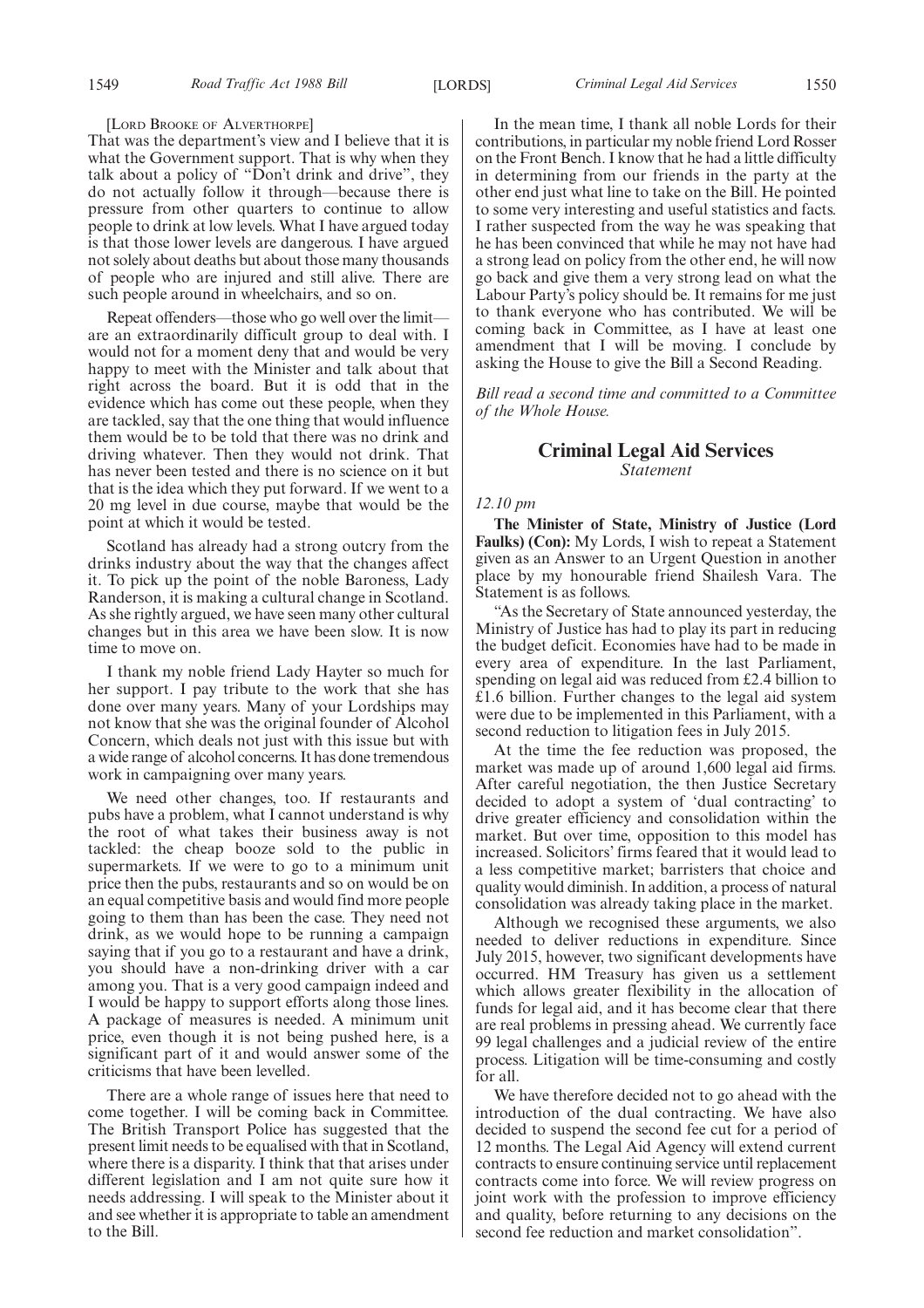#### *12.13 pm*

**Lord Bach (Lab):** My Lords, I start by thanking the Minister for repeating the Answer given in another place. I hope the Minister will acknowledge that, although the announcement made by the Lord Chancellor yesterday is of course welcome to criminal law practitioners and others, it represents something of a disaster for his department. It was not only Her Majesty's Opposition who opposed the two-tier contracting scheme when it was first mooted, way back in 2013 by the coalition Government, but practitioners, experts and many others. We all pointed out that it could not work, that it would mean the closure of too many solicitors' firms and that it would result, seriously, in legal deserts where those facing criminal charges would not always be able to find advice and representation. That is why we welcome the U-turn.

However, now the scheme has been abandoned, it leaves behind it enormous costs for the Government, for many solicitors' firms—whether successful or unsuccessful in their tenders—and, of course, for those involved in the litigation. Just think of all those wasted hours worked by civil servants, solicitors' firms and others—and all for what? What do Her Majesty's Government intend should happen next? Sometimes in government it is right to say sorry. Does the Minister agree that this is one of those times?

**Lord Faulks:** A Government should always say sorry when they make a mistake. This is a response to a difficult situation which confronted the Government. As I indicated, contractions were taking place within the market. There has also, fortunately, been a drop in the crime rate generally, and the need for consolidation was overtly acknowledged by the Law Society. So these changes were not, as was suggested by the noble Lord, going wholly against the grain, true though it was that many objected to those changes.

It is easy to say that this was a disaster for the department, but the noble Lord is not himself unfamiliar with changes in policy. In 2009, as he may well remember, the Labour Government altered their approach to criminal legal aid. Governments of all colours will, from time to time, in reviewing these difficult situations and in trying to balance the need for access to justice and the need to control public expenditure, adjust their plans.

What we have done has been welcomed by the profession. We have considerable regard and respect for the profession, particularly those criminal legal aid solicitors who go to the police station at highly inconvenient hours and provide valuable assistance to their clients. The profession has welcomed the abandonment of dual contracting, the suspension of the second fee cut and the Government's intention to work with the professions, as we have indicated, to try to ensure that changes that will have to be made in due course are made with maximum co-operation from both solicitors and barristers.

Although we have not yet calculated the overall cost, this will certainly have been expensive, which is of course a matter of regret. However, if it results in stabilisation of the legal profession and continued maintenance of high standards, then that is not a matter of regret. We will of course have to accept the characterisation of this as a U-turn. I am not sure that U-turns are always quite the disasters they are depicted as in the newspapers. If a responsible government department thinks again, that may be characterised as a U-turn or it may be considered an appropriate response to changed circumstances.

**Lord Beith (LD):** My Lords, whether we regard this as a U-turn, a breath of fresh air from a new Secretary of State or simply a dose of realism in the department, it is welcome. But does the Minister recognise that a number of factors were reducing the number of solicitors doing criminal work in most towns and many rural areas, and that he will still have to address the danger that no one will be available, particularly if there is more than one defendant? While he is looking at that, will he also look at the fact that, since the scope changes, the number of claims on the exceptional cases fund has been surprisingly small, perhaps because people have never consulted a solicitor in the first place? Does that not need looking at as well?

**Lord Faulks:** The noble Lord is right that whatever the change in policy, it is important that we are satisfied that there are firms of solicitors that can represent people in whatever part of the country they are needed. When the replacement contracts come to be considered, that is clearly one of the factors that will be taken into account. The noble Lord also asked about the scope of legal aid generally and the exceptional funding provisions. They have been the subject of litigation and further clarification. One of the difficulties was that the forms that had to be filled in were perhaps not as clear as they might be. There has been considerable improvement in that regard, and the percentage of cases where exceptional funding has been obtained as a result of an application has increased considerably.

As a Back-Bencher looking at the LASPO Bill as it went through, I found the provisions on exceptional funding somewhat opaque, referring, as they did, to the Human Rights Act and Article 6. It was not always easy to know quite what the coalition Government were driving at. I think there is increased clarification of that. There has been a decision, although it is subject to appeal, but the noble Lord is right to draw our attention to exceptional funding.

**Lord Cormack (Con):** Does my noble friend accept that it is extremely refreshing and encouraging when a Secretary of State listens, not least to the voice of this House, and makes an adjustment and a change of policy? None of us should be churlish in welcoming this very real change. Not the least of its advantages is that it has produced a situation where we have a legal profession that is in tune with the Secretary of State and a Secretary of State who is in tune with the legal profession.

**Lord Faulks:** I am grateful to my noble friend for that intervention. He is right that this House has always held the Ministry of Justice, in particular, to account with the galaxy of legal talent that is available around the Benches. I am certainly aware that any policy change is subject to great and close examination by all those here, not least this particular policy, which I have been asked about a number times in specific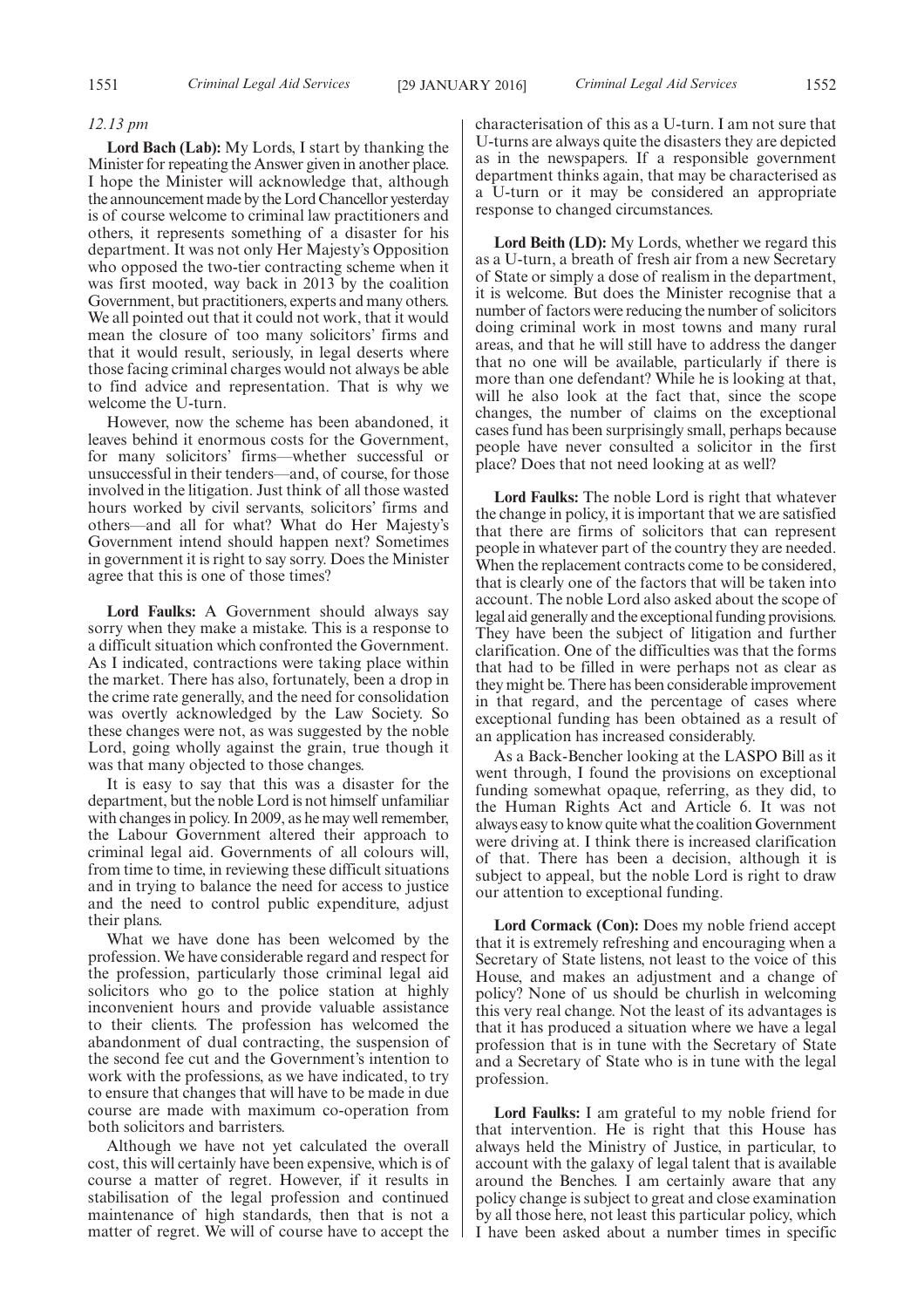#### [LORD FAULKS]

debates and in the course of Question and Answers. I reassure my noble friend and the House that the Secretary of State listens to what is said in this House and will continue to do so.

**Lord Clinton-Davis (Lab):**The amount of complacency about changes in legal aid is absolutely bewildering. I speak as somebody who, in earlier life, was much involved with criminal legal aid. At the moment, there will be immense difficulties in recruiting young solicitors to do this work. I hold the view that it is desperately unsatisfactory. I hope the Minister will not again get up and say that economies have to made in legal aid. The economies that have already been made are devastating.

**Lord Faulks:** There is no complacency on the part of this Government. This Government value the contribution that solicitors make to the system as a whole, particularly those who work in criminal legal aid. The noble Lord is quite right: rates are not what they were and, as a profession, it has considerably fewer attractions than it once had. It is important that we continue to encourage able practitioners to go into areas where legal aid is the main source of funding. However, we have to bear in mind the interests of the taxpayer. We have constraints put on us by the Treasury. I particularly pay tribute to those who, despite the difficulties that are encountered, nevertheless pursue careers in this less profitable area of the profession. Our profession is often characterised as being full of ambulance chasers and fat-cat lawyers. These lawyers are very much not in that category.

# **Age of Criminal Responsibility Bill [HL]** *Second Reading*

*12.23 pm*

#### *Moved by Lord Dholakia*

That the Bill be read a second time.

**Lord Dholakia (LD):** My Lords, my Bill is designed to raise this country's unusually low age of criminal responsibility from 10 to 12. At present in England andWales, children are deemed to be criminally response from the age of 10. This means that children who are too young to attend secondary school can be prosecuted and receive a criminal record. A 10 year-old who commits a grave crime—which includes serious violent and sexual crimes but can also include burglary—will be tried in the adult Crown Court. A child of 10 or 11 who is accused with an adult will also be tried in the Crown Court.

At 10 years old, the age of criminal responsibility in England, Wales and Northern Ireland is the lowest in Europe. In Ireland in 2006, the age was raised to 12, with exceptions for homicide, rape or aggravated sexual assault. The Minister will be aware from his experience that in Scotland in 2010 legislation provided that children cannot be prosecuted below the age of 12. Outside the British Isles, the age of criminal responsibility is invariably higher. In France, Greece and Poland it is 13. In Germany, Spain, Italy, Austria, Belgium, Hungary, Bulgaria and Romania it is 14. In the rest of Europe, it ranges between 14 and 18.

The United Nations Committee on the Rights of the Child has repeatedly stated that our minimum age of criminal responsibility is not compatible with our obligations under international standards on juvenile justice and the UN Convention on the Rights of the Child. In a statement in 1997, the committee said:

"States parties are encouraged to increase their lower minimum age of criminal responsibility to the age of 12 years as the absolute minimum age and to continue to increase it to a higher age level".

Taking 10 and 11 year-olds out of the criminal justice system would not mean doing nothing with children who offend. It would mean doing what other countries do with 10 and 11 year-old offenders. It would mean doing what we do with delinquent nine year-olds—in other words, it would mean dealing with the causes of these children's offending through intervention by children's services teams. In the minority of cases where court proceedings are necessary, it would mean bringing children before family proceedings courts, which can impose compulsory measures of supervision and care. In the most serious cases, it could mean long-term detention in secure accommodation, but this would be arranged as part of care proceedings rather than as a custodial punishment imposed in criminal proceedings.

Those who oppose increasing the age of criminal responsibility often argue that children of 10 and 11 are capable of telling right from wrong, as though it automatically follows that they should therefore be dealt with in criminal courts. That does not logically follow at all. Most six year-olds have a sense of right and wrong but no one suggests that they should be subject to criminal prosecution. The point was made very well in 2012 in a report from the Centre for Social Justice, which was set up by the Secretary of State for Work and Pensions, Iain Duncan Smith. In 2012 the centre produced a report on the youth justice system entitled *Rules of Engagement: Changing the Heart of Youth Justice*. It said:

There is now a significant body of research evidence indicating that early adolescence (under 13-14 years of age) is a period of marked neurodevelopmental immaturity, during which children's capacity is not equivalent to that of an older adolescent or adult. Such findings cast doubt on the culpability and competency of early adolescents to participate in the criminal process and this raises the question of whether the current",

minimum age of criminal responsibility,

#### "at 10 is appropriate".

The evidence from international research is overwhelming, showing that children of 10 and 11 have less ability to think through the consequences of their actions, empathise with other people's feelings and control impulsive behaviour. This does not mean that children aged 10 or 11 are not responsible for their actions, but that on any reasonable interpretation of the evidence they must be regarded as less responsible than an older adolescent or an adult. It cannot be right to deal with such young children in a criminal process based on ideas of culpability that assume a capacity for mature, adult-like decision-making.

In all other areas of law, whether it is the age for buying a pet, the age for paid employment, the age of consent to sexual activity or the age of smoking and drinking, children are not regarded as fully competent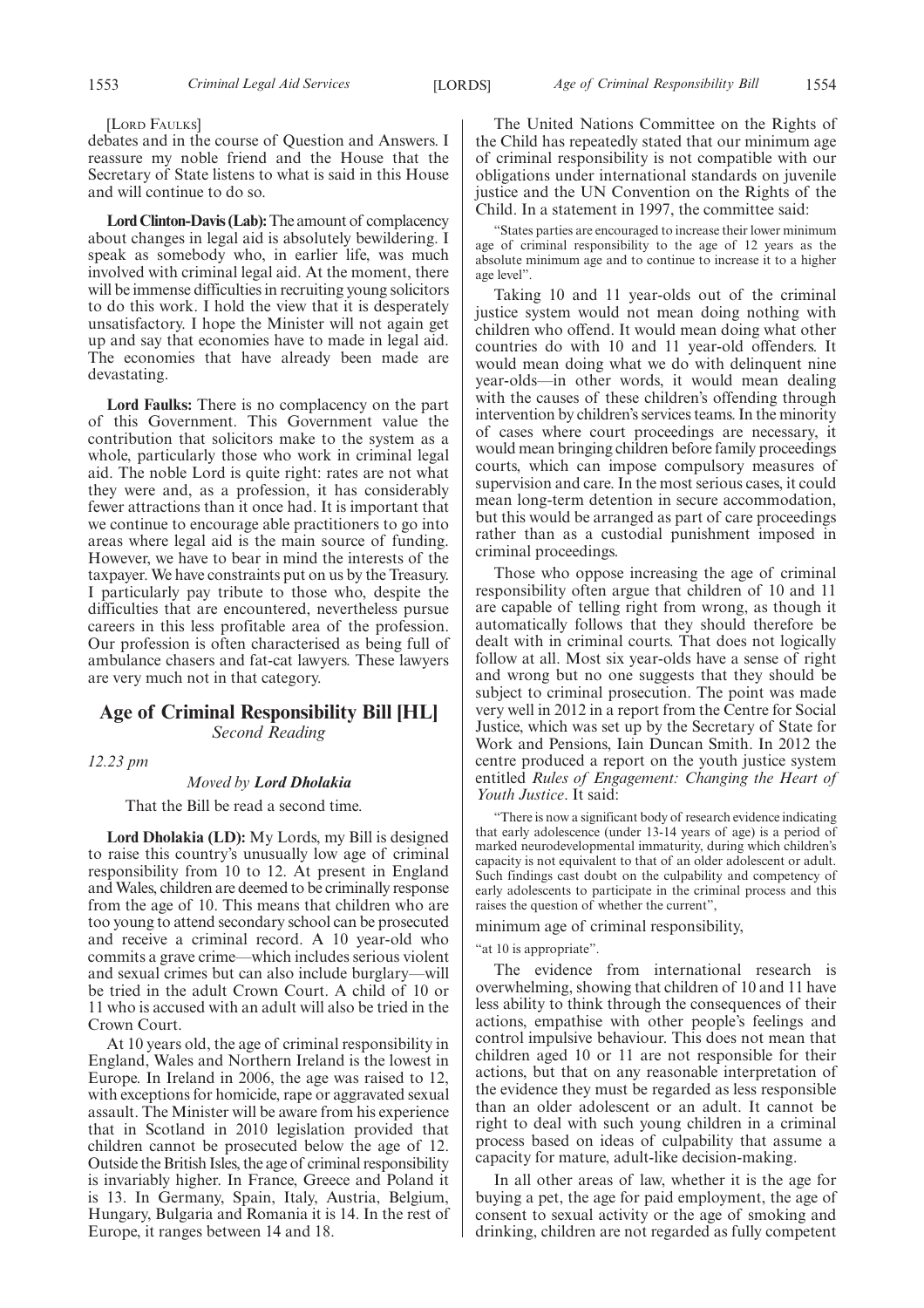to take informed decisions until later in adolescence. The age of criminal responsibility is an anomalous exception. Ironically, a 30 year-old who had a mental age of a 10 year-old child would probably be regarded as unfit to plead and yet, by a strange twist of logic, a child of 10 is seen as capable of participating in the criminal justice process. I simply cannot accept that.

It is sometimes argued that there is no need to raise the age of criminal responsibility because the number of 10 and 11 year-olds who receive a youth justice disposal is small. "Small" is not necessarily the right argument. We are talking about normally fewer than 300 a year who are prosecuted and sentenced in court. Even though this represents a small proportion of those going through the criminal justice system, what happens to up to 300 vulnerable children can hardly be regarded as a matter of little importance. The fact that the numbers involved are relatively small is a strong argument for the Bill; it means that it would not be a huge burden in terms of resources to make alternative provision through welfare interventions and, where necessary, family court proceedings for the children who would otherwise have been charged and prosecuted.

Nor can it be argued that dealing with these children through non-criminal processes would put the public at risk. On the contrary, dealing with 10 and 11 year-old children through non-criminal procedures would be more effective than using the criminal justice process. The evidence shows that children who are dealt with through the criminal justice process are more likely to reoffend than those who are diverted from the criminal justice system and dealt with in other ways. Children who are officially labelled as offenders often react by trying to live up to the label and acting in increasingly delinquent ways to achieve status in front of their friends. Again I quote the Centre for Social Justice report, which says that,

"raising the minimum age of criminal responsibility would achieve important changes. Young children would not be tarred with the stigmatising 'offender'label which the evidence shows can exacerbate delinquency and would more likely have their victim status and welfare needs addressed, which the evidence suggests are currently often neglected".

This is a particularly important point, as children who go through the criminal justice process at a young age are often young people from chaotic, dysfunctional and traumatic backgrounds involving a combination of poor parenting, physical or sexual abuse, conflict within families, substance abuse or mental health problems. The prospects for diverting the child from offending will be far better if these problems are tackled through welfare interventions than by imposing punishments in a criminal court. A welfare approach would avoid unnecessarily giving children a criminal record, which can make it harder for them to gain employment when they reach working age. As unemployment increases the chances of reoffending, this is another way in which criminalising children can increase rather than reduce the likelihood of future crime.

Of the 10 and 11 year-olds who are charged and prosecuted each year, very few receive a custodial sentence, and in some years none do. However, although the number of serious child offenders is small, the public will of course want to be assured that raising the age of criminal responsibility will not increase the risk from these young people.

Some people who generally support raising the age of criminal responsibility argue that an exception should be made for the most extreme cases, such as homicide or serious sexual offences. I am willing to consider this point in Committee but my inclination at this stage is to resist making exceptions. The most serious child offenders invariably have the most complex welfare needs. Their backgrounds include experiences of serious physical abuse, sexual abuse, emotional abuse and neglect, parental mental illness, rejection and abandonment by adults, traumatic loss, conduct disorder and serious emotional disturbance. They need a welfare-based approach, in secure care if necessary, to help them to face their unresolved trauma, to develop and mature emotionally, to reach an appropriate sense of guilt and to learn to control their emotional and aggressive impulses.

Noble Lords will recall the trial of the boys who killed James Bulger, who were aged 10 at the time of the killing and 11 when they were tried. Most foreign commentators were amazed that children of that age should be dealt with by a trial in an adult Crown Court. They questioned whether such young children could really understand the complexities of a lengthy criminal prosecution and trial, whether they should have appeared in the full glare of media coverage, whether they understood all the issues and language of the trial, whether they could give sensible instructions to their lawyers and whether their decision not to give evidence was simply because they were frightened of speaking in such a setting.

Exposing such young children to a criminal trial is no way to achieve justice. Moreover, the case took nine months to come to trial, during which time the defendants received no treatment or therapeutic help in case it prejudiced their pleas. That is a completely unacceptable way to deal with young defendants and one which would be unthinkable anywhere else in Europe. It should be equally unthinkable here. The two boys should have been dealt with in family proceedings and detained in secure accommodation, without all the ill effects which resulted from a public Crown Court trial.

I commend the Bill to the House. The simple proposition that it contains, if enacted, would be an important step towards dealing with vulnerable, difficult and disturbed children in a way that befitted our civilised society. I beg to move.

#### *12.36 pm*

**The Earl of Listowel (CB):** My Lords, I support the noble Lord in his call for a Second Reading of this important Bill and I wholly endorse and support every word that he has said. I hope particularly that what he said about the pitiable experience of 10, 11 and 12 year-old children going through a criminal court process—he mentioned a court process of nine months—will speak particularly to the Minister's experience.

As vice-chair of the all-party group on children and young people in care and leaving care, I know only too well the background of many of these young people. Of course, 45% of children—55% of girls—in the criminal justice system have had an experience of foster care or children's homes, so in my experience the noble Lord's assessment is absolutely right.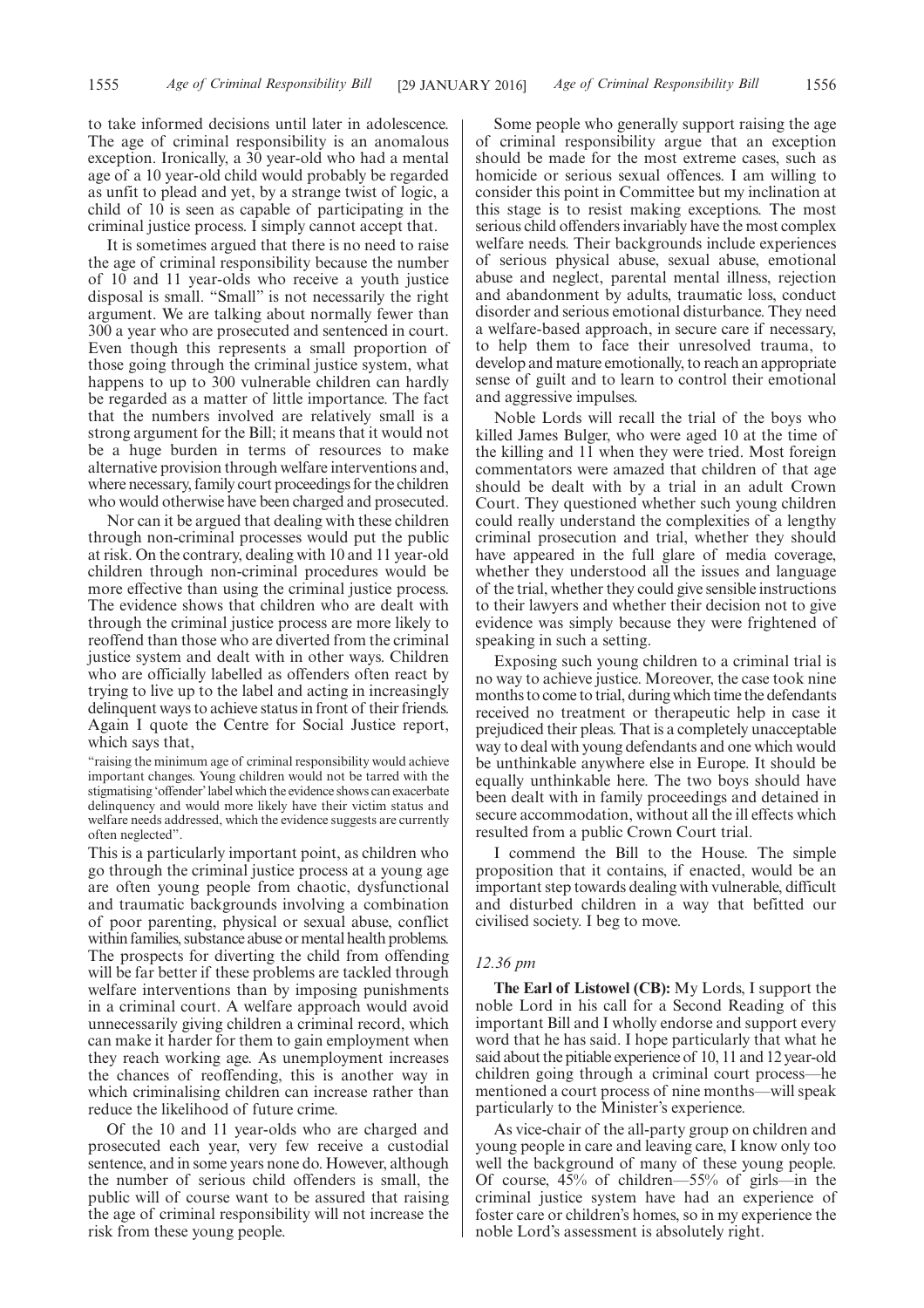#### [THE EARL OF LISTOWEL]

I thank the Government for the efforts they have made to reduce the numbers of children in the criminal justice system over recent years. The Government have reduced it to one-third of what it last stood at, so from 3,000 to about 1,000. That is helpful in this area because it has reduced down to 300 the number of children we are talking about today.

That need not necessarily continue. Listening to the scientific evidence, many of us might assume that in the course of time, this will come about—we will have the same age of criminal responsibility as civilised countries have. However, this cannot be taken for granted and we need to act urgently on this matter. It takes only one ambitious unscrupulous politician to come along and say, "Look, we must be tough on crime and on the causes of crime". We saw that in the past— I certainly saw in this House what happened then. We saw the numbers of children being criminalised shoot up and more and more children incarcerated because of a policy which is wholly counterproductive and which all the evidence speaks against. However, there is always that risk that an unscrupulous politician will choose to make political capital out of these young people.

I am very pleased to see the noble Baroness, Lady Massey of Darwen, in her place and to see that she will speak later. Of course she has for many years chaired the All-Party Group on Children and chaired our children and the police inquiry. I have no doubt that she will refer to our finding and recommendation that the age of criminal responsibility should be raised to at least 12 years of age.

Many of us will be sending a cheque to the taxman today or this week. I am very happy to pay for state services—I know how important they are. However, I rue sending a single penny that is not spent effectively. To incarcerate 10, 11 and 12 year-olds is an ineffective, wasteful use of public money. I think that the Government will particularly understand that. At a time when we are seeking to pay down the deficit and the Government are making very tough decisions, we cannot afford to indulge in policy which is counterproductive and wasteful for the public purse. No hard-working taxpayer wants to pay money to sustain legislation which is clearly counterproductive, and all the professional evidence points to that.

I recently had the opportunity to speak to parents who lost their children as victims of violence. Last year, I communicated with a number of parents whose children had, very sadly, taken their own lives, having been incarcerated in police cells. I spoke to one mother whose very troubled daughter had ended up in a police cell over the weekend. She had been very distressed and took her life shortly afterwards. Thanks to the work of those parents, the work of Just for Kids Law, which represented them, and the hard work of the Minister, we managed to change the PACE Act, and now it is not permitted for such children to be incarcerated.

My sense from talking to those parents was that they were not out to punish the state for what had happened they were not pursuing it for criminal negligence—but they wanted to see that no other mother experienced the loss of a child as a result of incarceration. Generally crimes committed by children are physical crimes against other children. In that situation, many parents would want to be assured that the state was doing all it could to prevent such things happening again. That would be a primary consideration for them. We know that if we bring children into the criminal justice system, a third of them will reoffend within a year, and they receive, as it were, a schooling in crime by going through various institutions. As adults, they may well have a criminal record and it will then become harder for them to get a job. They are labelled as criminals and they may be confirmed in a career of crime. They may well go on to have children, who may follow in their footsteps.

If one says to a parent whose child has been harmed by another child or who has lost a child through violence from another child, "We are going to try our best to stop this happening to another child", then the right, and effective, approach is a welfare one, with all the protections and the secure accommodation that the noble Lord referred to, rather than the wasteful, ineffective approach that we currently take.

I hope that institutions such as Mumsnet and the Mothers' Union will look at this debate and seek to take up with the Government concerns about the welfare of these children and about protecting children from each other. Often, we are talking about very troubled children and we need to do something about them, but simply maintaining the status quo fails to protect our children in the most effective way. It is time to act. It would be the right thing to do to pass the noble Lord's Bill. It would be the right thing for our children and for our hard-working taxpayers. None of us wants our tax to be wasted in the way that it currently is.

There is always the risk that we will go backwards. Towards the end of his career in the House, Lord Onslow learnt how many children we were incarcerating in this country, and I remember how passionately he advocated reducing the numbers. We could go back to increasing the number of children in that situation. Therefore, I ask the Minister—he may prefer to write to me—how much the youth justice system costs and how much would be saved if we raised the age of criminal responsibility to 14. That age is much more the norm in civilised countries, and I hope that this Bill will be a step towards that. If he could do some modelling, looking at the longer-term impact of a reduction in the number of children having a career of crime and coming back into the criminal justice system again and again, that, too, would be helpful.

Finally, I commend the noble Lord for his perseverance and for bringing this issue back again and again. It is, ultimately, a question of children's rights. Here we are, in this country, punishing the very children who often we as a nation most let down. The noble Lord is absolutely right to keep persevering, and I am very glad that he has brought this to the House.

#### *12.45 pm*

**Lord McNally (LD):** My Lords, it is always an enormous pleasure to listen to and follow the noble Earl, Lord Listowel, on any subject linked to the welfare of the child, not simply because he keeps a close interest in these matters but because, when he speaks to the House, he speaks from direct experience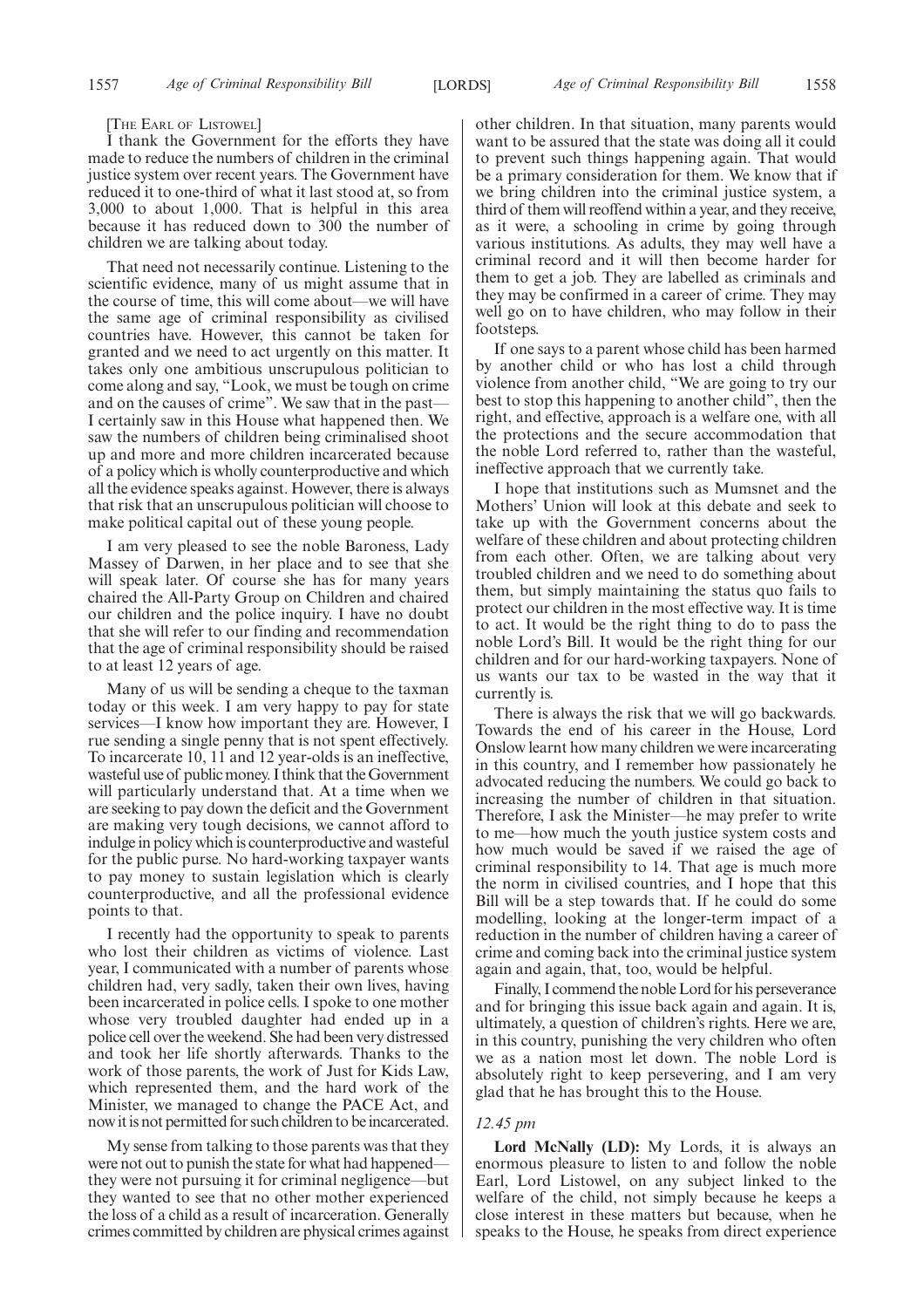of talking to children and those who work with children, who give us a message of the reality at the sharp end of this. We are always in his debt for these contributions. Likewise, as I have put on record before, I am grateful to my mentor, my noble friend Lord Dholakia—I was going to say "old mentor", but he gets sensitive about the term "old"—who, over 20 years or so, has been a constant prod to me on reforming the criminal justice system.

As is on the register, I am the chairman of the Youth Justice Board, but I am not speaking today in that capacity.

Another thanks must go to the noble Earl, Lord Listowel, because what he said feeds into what I want to say, on his proposal to move the age of criminal responsibility into a wider context. If we are going to have a rational debate about that, we have got to put it in a wider context.

It is interesting that when we had the debate earlier today about drink-driving, the Minister was urged to look at Scotland as an example. Next month, the Scottish Government will receive the report of an advisory panel on raising the age of criminal responsibility in Scotland. That is something that Ministers, and all in this House who are interested in the matter, will be very keen to read. The Scots have gone for a slightly hybrid model so far; they have kept the age of criminal responsibility at eight, but no child can be brought before a court until the age of 12. The advisory panel has been looking at that and the suspicion is that it will advise a common age for both, but we will have to wait and see.

As my noble friend Lord Dholakia indicated, the long shadow of James Bulger's murder on 12 February 1993 lies across any debate about the age of criminal responsibility. When I was appointed chair of the Youth Justice Board 18 months ago, I was interviewed by the magazine *Children & Young People Now* about how I saw the job, and I was asked what I thought about the age of criminal responsibility. I said that I was aware that the Scots were looking into the matter and thinking of raising it to 12 and that we could do likewise. The next day, a national newspaper rang James Bulger's mother to ask her what she thought about changing the law so that James's killers would have "got away with it". It was a monstrous crime, but I think it intimidates proper debate about the age of criminal responsibility. The two boys who killed James would not have got away with it. However, the full trial, which began in Preston Crown Court on 1 November 1993, would not have been conducted as an adult trial, as it was, with the accused in the dock away from their parents and the judge and court officials in legal regalia.

I am well aware that since that time changes have been made to make trials involving young persons more child friendly. However, I spoke to a senior judge who visited Preston Crown Court recently and he told me that it had not changed in appearance since 1993. It remains virtually unchanged and, as he said, it is almost unbelievable that two 10 year-olds should face trial in such a place and in such a way. I know that it is Mrs Bulger who has received the life sentence, and I do not sympathise with the perpetrators at her expense, but much has happened in the past 20 years which has increased our understanding of crimes committed by children and our responses to it, as the noble Earl, Lord Listowel, so eloquently explained.

The Youth Justice Board was set up in 2000 following the Crime and Disorder Act 1998, which in itself followed the ground-breaking report of 1996, *Misspent Youth*, to address the specific challenges of offending by under-18s—children in the eyes of our law. The clear statutory aim of the YJB was to prevent offending by young people. For that reason, the continuing fall in the number of children entering into the justice system—statistics yesterday show another 9% fall last year—and the secure estate, which, as the noble Earl, Lord Listowel, said, is now down to about 1,000, only 50 of them girls, all points to the right direction of travel under successive Governments.

These outcomes are not the result of the work of the Youth Justice Board alone but the work of many hands. It is still work in progress, and the noble Earl, Lord Listowel, referred to the very high reoffending rate of those who have been in the secure estate. Progress certainly owes much to the work of the holistic, locallybased, cross-disciplinary approach of the youth offending teams, which the Youth Justice Board established. It also owes much to the police "buy in" at national and local level of programmes and protocols aimed at diverting young people from crime and the criminal justice system. The liaison and diversion services championed by the noble Lord, Lord Bradley, in his ground-breaking report mean that mental health needs are detected and dealt with sooner.

The Magistrates' Association has shown vigour in looking at how best youth courts can adapt, and Mr Gove has recently expressed his interest in problemsolving courts. The Government's Troubled Families initiative moves action upstream to tackle the multifaceted dysfunctionalities which are often the precursor of criminal behaviour, again as the noble Earl, Lord Listowel, explained.

Work by the Disabilities Trust Foundation at the Keppel unit at YOI Wetherby has shown the benefit of identifying and treating brain injury among young offenders. Research by University College London, among others, has shown that the brain evolves and matures over a long period after the age of 10. That is why, as we have heard, most European countries have ages of criminal responsibility higher than ours. Most continental jurisdictions espouse a welfare approach to offences by the young. Over the past 20 years, a lot of the undercurrent of the approach to youth justice in England and Wales has been, as I have illustrated, to use welfare rather than criminal sanctions in dealing with young offenders. I was pleased that during my time in government the Transforming Youth Custody initiative was taken forward to double to 30 the number of hours of education. It is significant that Mr Gove has asked an educationalist, Mr Charlie Taylor, to conduct an inquiry for him into youth justice services. I put on record my appreciation for the thorough and comprehensive way in which Mr Taylor has carried out his inquiry. I have already discovered that youth justice is a field well populated with strong opinions,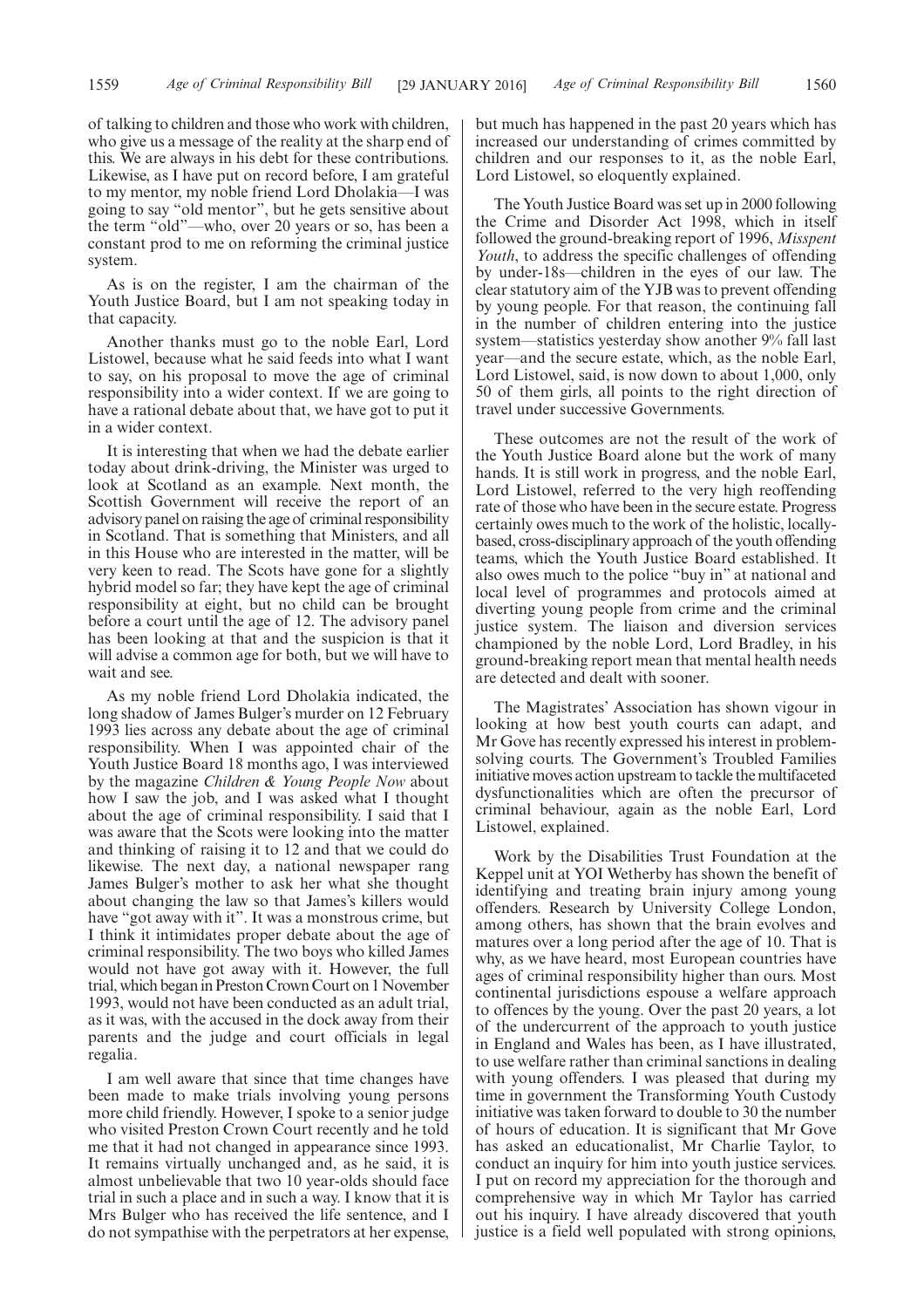[LORD MCNALLY]

but I do not think anyone will be able to say that they have not been able to bend his ear by the time his report is published.

On the eve of this debate, I came across a report by Dr Di Hart, working through a Churchill Fellowship award and supported by the Prison Reform Trust, entitled *Correction or Care? The Use of Custody for Children in Trouble.* I intend to invite Dr Hart to the House to present her report more fully. I shall briefly run through her recommendations, because they tie into the wider debate on welfare or punishment in our criminal justice system, which I think Mr Gove is ideally positioned to undertake because of the confidence that he has won in all areas. The recommendations in the report include:

"Reconsider the separation of justice, welfare (and psychiatric?) placement models … Develop a shared understanding of the best model for meeting children's needs … Regional commissioning … Pilot a new model of residential care"-

something that I think has a certain urgency to it—

"Develop a shared data set to measure experiences and outcomes … Establish an expert panel to advise on good practice … Maintain the involvement of sentencers in tracking children's progress",

which is something that I know the Magistrates' Association is interested in taking forward.

This debate is taking place in that wider context. I think that we are moving towards a system of looking after young people and children, in particular the very young, from the age of 10 upwards, in a more welfarebased way, precisely because of the point made by the noble Earl, Lord Listowel. The present system does not work; reoffending is far too high, and it is expensive. Even the most hardened "lock 'em up and throw away the key" people have to concede that we are wasting public money. A new, broader look at the context of this may achieve a national consensus, but we need to do it in a rational manner in the light of research, of experiences in other countries, of advances in medical and other scientific understanding, and of other changes recommended when the Taylor report is produced. This Bill is before us at an opportune moment, and I commend it to the House.

#### *12.57 pm*

**Lord Cormack (Con):** My Lords, I am glad to add my support and congratulations to the noble Lord, Lord Dholakia, on his persistence and for the calm and moderate way in which he has introduced the Bill, and for recognising in his speech that amendments might have to be made. My own inclinations march with his; nevertheless, these issues will have to be examined in detail in Committee. But the broad thrust of his argument is one with which I can closely identify myself.

We had a debate in your Lordships' House last Thursday, introduced by my noble friend Lord Fowler, on the subject of prison reform. It was a good debate and a number of us who are here today took part in it. I think there was universal admiration for the way my noble friend introduced it and for the proposals he made. Another theme ran through the debate, which I would categorise as a collective sigh of relief at the change of direction of the Ministry of Justice since the present Secretary of State took over. He has already shown himself to be a sensible and sensitive man, and indeed we have had further evidence of that this very day in the Statement made by my noble friend on the Front Bench just before this debate started. So I hope that we are to some degree pushing at an open door. Although I do not expect, because I am fairly case hardened, my noble friend on the Front Bench to get up and metaphorically embrace the noble Lord, Lord Dholakia, I hope he will be able to give us some indication that the powerful points made in the noble Lord's speech will be reflected upon.

I do not think anyone is saying that young children who commit wicked acts—and some do—should not be adequately dealt with, which of course involves a degree of punishment. The punishment is separating those young people from the environment which has perhaps inculcated, or certainly increased, that wickedness. No one is suggesting that it would be sensible to have sent the killers of James Bulger immediately back into the community. That would be utterly absurd. But was the paraphernalia of a full trial wise? I think not. What is important is that young people who do wicked things should be adequately dealt with. I agree with the advance to the age of 12. It is important to note that, if they are under the age of 12, putting them into the criminal justice system is not very sensible or even cost-effective.

One of the points that came up time and again in last week's debate was reoffending. I have personal experience because I had a young offenders' institution, Brinsford in South Staffordshire, in my constituency. If we had suffered from the same sort of background and lack of upbringing that many of the young men in that institution had had, we might have gone the same way. When once they become institutionalised, those young people tend to reoffend again and again. The noble Lord, Lord McNally, is nodding. How glad I am that he has his present role, because he understands these things. If young people under the age of 12 commit crimes, the whole thrust and emphasis of their treatment —I used that word advisedly—should be to try to ensure that they do not offend again.

Several times in last week's debate, the famous remarks of Churchill when he was Home Secretary were quoted. He said that within every person there is some spark of goodness. You judge a civilised society by the way in which it treats offenders. The punishment is being sent to prison. The whole purpose of prison is to rehabilitate. Children should be sent somewhere where they can be nurtured as well as rehabilitated. Many who commit these dreadful crimes have no home to speak of. It is not being soft to say that one supports the proposition of the noble Lord, Lord Dholakia. One is being realistic. One is recognising that the age of criminal responsibility, which is determined by the state, must be determined with real regard for what children under the age of 12 can properly be able to answer for.

In a sense, I am thinking aloud in making these points. As one who has children and grandchildren, spent 10 years as a schoolmaster and 40 years as a Member of the other place, and over 30 years with prisons in my constituency, I really believe that Churchill was right when he said that in almost everybody there is a spark of goodness. If a child goes astray, the whole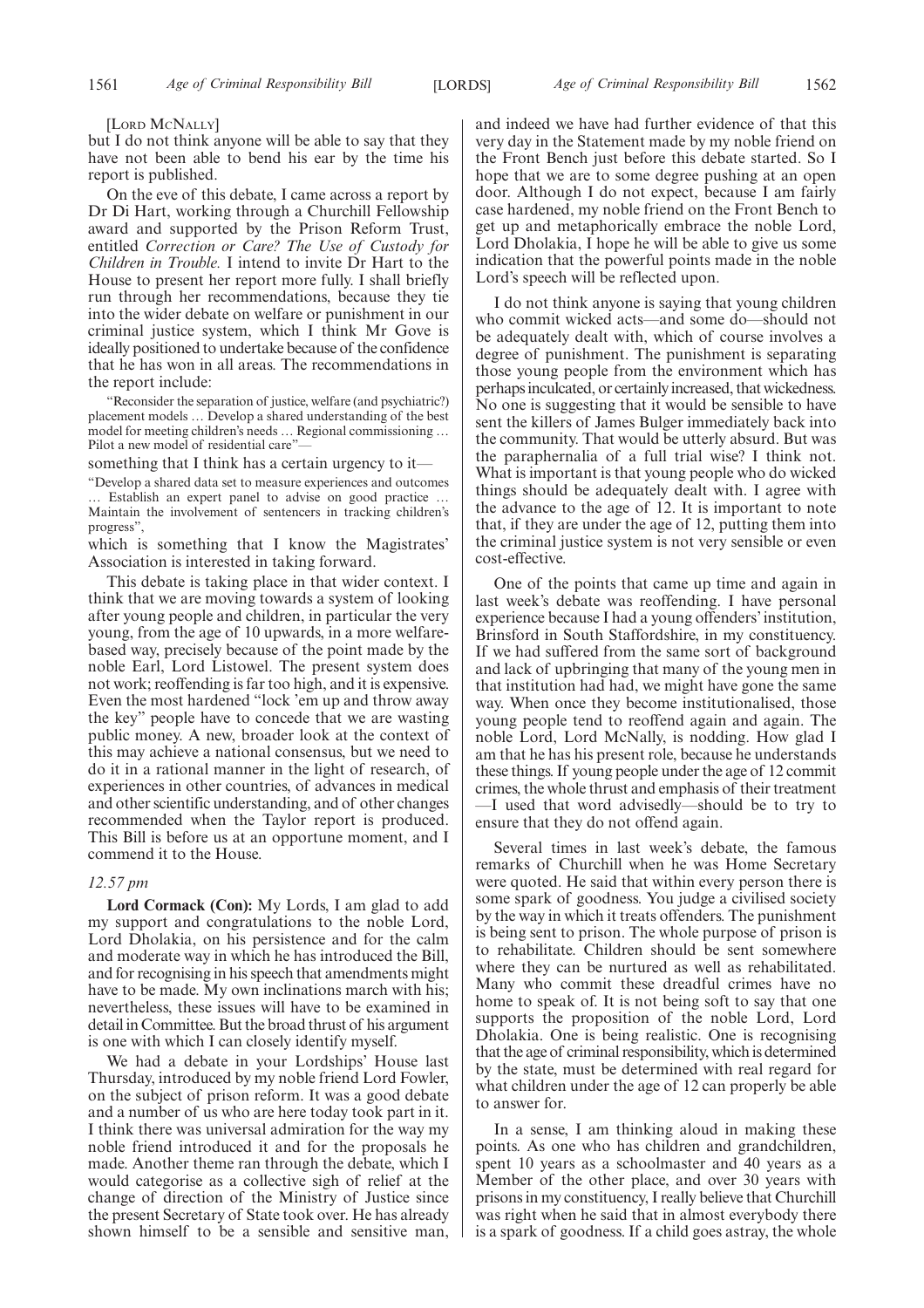emphasis must be on trying to ensure that that child does not grow up into a hardened criminal. As I see it, that is at the root of the Bill of the noble Lord, Lord Dholakia, and his crusade—it has become that, as he has come back to this issue again and again.

I hope that when my noble friend—he is a man of real sensitivity and understanding—answers the debate, he will say that he will discuss the matter with the Justice Secretary. I hope he will indicate that he understands what exercises those of us who believe that the age has been set far too low. I slightly dissent from the noble Earl, Lord Listowel, for whom I have great admiration. In a throwaway line, he referred to other countries as being civilised without suggesting this one is. We are a civilised country and we are all proud to live in it, but every civilised country can make itself better and more civilised. This would be a small step in that direction.

#### *1.05 pm*

**Lord Parekh (Lab):** My Lords, I express my deepest gratitude to the noble Lord, Lord Dholakia, for introducing the Bill, and, more generally, for his persistent advocacy of the cause that informs it. I am also delighted to be following four noble Lords who have done splendid work in this area, and whose contributions I recognise.

Naturally, in a debate that has gone on for some years, many of the arguments made today have been made before. Therefore, it is difficult to find entirely new arguments. Naturally, I will repeat some of the arguments that have already been made, but also perhaps add one or two that I think are new and go to answer the point that the Government have made over the years as to why they will not accept the idea of raising the age of criminal responsibility.

The current age of 10 is unacceptable for at least four important reasons. First, it is far below the international norm. The United Nations Convention on the Rights of the Child recommends the age of 12. If one looks at other countries in a similar position to us, the situation is quite striking. The age of criminal responsibility is 12 in Canada and the Netherlands; 13 in France; 14 in Germany, Austria, Italy and Russia; 15 in Scandinavian countries; and 16 in Belgium, Luxembourg and Portugal. A striking exception, which makes the point, is the United States, where the age of criminal responsibility is six—but then the United States has never been a good model for criminal justice. I do not think that that is the country we would wish to emulate, in this respect at least.

The other important point is that those countries whose cases I have cited have been perfectly happy. Many of them settled on an age of criminal responsibility several years ago and have seen no reason to alter it or to bring it down. If they can live with the age that they have decided, there is no reason why we cannot.

The second reason for increasing the age of criminal responsibility has to do with the larger, cultural question. The age of responsibility reflects society's attitude to its young people. Those taking a dim view of young people—almost a Calvinist view in which children are supposed to be little devils who must be tamed by force, which dominated the Victorian period—generally tend to go for a younger age of criminal responsibility. Sadly, this is true of our own country. We imprison four times more people than Portugal, 25 times more people than France and 100 times more people than Finland. Raising the age of criminal responsibility raises society's respect for its young people and is a profoundly significant cultural factor. Rather than rush to lock up a child, society's gaze is now fixed—should be fixed—on what can be done to prevent a child behaving in this way. That is an important, constructive point to consider rather than simply punishing a child who has behaved in a certain way.

The third reason that I wish strongly to increase the age of criminal responsibility is in response to the Government's continual argument over the years that children of 10, or even younger, are able to differentiate between bad behaviour and serious wrongdoing, and, therefore, that if they are able to do that, they should be held responsible. I am afraid that I do not see the logic of that argument because responsibility does not have much to do with whether one is able to make a distinction or not; it has to do with a sense of agency and whether one is able to act on that distinction. One may be able to think of a child who is able to make a distinction between bad behaviour and serious wrongdoing. But the question is whether the child has been brought up in a certain way, is able to control his temperament and exercise self-restraint, is able to think through the enormity of what he is about to do and empathise with the person upon whom he is about to inflict punishment. If a child cannot do those things, he will be unable to act on the distinction that we talked about earlier. The child knows what serious wrongdoing is but cannot avoid it for the reasons that I have just mentioned. In that kind of situation, the response should be to intervene with children's services teams and, where necessary, by family court proceedings. Criminalising such a child would mean a permanent stigma; it would mark him out for ever and offer little hope of reform or reintegration.

My fourth and final argument has to do with the point made by the noble Earl, Lord Listowel, which was repeated by the noble Lord, Lord Cormack, and others: namely, the sheer cost of this. Although the number is small—about 100 10 year-olds and about 400 11 year-olds have been criminalised—the question is: how much does it cost to keep people in prison, especially when one considers the question of reoffending? At that point one needs to ask: how much will this cost and what are the results of doing this? I therefore strongly suggest that common sense and economic cost analysis, as well as basic moral principles—plus, of course, our standing in the community of civilised nations—require that we increase the age of criminal responsibility from 10 to whatever we consider proper, but certainly no less than 12.

#### *1.12 pm*

**Lord Maclennan of Rogart (LD):** My Lords, the country should be very grateful to my noble friend Lord Dholakia for pursuing this question of the minimum age of criminal responsibility. I agree with the noble Lord, Lord Cormack, that this is a civilised country, but we are exceptional in our treatment of young people in respect of their criminal propensities. The circumstances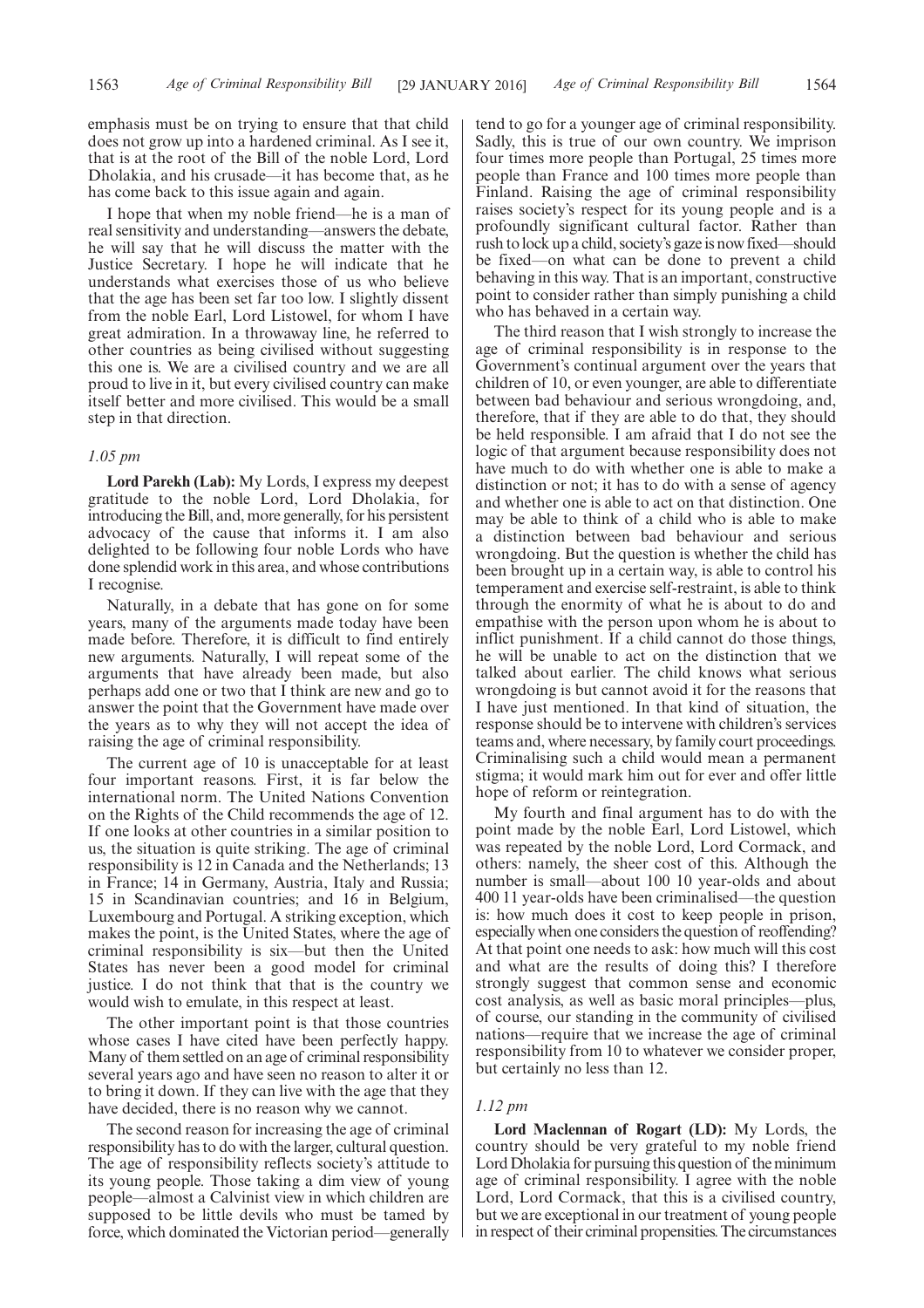#### [LORD MACLENNAN OF ROGART]

in other European countries that have raised the minimum age of criminal responsibility are not necessarily different from ours. Belgium, Luxembourg, Lithuania and other countries have decided that the minimum age should be much higher than it is in this country.

We are also offending against the recommendation in the UN Convention on the Rights of the Child in making it clear that we are not prepared to accept raising the minimum age to 12, which has been supported by most countries.

The debate so far has been extremely effective. My noble friend Lord McNally, who is in charge of youth justice, made a very powerful speech. He spoke for himself and I hope he will be listened to by the Government. The noble Lord, Lord Faulks, who is answering the debate, has had his ear bent by the noble Lord, Lord Cormack, who suggested that he should be talking with our new and rather enlightened Secretary of State, who has made some significant changes in the nature of the laws we advocate in this country. I was a great admirer of Lord Bingham—Tom Bingham—who was a year ahead of me at college. His book, *The Rule of Law*, is one of the most heavyweight arguments about what we ought to be thinking about in this country. On equality, he said:

"Most British people today would, I think, rightly regard equality before the law as a cornerstone of our society … But we would also accept that some categories of people should be treated differently because their position is in some important respect different. Children are the most obvious example. Children are, by definition, less mature than a normal adult, and should not therefore be treated as a normal adult would expect to be treated. Thus they are not liable to be prosecuted for crime below a certain age (in Britain it is conclusively presumed that no child under the age of ten can be guilty of any offence, a younger age than in most comparable European countries); if convicted of crime, they should not be punished as a normal adult would be punished".

That is a very wise statement.

The noble Earl, Lord Listowel, expressed in powerful terms how young people should be treated; how, if they are guilty of offences, they should not necessarily be dragged before a court and how doing so might make them reoffenders. That is too common in this country and we need to root it out. The whole purpose of our response to offences should be to root out the propensity to reoffend and to inspire people to live lives in concordance with the law.

My noble friend Lord Dholakia is introducing this measure at a very suitable time and I hope it will be recognised that the movement to raise the minimum age of criminal responsibility should not necessarily stop at 12 but should go beyond. As the UN has stated that 12 is internationally acceptable, that would be a very good move in the right direction but let us not end the argument there.

#### *1.20 pm*

**The Lord Bishop of Chelmsford:** My Lords, in rising to support the noble Lord, Lord Dholakia—and, indeed, pledging the support of the church to this campaign—I need to declare an interest: I was a child once and got into some scrapes. Now I am a parent and in the work I do hardly a week goes by when I am not in schools. Indeed, last year I had the sad but very moving honour of opening a garden of remembrance in the diocese where I serve in east London for young people who were the victims of, indeed had been killed by, knife crime. So I do not underestimate the seriousness of the crimes that we are talking about, nor the fact that children and young people do commit them.

It is often said nowadays that children grow up too quickly. I wonder if we have rather short memories. Although there are invidious and unspeakable pressures on children today, it was only a century or so ago that many of our children—who are now safely tucked up in our primary schools—were going out to work in pretty difficult and challenging conditions. Until 1875, a 12 year-old could have sex legally in this country. It was changed that year to 13. Since then, over the past 150 years, a succession of laws and protocols have recognised that with regard to all sorts of things, from smoking cigarettes to going to the cinema to watching certain sorts of films to sexual intercourse itself, we grow and develop gradually.

The decision about when someone is an adult is best made looking back from a point where there can be certainty or at least widespread agreement that at this age—it varies for different activities; it is often 16, sometimes 18—this person really has developed and is able to take responsibility for who they are and what they do. So why, in the case of criminal responsibility, do we make the decision speculatively, hoping that it might be the case that because there is some general growing sense of what is right and wrong, that person so knows what they are doing that they can be held culpable for their actions as if an adult and in a court of law?

But a child of 10 is just that—a child—not yet at that point where there could be such widespread agreement about their ability to know the consequences of their actions, nor developed morally or socially, so that we could be sure that they know what is right. That is why the law does not let them buy cigarettes or watch certain films or go to bed with each other. Therefore, when crimes are committed—for they are still crimes even if the child is no longer labelled a criminal—to deal with them in a court of law not only contradicts every other measure we have made, not only offends against common sense, not to mention the day-to-day experience most of us have as parents and grandparents, but it makes—and perhaps this is the biggest reason for supporting the noble Lord, Lord Dholakia—any possibility of rehabilitation or amendment of life that much harder. Of course, we agree with the noble Lord, Lord Cormack, that this is a civilised society, but this legislation diminishes us. As has already been referred to more than once, the United Nations Committee on the Rights of the Child has called on the United Kingdom to raise the age of criminal consent. Quite simply, we should heed that call.

My right reverend friend the Bishop of Derby made this point well in a previous debate on this matter: there are interconnected social and familial roots which combine to make us who we are. Here, the consistent teaching of the church is at odds with a society that by defining everyone as individual misses the deeper, interdependent influences and relationships that form our personhood. As my right reverend friend said:

"Human beings are formed through relationships".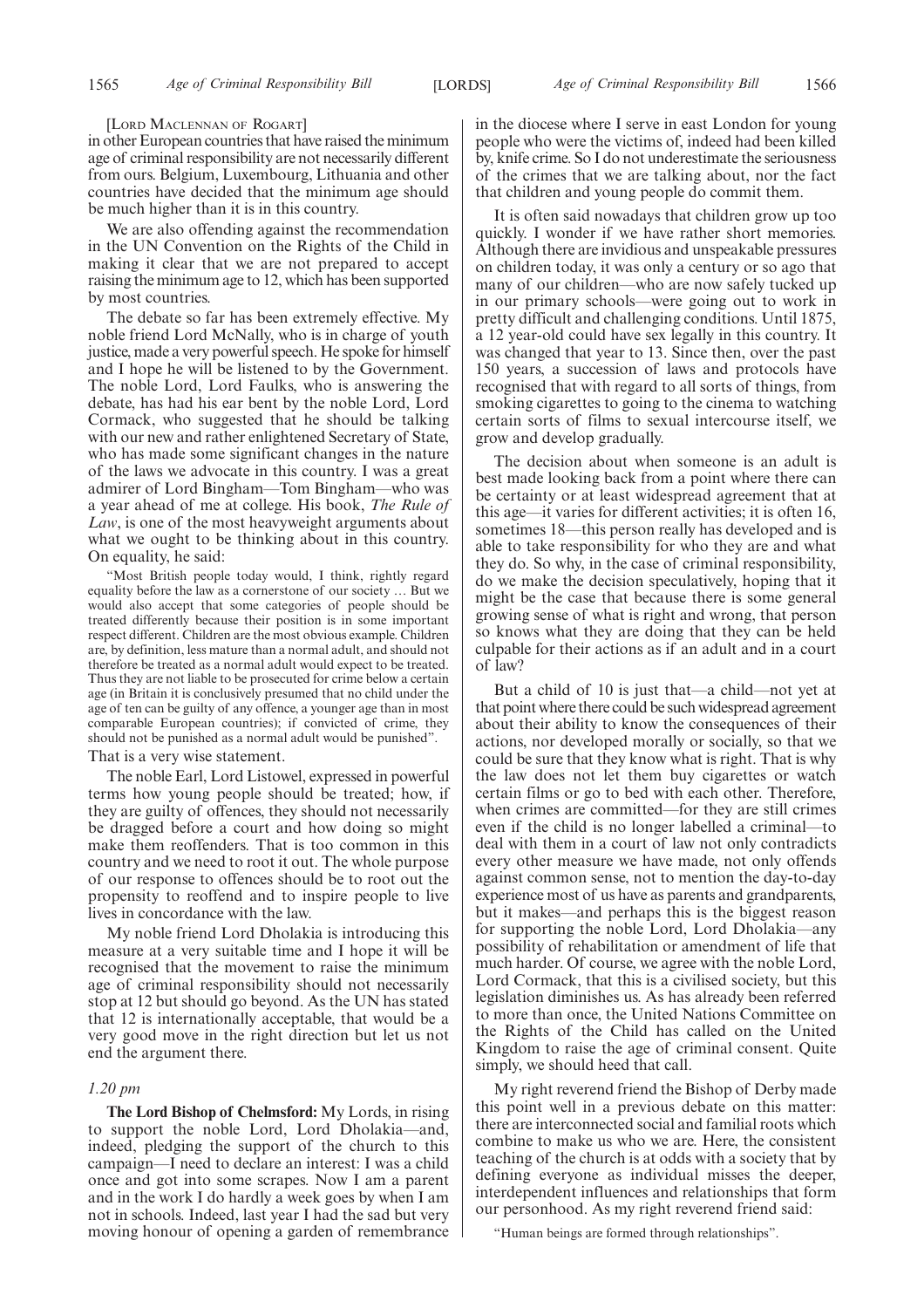Crime tends to happen, he said,

"when relationships go wrong or are handled destructively".

Do not therefore curse the fruit if the soil in which the tree is planted is poisoned and unkempt. To jump to calling a 10 year-old a criminal may play well to the gallery of a certain sort of public opinion that too quickly craves a scapegoat and an easy answer, but misses what my right reverend friend then called,

"the science of social formation".—[*Official Report*, 8/11/13; col. 483.]

That science is about where someone is made a person, particularly in the family but also in schools, churches and other faith groups and community groups.

Where this breaks down, criminal behaviour is of course not inevitable; but where crime occurs in those so young, these influences—or the lack of them—must be taken into account. Furthermore, as has been mentioned, neurological and other scientific advances illustrate that maturity in young people, especially boys, is slower than we may have thought. The male brain carries on developing until the age of about 25. Many of us wish that it would carry on for a bit longer still. To brand a 10 year-old as a criminal therefore fails to understand who that person is and who they are becoming, and our collective responsibility for that. It also risks excluding the possibilities of finding better ways to work with them to ensure that such crimes are never committed again, not just by that person but in the whole of our society. So to my mind even a move to 12, which I wholeheartedly support, is just a step in the right direction. As in France, where the age is 13, Italy, where it is 14, Denmark, where it is 15, and Spain, where it is 16, there are other steps which I believe we should take.

Jesus famously said of those who nailed him to the cross:

"Father forgive them, they don't know what they're doing".

He was speaking to adults. How much more should those words apply to children? We can still abhor the crime. We can still, where necessary, impose compulsory measures of supervision and care, and in rare and extreme cases—like that of Jamie Bulger's killers, which has been mentioned—we could still impose long-term detention in secure accommodation. But that would be part of a care and welfare proceeding, rather than a custodial punishment imposed in a criminal court. In other words, our starting point and our hope would be that as this child develops, because they are children and are still developing, they would come to a point where they would truly know what they had done and truly be enabled to live a different life.

Forgiveness is never just wiping the slate clean, as if a human being were simply a vessel to be emptied or, for that matter, something to be discarded or excluded nor does forgiveness fail to take crime seriously. Instead, by holding and nurturing someone within a new set of relationships, it means believing that the future can be different. It is for that different future for children who offend that I support the Bill and hope that it is taken forward.

#### *1.30 pm*

**Baroness Massey of Darwen (Lab):** My Lords, I very much admire the noble Lord, Lord Dholakia, for his persistence with this Bill, which I support strongly. It has been very refreshing to hear, from all sides of the House, support for the Bill and sympathy for the approach of looking at children as children who need welfare, common sense and reason rather than just punishment. I welcome the very powerful speeches.

When distinguished organisations such as the Youth Justice Board, the Children's Rights Alliance for England, the Prison Reform Trust, the Centre for Social Justice, the Howard League and others say that it is time for reform in this direction, we ought to listen. Children are not naturally psychopaths or criminals—they are children first. The noble Lord, Lord Cormack, pointed out very movingly that much happens in children's lives which needs to be counteracted. Let us not blame the children and rush to prosecution, but remember that the welfare of the child is paramount, as the Convention on the Rights of the Child states. The noble Earl, Lord Listowel, mentioned the All-Party Parliamentary Group for Children, which I chaired, and I remember that we had discussions on the age of criminal responsibility as part of two of our inquiries. Those principles have not changed.

Let us look at the level of youth custody in England and Wales. We lock up more children than any other country in Europe. The earlier a child is drawn into the system, the greater the chance that they will reoffend. A low age of criminal responsibility indicates a society that views young people as criminals, and this has become self-reinforcing. The issue of problematic behaviour is a welfare and educational issue, not a criminal justice issue. Other countries look for alternatives to prosecution. In France there is educational intervention, and proceedings do not take place if it succeeds. In Italy, pre-trial supervision is used and, where it is successful, prosecution does not ensue.

When a young person is involved in criminal activities, we should be asking how and why the young person has fallen through the net—not criminalising them. I believe that our duty as a society is to safeguard and promote children in need, with a clear focus on the best interests of the child. The criminal justice system is not the starting point for this.

The noble Lord, Lord Ahmad, for whom I have enormous respect, stated in the 2013-14 Session, in responding to the noble Lord, Lord Dholakia, on an identical Bill, that the Government had no plans to raise the age of criminal responsibility. He supported this by saying that the Government believe that children aged 10 were,

"able to differentiate between bad behaviour and serious wrongdoing and should therefore be held accountable for their actions".—[*Official Report*, 8/11/13; col. 487.]

I do hope we have moved on from that stance.

We have heard the phrase "tough on crime". That slogan should be tempered by common sense. Locking up young people is tough not only on young people but on the police, on the court system and on parents. Money is being spent on dealing with young children in ways that are not only counterproductive but expensive.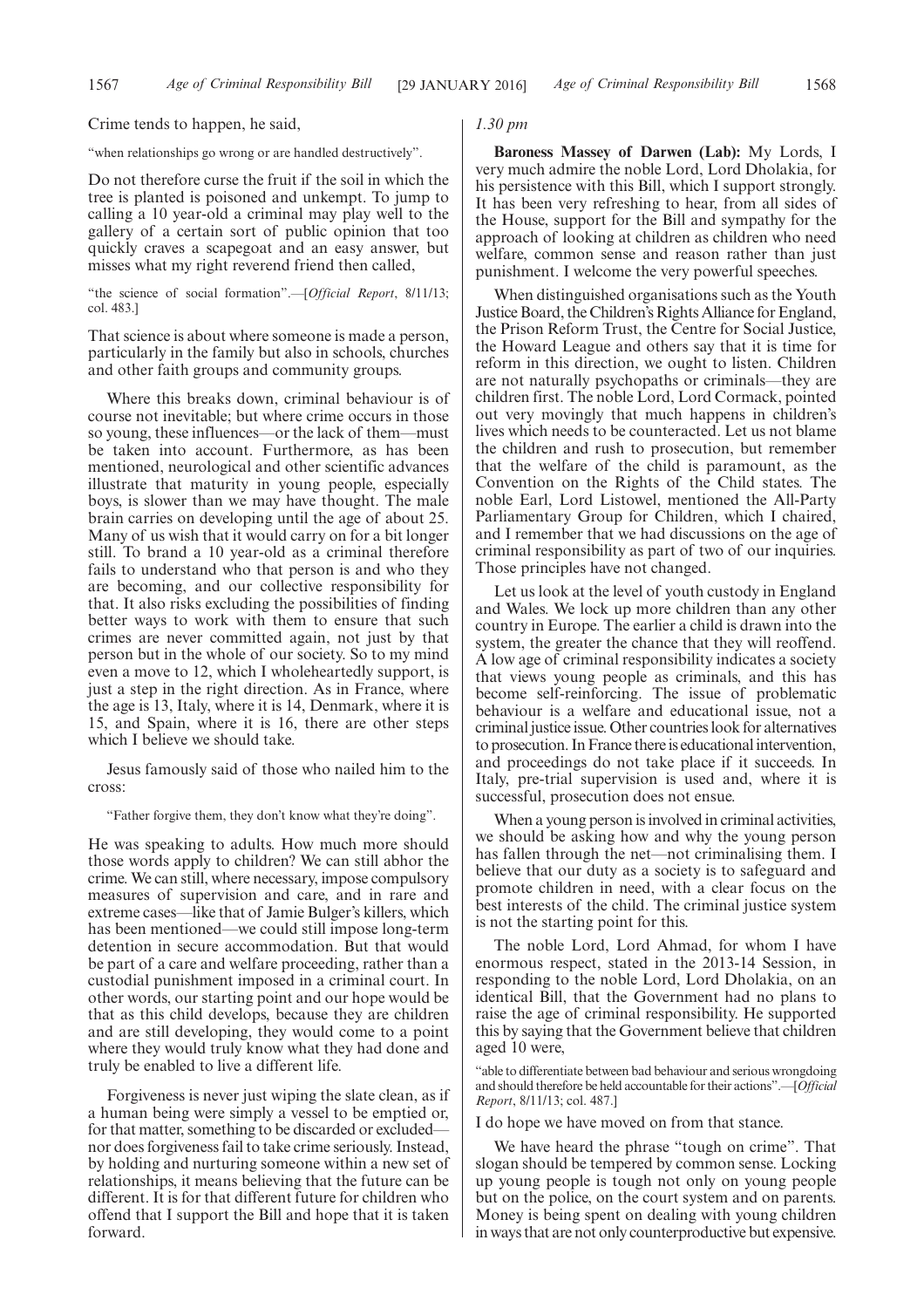#### [BARONESS MASSEY OF DARWEN]

A 10 year-old, under our current system, could be tried in a Crown Court and may be given a custodial sentence equivalent to that available in the case of an adult. Similarly, a child of that age who is co-accused with an adult will be subject to trial in an adult venue. As other noble Lords have said, these arrangements have been criticised by the United Nations Committee on the Rights of the Child, which says that our rules are not compatible with our obligations under international standards of juvenile justice.

The situation is described by the Youth Justice Board as "illogical" and "damaging". I really cannot accept the argument that children of 10 can necessarily distinguish between bad behaviour and serious wrongdoing. Criminalising a young person will not automatically ensure that they think about their behaviour. In fact, criminalisation may lead to worse behaviour, rather than an improvement, as others have said.

A later age of responsibility can improve the lives of thousands of children and also prevent thousands of children ending up in the youth justice system. It should be noted that one-third of all children who enter the youth justice system reoffend within 12 months. What is the cost of all this not only in human lives but in money? I do not know. Maybe the Minister does.

The Children's Rights Alliance for England argues for an approach to youth justice in which under-18s in conflict with the law are dealt with under a system that is completely separate and distinct from that for adults: an approach which is child-centred, complies with children's rights standards and focuses on rehabilitation, education and proportionality. I agree.

As the noble Lord, Lord Dholakia, said, the UN Convention on the Rights of the Child requires that states should establish an age below which children are presumed,

"not to have the capacity to infringe the penal law".

Does the Minister have any evidence that a low age of criminal responsibility reduces crime? I very much doubt it. What the low age may do is criminalise children for minor offences which they will probably never commit again. Most children grow out of things, and bad behaviour is quite normal, as the right reverend Prelate indicated. The human brain is not fully developed in its capacity for cognitive and emotional functioning and abstract thought until young adulthood.

Our Government have to respond to the UN Committee on the Rights of the Child this year. The UN committee may well again recommend that the UK Government raise the age of criminal responsibility for children. I have not heard of any movement on the part of the Government to do so. Will the Minister say if their response is being considered and what the response will say? Perhaps he will write to me and other noble Lords to set out the Government's approach. I hope that we will get some reassurance today on this important issue.

#### *1.38 pm*

**Lord Brown of Eaton-under-Heywood (CB):** My Lords, I join other noble Lords in congratulating the noble Lord, Lord Dholakia, on his persistence in advancing this worthy cause, to which I add my support.

First, I shall give a very brisk canter through the history of this question. Before 1933, the age of criminal responsibility was in fact seven. You were deemed to be what was called doli incapax—incapable of evil—until the age of seven; for the next seven years of your life seven to 14—you were presumed to be doli incapax. The Children and Young Persons Act 1933 increased the age from seven to eight, therefore leaving a presumption from eight to 14. Thirty years then passed until 1963 when eight was increased to 10 and 10 to 14 became the age of presumed doli incapax. Thirty-five years then passed until the Crime and Disorder Act 1998 which abolished the presumption of not being criminally responsible and left it to the prosecution to prove criminal responsibility for that 10 to 14 group. The prosecution would seek to prove it by showing that the defendant knew his conduct was seriously wrong and therefore criminal as opposed to merely naughty.

That position, however, remained unclear for about a decade from the 1998 Act because it was thought by some that instead of the presumption having been abolished in respect of the 10 to 14 year-olds, it had merely been reversed. In this Chamber in 2009, in a case to which I was party, R v JTB—we sat in the February recess in 2009 at this end of the Chamber, at the Bar of the House—we decided, not as a matter of policy but as a matter of statutory construction of the 1998 Act, that indeed it had been abolished. Therefore, as we all now know, today if you are under 10 you cannot be convicted of a crime, but once you have reached the age of 10 then your particular age, whether you are 10, 11, 12, 13 or whatever, as a matter of strict law becomes entirely irrelevant except in so far as it would bear on the court's assessment of how reasonably you had behaved if, for example, you were running a defence of self-defence, or if some question of subjective recklessness, foresight or intention—something of that sort—were involved. But the earlier all-important question between the ages of 10 and 14 of whether you knew what you were doing was seriously wrong was no longer being asked.

Enough of the history. As the noble Lord, Lord Dholakia, has explained, internationally, even indeed within the UK, 10 is among the very youngest ages of criminal responsibility. Surely the critical question must be how as a society we deal with these youngsters to address their misconduct and wrongdoing. The word "criminality"would of course beg the very question. As I understand the position, the substantive disposal of these cases of wrongdoing—of a child in, say, the age group 10 to 12, which is that which we are focusing on today—really is substantially the same whether they are above or below the age of criminal responsibility. I repeat "the substantive disposal" because that is of course a very different question from whether one reaches that by way of the criminal justice system and through the criminal courts or by what is essentially a corrective welfare process. Obviously, whichever side of the line they are, these children will if strictly necessary be detained securely, but generally of course they will be subject to the sorts of welfare programmes that have been outlined by others today.

I shall make a very brief digression in parenthesis if I may. The GOV.UK website states that children under 10 who break the law but of course cannot be charged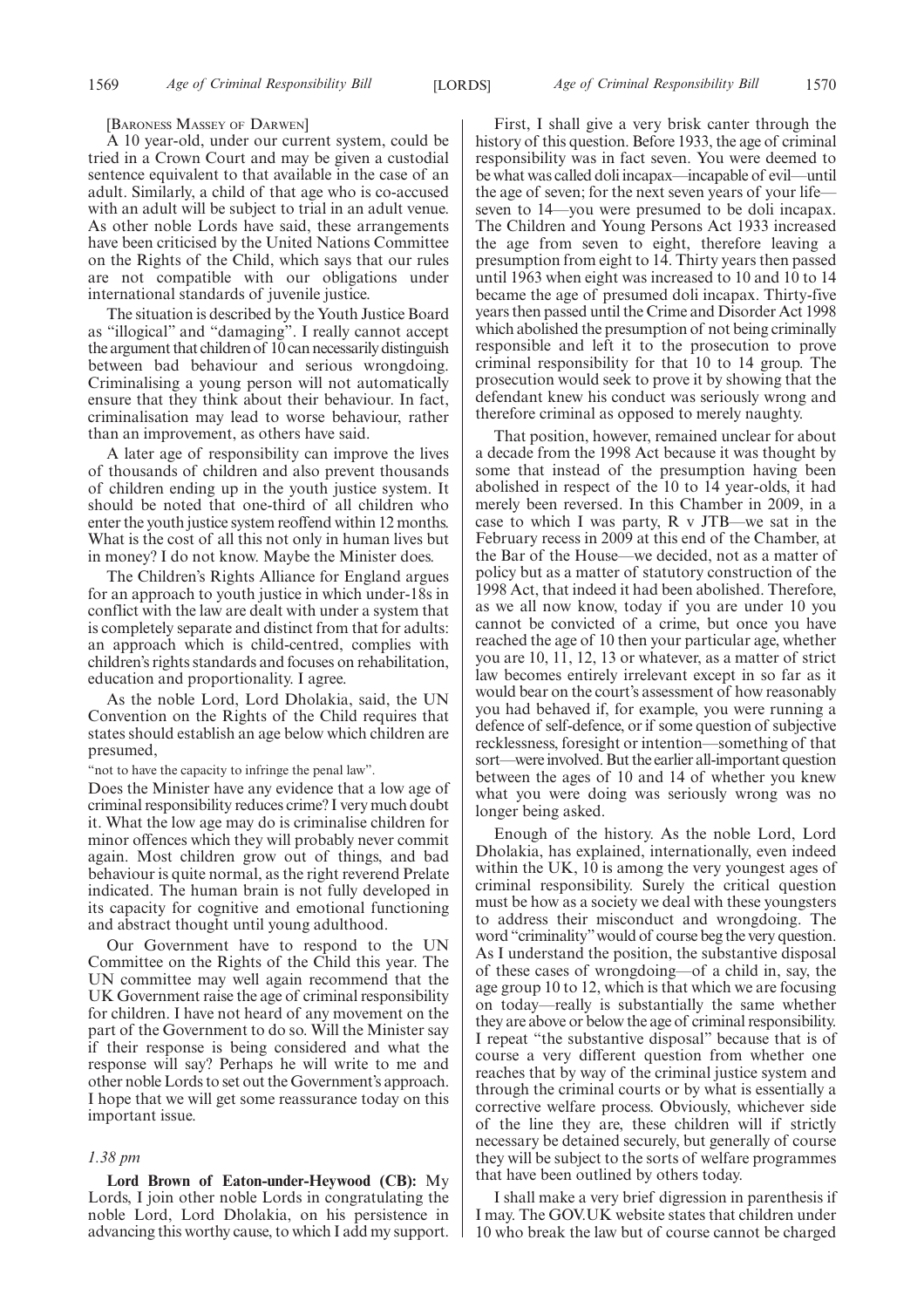with a criminal offence can be given either a local child curfew or a child safety order. Actually, as the Library helpfully pointed out to me yesterday, having done a little research on it, local child curfews, introduced in 1998, were in fact repealed by the Policing and Crime Act 2009. One notes that the website perhaps needs correction.

Today, though, that is essentially by the way. Altogether more important are child safety orders and, if necessary, care proceedings and orders under the Children Act. Surely our central focus should therefore be on refining and extending the presently available welfare programmes and corrective steps, rather than on criminalising youngsters. The real and compelling reason to raise the age of criminal responsibility, as so many others have tellingly observed today, is to delay for that much longer actually criminalising these very young people. They are still developing as individuals, developing their identities and self-esteem, and if society—represented here, of course, by the criminal justice system it operates characterises and brands them as criminals, unfortunately, that is how they will come to identify themselves. Alas, that makes it all the more likely—statistics bear this out—that they will thereafter indeed develop into criminals, perhaps career criminals. Surely we must strive to avoid that, above all. In short, we should keep these youngsters out of the criminal courts, protecting against the early acquisition of a criminal record which then will remain with them for ever.

Is the future of this issue to be regarded as settled for all time by that tragic, ghastly and appalling case of Jamie Bulger, which of course we all still remember so vividly? For my part, I fervently hope not and I wish the Bill well.

### *1.45 pm*

**Baroness McIntosh of Hudnall (Lab):** My Lords, I am very grateful for the opportunity to speak briefly in the gap, and I will be brief, pausing only to say in passing that I have listened carefully to the debate, having had no thought of speaking in it, and am entirely supportive of the Bill that the noble Lord, Lord Dholakia, has brought before the House.

I will pick up on one thing that came out of the speech made by the noble Lord, Lord McNally. He referred to his experience of having made what seemed to me, as he reported it, an entirely reasonable proposition in respect of the age of criminal responsibility, then subsequently found that the parents—or at any rate he referred to the mother—of Jamie Bulger had been contacted and asked whether she agreed that the age should be lowered such that his killers would, as I think the noble Lord reported it, "get away with it". That anecdote—I do not mean to trivialise it by calling it an anecdote but it is an anecdote in the sense that it is the noble Lord's recollection—rather points at something that I fear may be behind the kind of reaction we have had so far from government to the proposal, which has been supported all around the House and by everybody who has spoken so far in this debate, that the age of criminal responsibility should be raised. Politicians inevitably have that fear—that if they do something which appears to be liberal, they will be hounded for it and held to account in an entirely unhelpful and irresponsible way.

I do not underestimate the fear that politicians have of being held to account by, as it were, the *Daily Mail*. However, is not the job of politics not just to follow public opinion as represented by the press but to lead it? When an issue of this kind is so unanimously held up as requiring reform as it has been today, and clearly is so viewed in wider society, it is important that politicians grow a backbone. I therefore address my remarks both to the Minister when he comes to reply and to my noble friend on the Opposition Front Bench, to ask them to consider that it is their responsibility to listen to the evidence and to make decisions that are clearly in the interests of the children whose lives we wish to protect, and not to be too frightened to make decisions, which may indeed result in the kind of press coverage that people do not like to get, but are none the less the right decisions.

## *1.49 pm*

**Lord Bach (Lab):** My Lords, I congratulate the noble Lord, Lord Dholakia, on bringing his Bill back before the House and on his persistence in a cause that he believes in passionately. I value my personal friendship with the noble Lord and admire him for his great knowledge and expertise in this vital area.

We very much support the Bill having a Second Reading today and that this debate—and it is a debate should continue in a proper manner. Today, I cannot give my party's full support to the noble Lord's proposal, but I hope that he bears my words very carefully in mind. We are obviously considering policy on a whole range of issues—that happens after a general election defeat—and it applies here as it applies elsewhere. Although I cannot promise him full support on principle, I want him to watch this space closely.

A very strong and powerful case for reform has been made around the House. Sometimes in debates of this kind in the House I have been on the side of all those who have supported a particular project. It is a very comforting and enjoyable position to be in. I have also been in the position that the Minister might be in today—I am looking forward to hearing what he has to say—of being the only person to resist what seems a very powerful argument made in different ways around the House. I am not as enthusiastic or sure about my own position as practically all those who have spoken. I do not think it is cowardice for people who make laws to bear in mind that issues of this kind raise very powerful and genuine emotions and feelings, often from victims and their relatives. Frankly, it is not the duty of Parliament to ignore those feelings, saying that they can just be dismissed and that we know better. I wanted to get that off my chest. I had to say that in government and I say it in opposition, too. There is a real need for a continuous public debate on this far-from-straightforward issue.

Many who took part in the last debate will remember the contribution of the noble Lord, Lord Ramsbotham, who referred to the Bulger case. What he had to say was as powerful then as it is today. All I can say is that my party will play its full part in the discussion that follows. For me, an equally, if not more, important issue than the age of criminal responsibility is how the system deals with these children, whether they are prosecuted or not.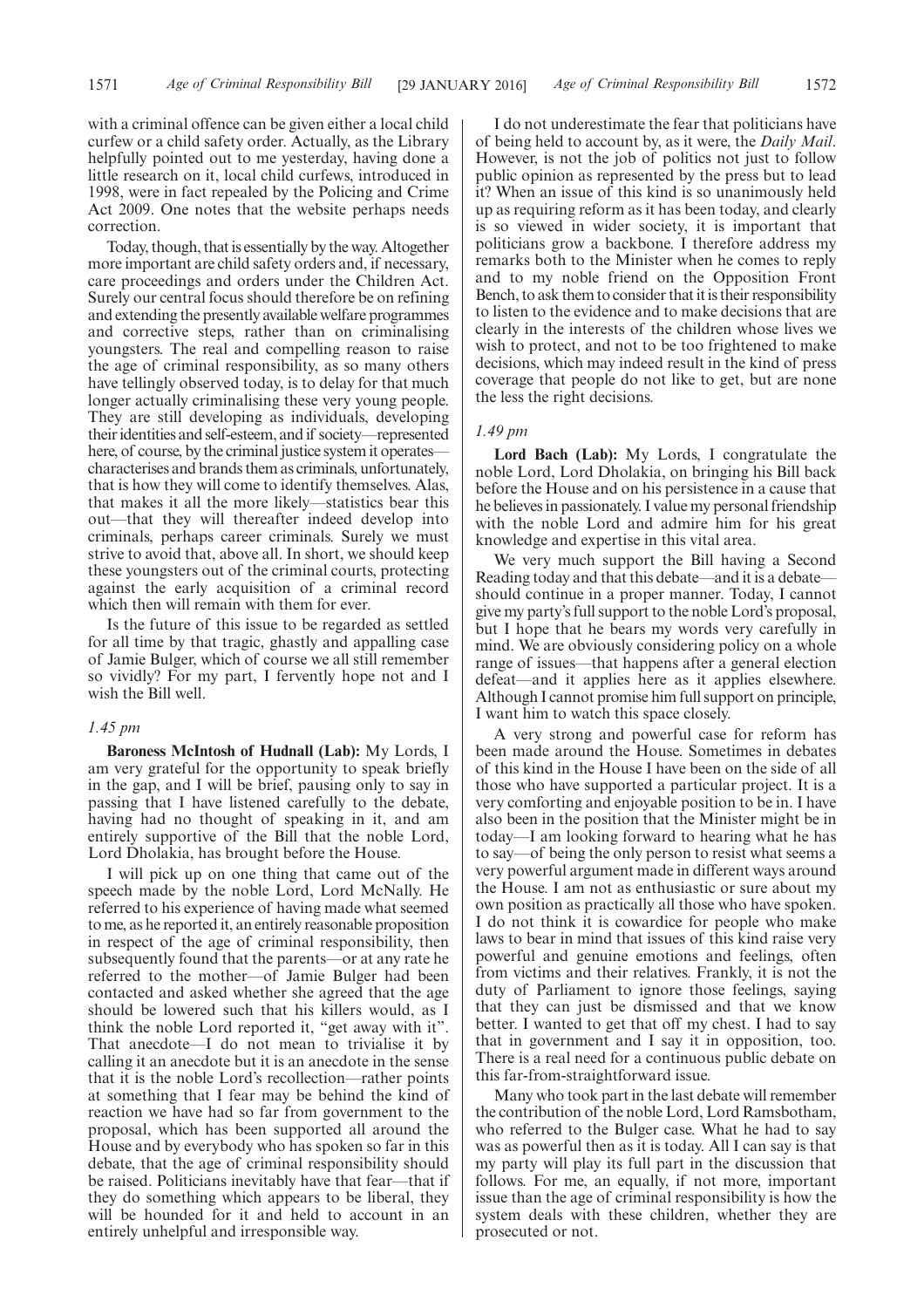#### [LORD BACH]

I was fortunate enough to be asked by the noble Lord, Lord Carlile of Berriew, to sit on an all-party unofficial committee of both Houses which produced, I believe, a very valuable and serious report on youth offending. It asked what society should do with those who commit offences at a young age, whether or not you call them criminals. The elephant in the room during those discussions and the argument that we did not take on was the age of criminal responsibility. We said, "No, that's not relevant to what we're looking at. We're looking at what happens to those who have clearly committed wrong—and criminal wrong—in those circumstances". It seemed to us from the powerful evidence that we had that the whole mood had altered from the situation when, for example, I was a very young lawyer doing criminal cases to looking at solutions that were welfare-based rather than punishment-based. That is true whether or not someone is taken to the youth court. Just because criminal responsibility exists for 10 year-olds, that does not mean that a welfare conclusion is not reached, and today it seems that it invariably is. Whether there is then a mismatch as far as the age of responsibility is concerned, I know not. However, I see the power of the arguments that have been made today from around the House suggesting that there may not be enough logic in taking someone to a youth court at a very young age and then coming up with a welfare conclusion.

What we do to prevent children committing offences and making victims' lives hell—let us not forget that the effect on a victim of an offence committed by an 11 year-old can be every bit as painful for that victim as an offence committed by an adult—is a hugely important part of public policy. It is that issue that the noble Lord, Lord Dholakia, quite rightly keeps raising with us. It is, I think, coming to a time when a conclusion must finally be made.

The point made about international comparisons is very powerful and has to be accepted by the Government, the Opposition and Parliament as a whole.

We do not deny the important principle behind the noble Lord's Bill. We are delighted to support its Second Reading and hope that it encourages the national debate that we need on such an important and difficult subject. I do not think this is an easy subject, but it is one that the Government and the Opposition are now going to have to grasp.

### *1.56 pm*

**The Minister of State, Ministry of Justice (Lord Faulks) (Con):** My Lords, I join other noble Lords in congratulating the noble Lord, Lord Dholakia, on introducing this Bill and bringing this important debate to the House. I am grateful to all noble Lords for their contributions today. The debate reflects a long-standing commitment on the part of the noble Lord, and indeed there are many noble Lords who have considerable interest and experience in these matters.

In order to avoid any unnecessary suspense, I should say that the Government have no plans to raise the age of criminal responsibility from 10 to 12. I know this will disappoint the noble Lord, Lord Dholakia—but I hope he will at least be consoled by the fact that he will not have to embrace me, as was suggested by my noble friend Lord Cormack.

Although at the moment we are not able to accept that there should be a change, we none the less share the concern of the noble Lord, as indeed do all noble Lords who spoke, about the proper way to deal with young offenders. The Government believe that children aged 10 and above are, for the most part, able to differentiate between bad behaviour and serious wrongdoing and should therefore be held accountable for their actions. Where a young person commits an offence, it is important they understand that it is a serious matter. The public must also have confidence in the youth justice system and know that offending will be dealt with effectively.

The Jamie Bulger case casts a shadow over all our considerations in this area. That case was, I am glad to say, very unusual. The noble and learned Lord, Lord Brown, referred to the principle of doli incapax. There was a rebuttable presumption in 1993, at the time of the hearing, which was then removed in 1998. The court in that case specifically considered doli incapax and decided that both boys clearly knew that what they had done was wrong, and so the presumption was rebutted.

A number of points were made during the debate about whether or not the full panoply of a trial at the Old Bailey was really appropriate for boys of this age. I entirely understand that point. We have to bear in mind that this was an issue of national concern and, of course, an absolute tragedy for those connected to Jamie Bulger. It is difficult for a country somehow to balance the fact that we are dealing with very young people with, at the same time, acknowledging the seriousness of something of that sort.

Unusually, I agree with the noble Lord, Lord Bach—in two years, it is very rare that we have agreed on anything, at least across the Dispatch Box—that the Government do have a duty to respond to what the public want. With very great respect to the noble Baroness, Lady McIntosh—who is now on the Woolsack: a somewhat different position from when she made the point—they are not simply responding to the *Daily Mail*, although the *Daily Mail* clearly has a capacity to influence policy in a number of respects.

The noble Lord, Lord Parekh, made the point that European countries do not share our view about the age of responsibility. Of course, other countries and different states in the United States vary. It is a matter for each country to make its own judgment. It is not simply a question of our following what others say.

It is important to note that serious crimes committed by children are mercifully rare and we do not want to see 10 and 11 year-olds prosecuted for minor offences. Indeed, most such offending will be diverted away from the formal criminal justice system. We have recently invested a significant amount, £3 million over two years, in restorative justice conference facilitator training for youth offending team staff—I know my noble friend Lord Cormack is an enthusiast for restorative justice—and referral order lay panel members to encourage support for and promote greater use of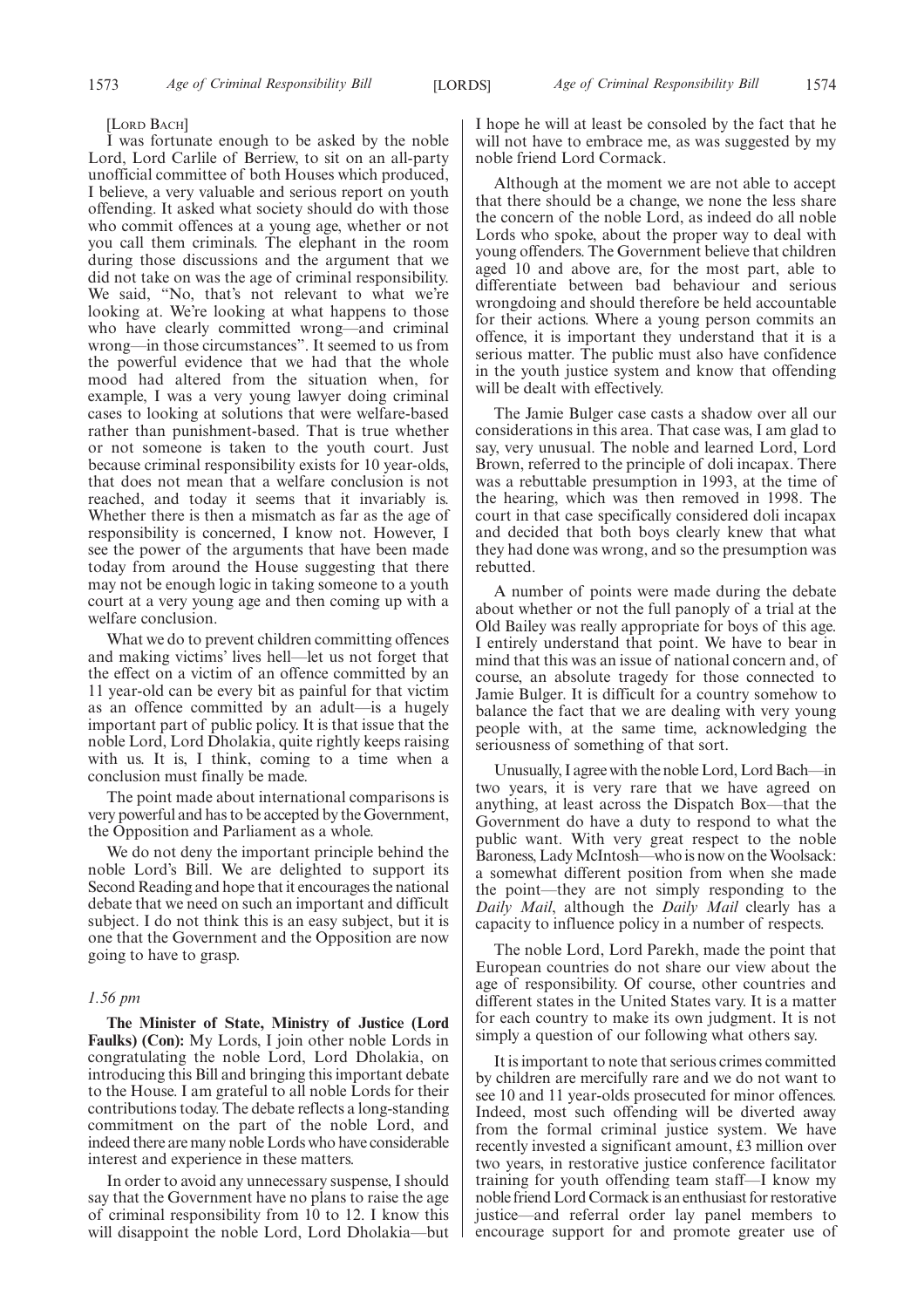restorative justice conferencing. However, it is important that, where appropriate, serious offences can be prosecuted and the public protected.

The noble Earl, Lord Listowel, who has great knowledge of and concern for the welfare of young people, particularly those who make up much of the prison population—possibly as a result of the care system or the origin of their lives, which cause them to be in the care system—made a point about the expense this caused and asked me to give the costs of the full criminal process compared to more informal disposals. That is a factor but the real costs lie in where someone is sent for punishment. The average price per year in a secure children's home is £204,000; in a secure training centre it is £163,000; and in an under-18 young offender institution it is £75,000. These are very large sums of money. Fortunately, we do not send nearly as many young people to any of those disposals as we used to. It is very much a punishment of last resort.

Returning to the question of 10 and 11 year-olds, between 2004 and 2014, the number of 10 and 11 year-olds who received a custodial sentence was 12. Maintaining the minimum age of criminal responsibility at 10 does not, however, lead to the prosecution of a large number of 10 and 11 year-olds. In 2014, only 136 10 and 11 year-olds were proceeded against at court compared to 6,860 12 to 14 year-olds, and 65 of those 10 and 11 year-olds were given community sentences. The others were found not guilty, fined or given a conditional or unconditional discharge. Many crimes committed by those aged 10 or over will not result in a prosecution at all.

We are keen to ensure that, whenever possible, children are not prosecuted as research shows that this can be counterproductive, as many noble Lords have said. The principal aim of the youth justice system is to prevent young people offending. We need to keep our focus on that.

Legislation specifically requires courts to have regard to the welfare of under 18s. Section 44 of the Children and Young Persons Act 1933 provides that every court, in dealing with a child or young person who is brought before it, shall have regard to their welfare. This is reinforced by detailed guidance contained in the sentencing guideline *Overarching Principles—Sentencing Youths*.

Having the age of criminal responsibility set at 10 years allows flexibility to deal with young offenders. If particular needs are identified in a youth offending team's assessment of a child or young person, the multiagency youth offending team, which includes representatives from health, housing, children's services and education, can refer the child on to other statutory services, such as children's services departments and child and adolescent mental health services, for further investigation and support. That support can include addressing attendance and attitude to school, referral to speech and language therapy and, where appropriate, referring parents to parenting courses. A youth caution can also be given for any offence where the young offender admits an offence and there is sufficient evidence for a realistic prospect of conviction, but it is not in the public interest to prosecute.

Youth cautions usefully aim at a proportionate and effective resolution to offending and support the principal statutory aim of the youth justice system of preventing offending by children and young people. Youth conditional cautions require young people to take responsibility for their actions, including by agreeing to conditions that require them to put things right or seek help for their behaviour. The conditions that can be attached must include one or more of the objectives of rehabilitation, reparation and punishment. The rehabilitative conditions may include attending one or more of a range of interventions available to the youth offending team for addressing offending behaviour. Reparation can include apologising, repairing or otherwise making good any damage caused, provided that this is acceptable to the victim. Punitive conditions may include attendance at a specified place to undertake an agreed activity. I should however emphasise that in any case where the police or the CPS are considering offering a youth conditional caution or a second or subsequent youth caution, the case must be referred to the local YOT to provide a check on the appropriateness of the disposal and the interventions that should go alongside. This will all be well known to the noble Lord, Lord McNally, as chair of the Youth Justice Board.

When a young person aged 10 to 17 pleads guilty to an imprisonable offence, is convicted for the first time and does not warrant an absolute discharge, conditional discharge, hospital order or a custodial sentence, the court must give a referral order. A referral order is based on restorative justice principles and may be between three and 12 months in length. The offender is referred to a youth offender panel made up of trained community volunteers and a member of the youth offending team.

There is a great deal more I could tell the House about, but it is important to stress that in these and other interventions, custody of any sort is always very much the last resort. As the noble and learned Lord, Lord Brown, emphasised, very often the destination, as it were, is one that is reached in the interests of the child whether it comes by welfare provision or via the criminal justice system. Custody is available, admittedly at great expense, for 10 and 11 year-olds only if they commit a grave or serious crime, normally one where an adult would be liable to a maximum penalty of 14 years' imprisonment or more. A child would only be placed in a secure children's home with a strong focus on addressing their and their family's needs as well as the offending behaviour.

Reference was made to the report being produced by Charlie Taylor, who I know is doing an extremely thorough job, as was confirmed by the noble Lord, Lord McNally. He is a former head teacher and an expert in child behaviour. His interim report is due to be published shortly and the final report will follow in the summer. We believe that, partly as a result of the legislation which has been introduced and other steps, this has all contributed to a significant fall in the number of under-18s being dealt with in the criminal justice system. The noble Baroness, Lady Massey, asked about the numbers. The legislative changes are not the only factor, and one clear contributory factor was doing away with the police target introduced under the last Labour Government for offences brought to justice, but which was very sensibly dropped by that Government in 2008. Since youth offending peaked in 2007, proven offences have fallen by 78% and there are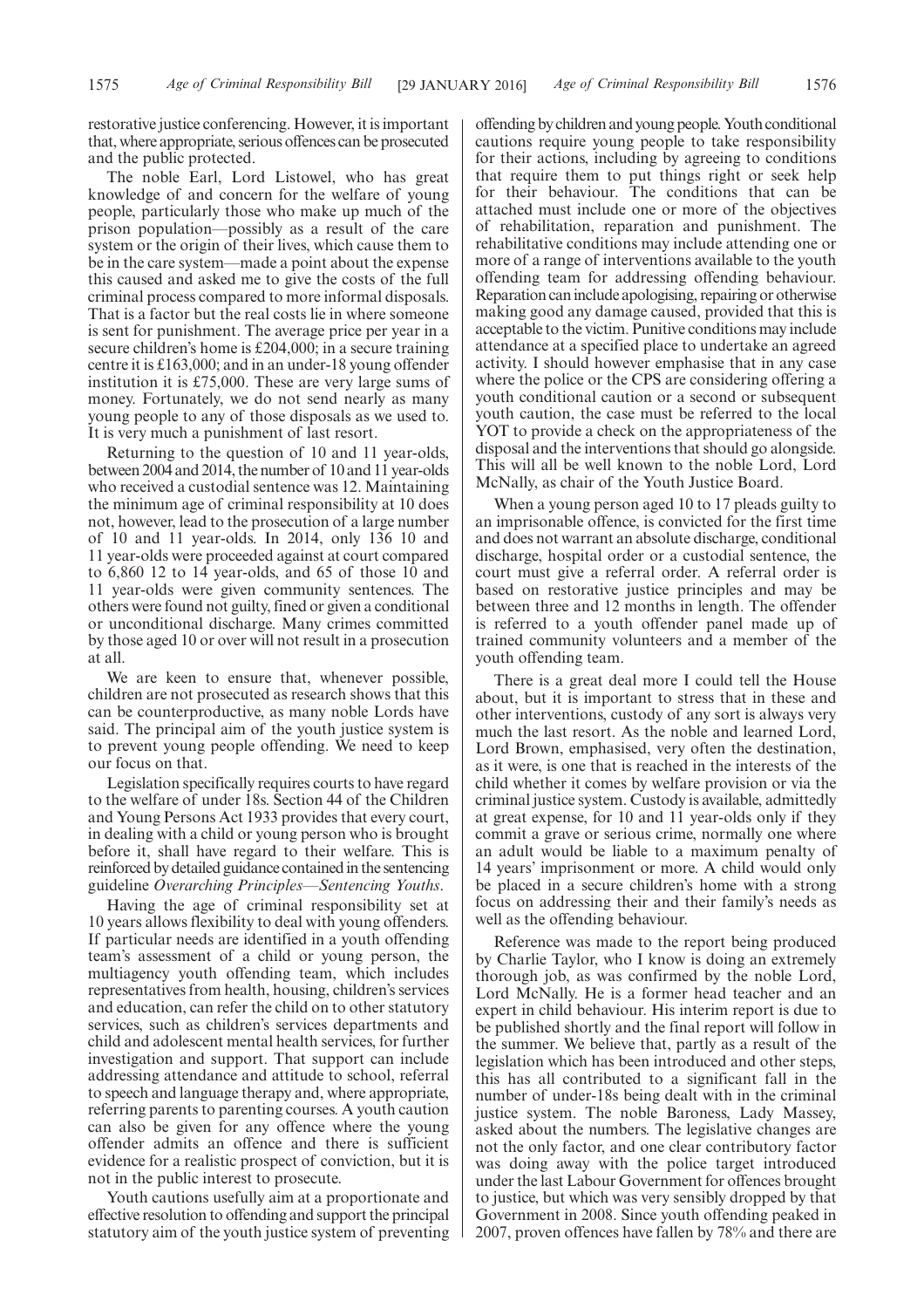#### [LORD FAULKS]

64% fewer young people in custody. At the end of November only 991 under-18s were being held in the youth secure estate. However, we are not complacent. We recognise that there is scope to make the youth justice system better and to improve the experience of young people who the courts consider need to be detained. We will be better informed after Charlie Taylor reports.

In conclusion, the Government believe strongly that the current age of criminal responsibility is appropriate to hold young people to account for their actions if they commit an offence and reflects what is required of our system. We are of course most anxious to ensure public confidence in the youth justice system, and that communities know that young people's offending will be addressed to counter the negative effects on victims and the community.We must, above all, however, ensure that young people are rehabilitated and educated if we want them to cease their criminal activities.

By bringing back his Bill, the noble Lord, Lord Dholakia, focuses our attention on what we do about young offenders. He reminds us of the causes that often precede their arrival in the criminal court system. He and other noble Lords have emphasised that we must look at the problems that young offenders pose for society, as the right reverend Prelate did, in terms of our responsibility as a society, and we must react to that appropriately. In doing so, he does us and the House a great service. While we do not support the Bill, we very much support many of the expressions of concern for youths and the justice system that we have heard today. This has been a valuable debate and I congratulate the noble Lord and others on bringing these matters to our attention.

#### *2.11 pm*

**Lord Dholakia:** My Lords, I am grateful to the Minister for his contribution to the debate and for the observations that he has made. I am of course disappointed that the Government are not prepared to support this very simple measure. I do not wish to take any longer than necessary; many noble Lords have given up considerable time to be present here on a Friday afternoon, so I shall be very brief. I just want to make one or two points.

The noble Lord, Lord Cormack, was absolutely right when he said that we are a civilised society, but we must also accept that in any civilised society, from time to time, there will be heinous and serious crimes and it is how we deal with such crimes that determines how civilised we are. In this respect, if there is one message I would like the Minister to take to the Secretary of State, it is that this time I have the church on my side: God is speaking on my behalf as well, so I hope there will be change at some stage.

My second point was made by the noble Baroness, Lady McIntosh. I appreciate what my friend and colleague the noble Lord, Lord Bach, said: the Labour Party is reviewing this policy and it remains for its membership to influence it and say that there is substance in the arguments that have been put forward.

Let me give the Minister an example. Under the coalition Government, I persisted in bringing forward my Bill on the rehabilitation of offenders. My purpose was very simple. Welfare and rehabilitation go hand in hand on this sort of issue. I was able, with the support of the House of Lords, to discuss it on a number of occasions, but I did not get any support from either the Labour Party or, later, from the coalition. However, I was able to convince my noble friend Lord McNally to fix a meeting with the Secretary of State at that time, Ken Clarke. Together, we sat down and we were able to take forward, under the LAPSO Bill, a number of suggestions that came from my Bill. According to private research that has been carried out, the simple measure to amend the Rehabilitation of Offenders Act that I proposed now benefits more than 750,000 young people in this country. That is a tremendous strength that has come from legislation of this nature. We are not saying that people should not be dealt with or that people's perception that youngsters will get away is wrong. All we are saying is that there are better ways of dealing with them and I hope we can pursue them.

At this late hour, I thank all noble Lords for their contributions. Sometimes the Government should remember that they assume wrongly that the public are as punitive as they tend to make out. They are not. It is better not to follow newspaper headlines but to see what is right and appropriate as far as the criminal justice system is concerned.

*Bill read a second time and committed to a Committee of the Whole House.*

*House adjourned at 2.14 pm.*